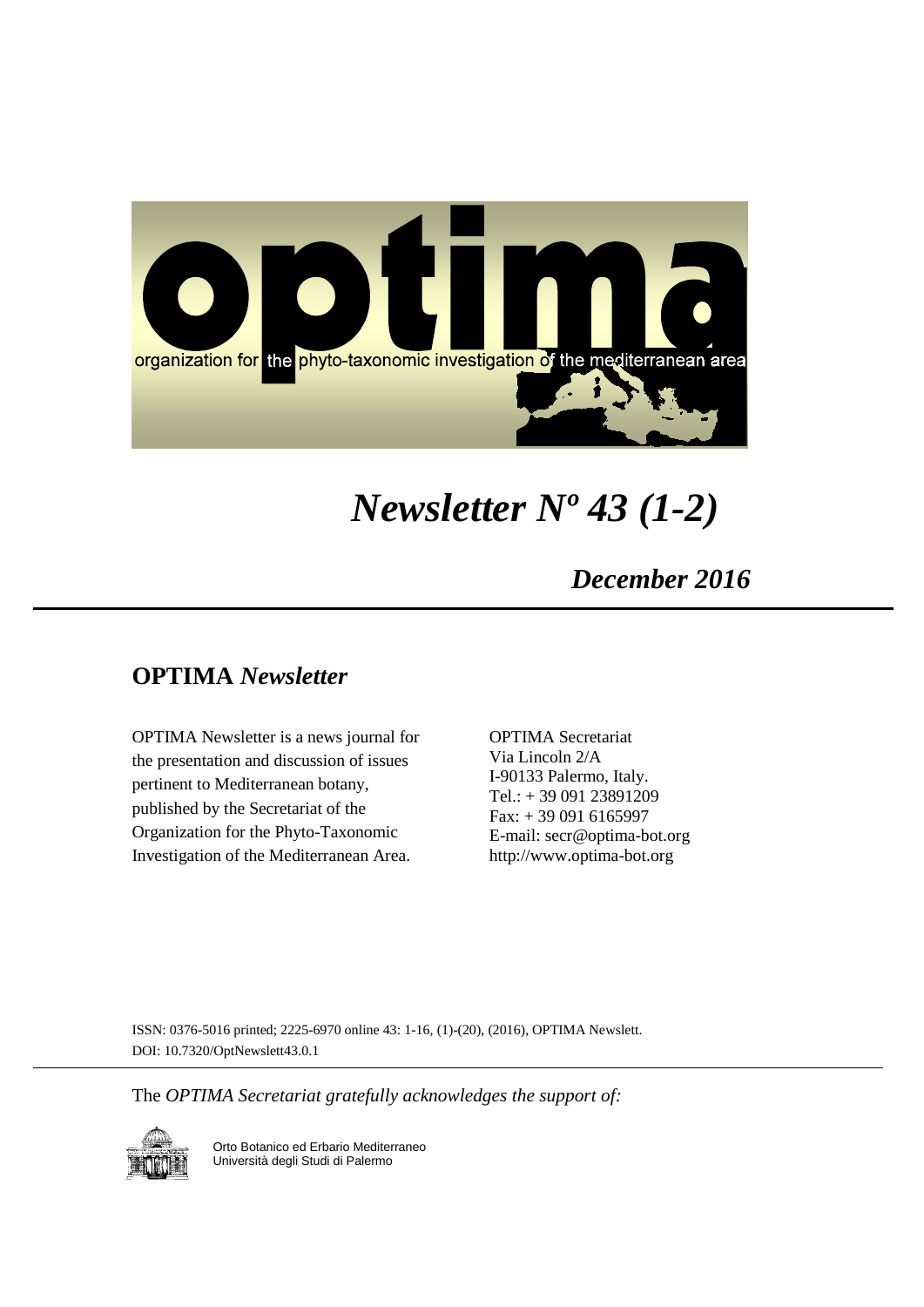## **OPTIMA** *Newsletter*

*Editors:* G. Domina and W. Greuter *Layout:* M. J. Albert

Executive Council and:

## **Organization for the Phyto-Taxonomic Investigation of the Mediterranean Area**

## **Executive Council 2013-2019**

Francesco M. Raimondo, Italy (President) Georgia Kamari, Greece (Vice-President) Gianniantonio Domina, Italy (Secretary) Magda Bou-Dagher, Lebanon Mohammed Fennane, Morocco Vernon H. Heywood, U. K. Karol Marhold, Slovak Republic Benito Valdés, Spain Olja Vasić, Serbia Werner Greuter, Switzerland (Permanent Guest)

## **Auditors**

Pietro Mazzola, Italy Riccardo Guarino, Italy

# **International Board 2013-2019**

Mariam Aghababyan, Armenia K. Husnu Can Baser, Turkey Theophanis Constantinidis, Greece Tuna Ekim, Turkey Eleonora Gabrielian, Armenia José M. Iriondo, Spain Daniel Jeanmonod, Switzerland Stephen Jury, U. K. Joël Mathez, France Fréderic Médail, France Yamama Naciri, Morocco Christoph Oberprieler, Germany Silvano Onofri, Italy Dražena Papeš, Croatia Fátima Sales, Portugal Sonja Šiljak-Yakovlev, France Pertti Uotila, Finland Ernst Vitek, Austria Vladimir Vladimirov, Bulgaria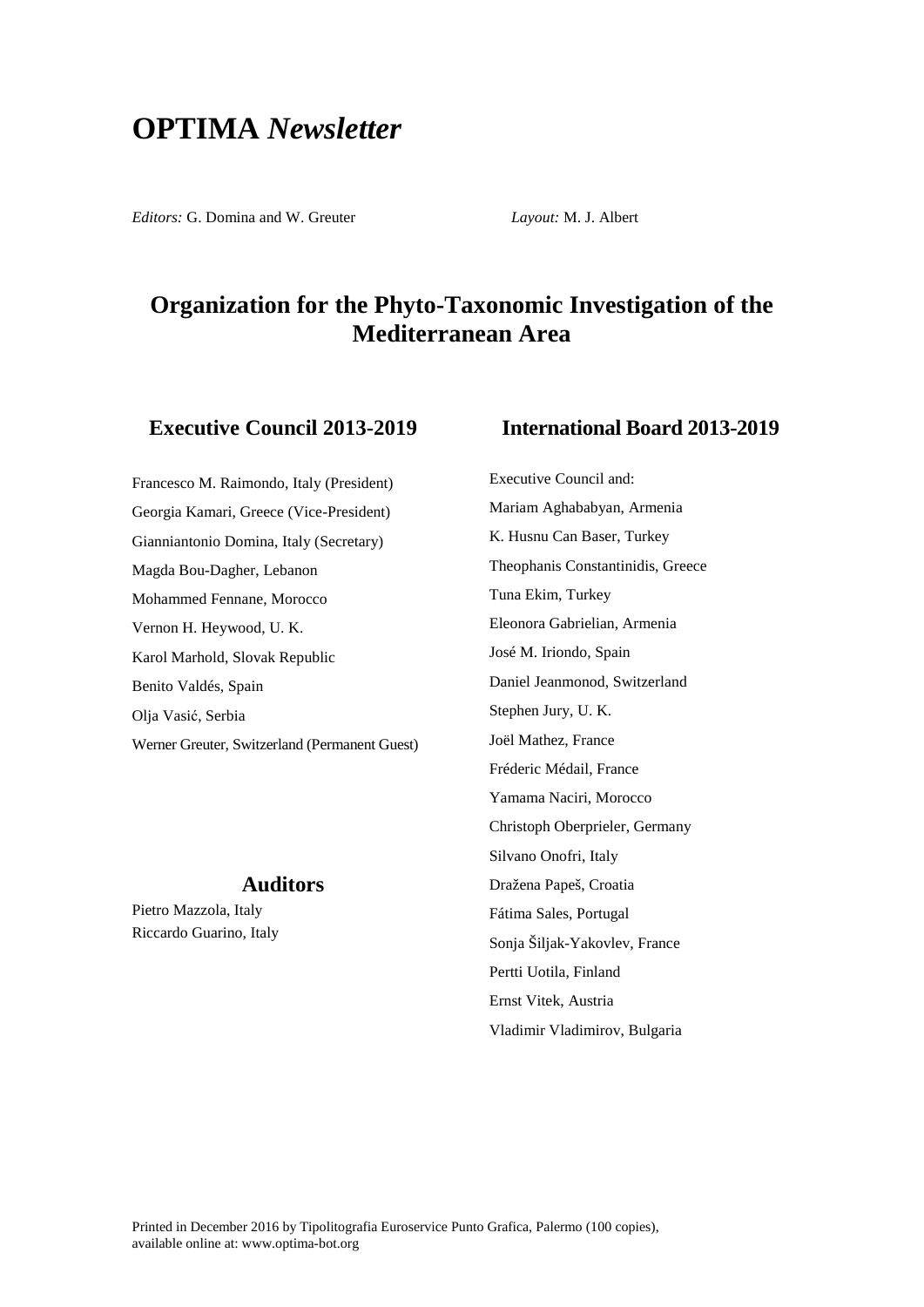### **OPTIMA NEWSLETTER OPTIMA NEWSLETTER OPTIMA NEWSLETTER**

http://dx.doi.org/10.7320/OptNewslett43.1.1

## **PUBLICATIONS OFFER**

## **BARTER SPECIMENS FOR OPTIMA MEMBERSHIP AND BOCCONEA**

Through an agreement between OPTIMA and the Herbarium Greuter Foundation, you may pay OPTIMA membership fees, or purchase volumes of *Bocconea,* by sending herbarium specimens to the Herbarium Greuter in Palermo. The following conditions apply:

- 1. Only specimens from the following areas are acceptable: peri-Mediterranean countries (except Italy and France), plus Portugal and Bulgaria, the Atlantic Islands (Macaronesia), and the domain of Boissier's "Flora Orientalis" (Middle East, Transcaucasia, Crimea). Material from the country of residence (if part of this area) should be given preference.
- 2. The herbarium specimens must be unmounted, in good condition, identified, and contain complete information on readable, durable labels. The Her-

barium Mediterraneum reserves the right to return specimens judged to be of insufficient quality.

- 3. Each herbarium specimen will be worth  $1 \in$  Each delivery will consist of a minimum of 30 herbarium sheets.
- 4. Each mailing will include the sender's name, the number of herbarium specimens sent, the credit earned and the purpose it is to be used for.
- 5. The specimens and form will be mailed to: Herbarium Mediterraneum Panormitanum, Herbarium Greuter, Via Lincoln 2, I-90133 Palermo, Italy.
- 6. Please also send a communication by E-mail, to the OPTIMA Secretariat in Palermo (e-mail: [secr@optima-bot.org\)](mailto:secr@optima-bot.org).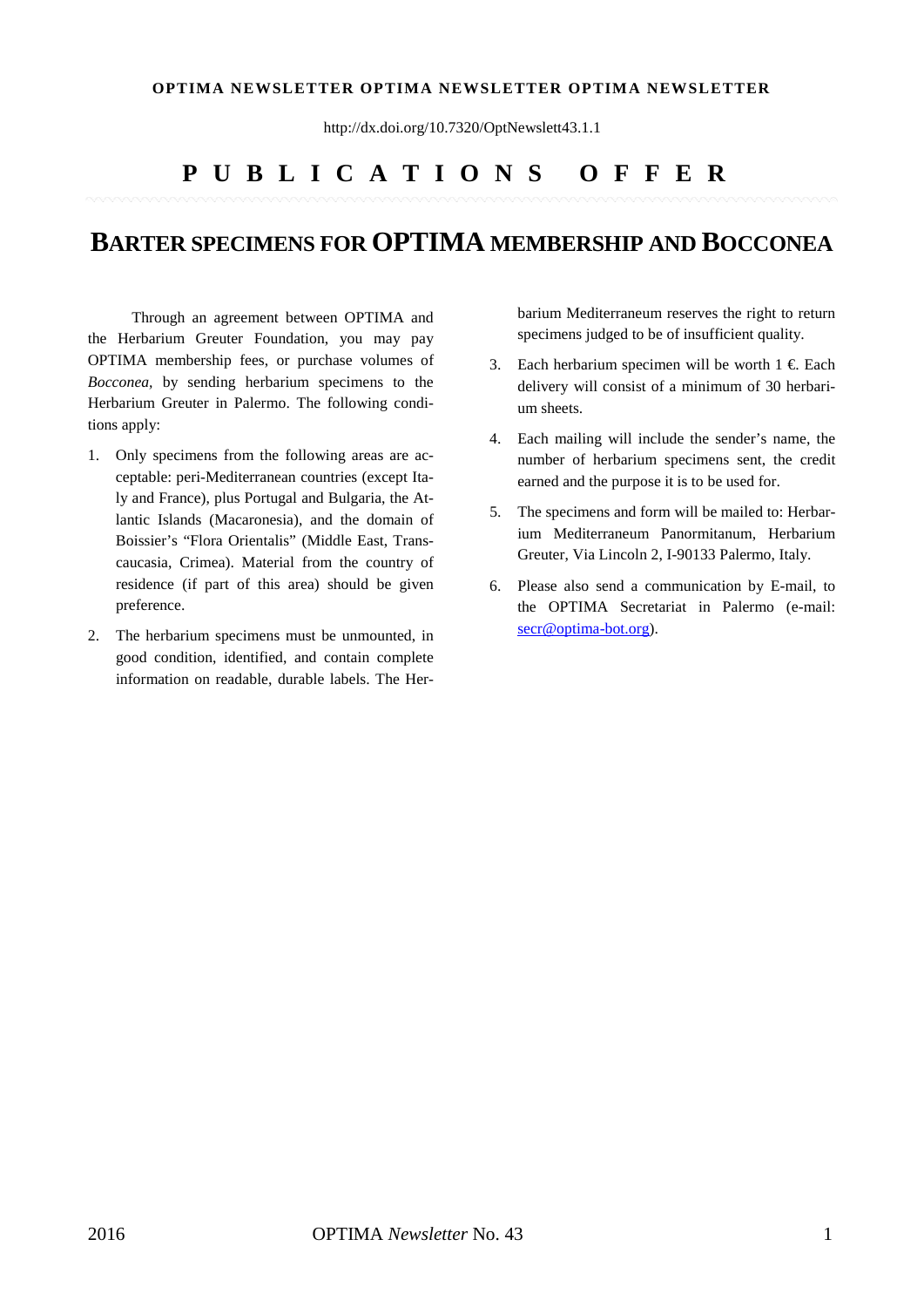## **ORDINARY AND INSTITUTIONAL OPTIMA MEMBERS ARE ENTITLED TO REDUCTIONS ON THE PRICES OF SEVERAL PUBLICATIONS**

## **WHEN ORDERED FROM THE OPTIMA SECRETARIAT**

#### From the OPTIMA Secretariat

*Med-Checklist*. Volumes 1, 2, 3 and 4 are available for OPTIMA members with a special discount (reduced prices: 83€, 101€, 92€ and 117€ respectively, including shipping charges). Please ask for further information at the following address: OPTIMA Secretariat, via Lincoln 2/A, I-90133 Palermo, tel. +39 09123891209, e-mail: [secr@optima-bot.org\)](mailto:secr@optima-bot.org).

F. M. Raimondo & W. Greuter (eds.) *Flora Mediterranea* and *Bocconea*are published by the *Herbarium Mediterraneum Panormitanum* under the auspices of OPTIMA. These publications cover articles dealing with plant geography, floristics and systematic botany in its widest sense, relating to Mediterranean plants of all groups, whether living or fossil. A special emphasis is placed on articles that exceed national limits in coverage or by their general interest. *Flora Mediterranea* is a journal published annually with a variety of articles whereas *Bocconea* is devoted to monographic subjects:

- Vol. 1: Results of the First "Iter Mediterraneum" in south-eastern Spain, June-July 1988.
- Vol. 2: A check-list of Sicilian fungi.
- Vol. 3: Results of the Second "Iter Mediter-raneum" in Israel, March-April 1989.
- Vol. 4: Current research on the biology of threatened plant species of the Mediter-ranean Basin and Macaronesia: a database.
- Vol. 5: Proceedings of the VII OPTIMA Meeting in Borovetz, 18-30 July 1992, (I and II).
- Vol. 6: Contributions towards a checklist of Mediterranean Lichens (out of print).
- Vol. 7: Proceedings of the Workshops on "Conservation of the Wild Relatives of European Cultivated Plants".
- Vol. 8: Catalogue des plantes vasculaires rares, menacées ou éndemiques du Maroc.
- Vol. 9: The systematics of *Anthemis* L. (Compositae, Anthemideae) in W and C North Africa.
- Vol. 10: An annotated checklist of the flora of the Abruzzo.
- Vol. 11: Results of the Fourth "Iter Mediterraneum" in Cyprus, April 1991.
- Vol. 12: Catalogue of the benthic marine macroalgae of the Italian coast of the Adriatic Sea.
- Vol. 13: Proceedings of the IX OPTIMA Meeting. Paris, 11-17 May 1998.
- Vol. 14: Checklist of the Lichens and lichenicolous Fungi of the Iberian Peninsula and Balearic Islands.
- Vol. 15: The officinal Flora of Sannio (Benevento, SE Italy).
- Vol. 16: Proceedings of the X OPTIMA Meeting. Palermo, 13-19 September 2001, (I & II).
- Vol. 17: Results of the Third "Iter Mediterraneum" in Sicily, May-June 1990.
- Vol. 18: Identification key and description of Mediterranean maquis litter microfungi.
- Vol. 19: Proceedings of the VI Conference on Plant Taxonomy in Alghero, 31 May - 2 June 2003.
- Vol. 20: A catalogue of plants growing in Sicily.
- Vol. 21: Proceedings of the XI OPTIMA meeting in Beograd, 5-11 September 2004.
- Vol. 22: Check-list of the Hornworts, Liverworts and Mosses of Italy.
- Vol. 23: Proceedings of the XII OPTIMA Meeting Pisa, 10-16 September 2007.
- Vol. 24: Proceedings of the XIII OPTIMA Meeting Antalya, 22-26 March 2010.
- Vol. 25: Results of Seventh "Iter Mediterraneum" in Peloponnese, Greece, May to June 1995.
- Vol. 26: Results of fifth "Iter Mediterraneum" in Morocco, 8-27 June 1997.
- Vol. 27: Results of 12th "Iter Mediterraneum" in Tunisia, 24 March - 4 April 2014. / The Libyan Collections in FI (Herbarium Centrale Italicum and Webb Herbarium) and Studies on the Libyan Flora by R. Pampanini, Part

(*Flora Mediterranea* and *Bocconea*are are available for OPTIMA members with 70% and 30% of discount respectively)

Please send your orders to the OPTIMA Secretariat by email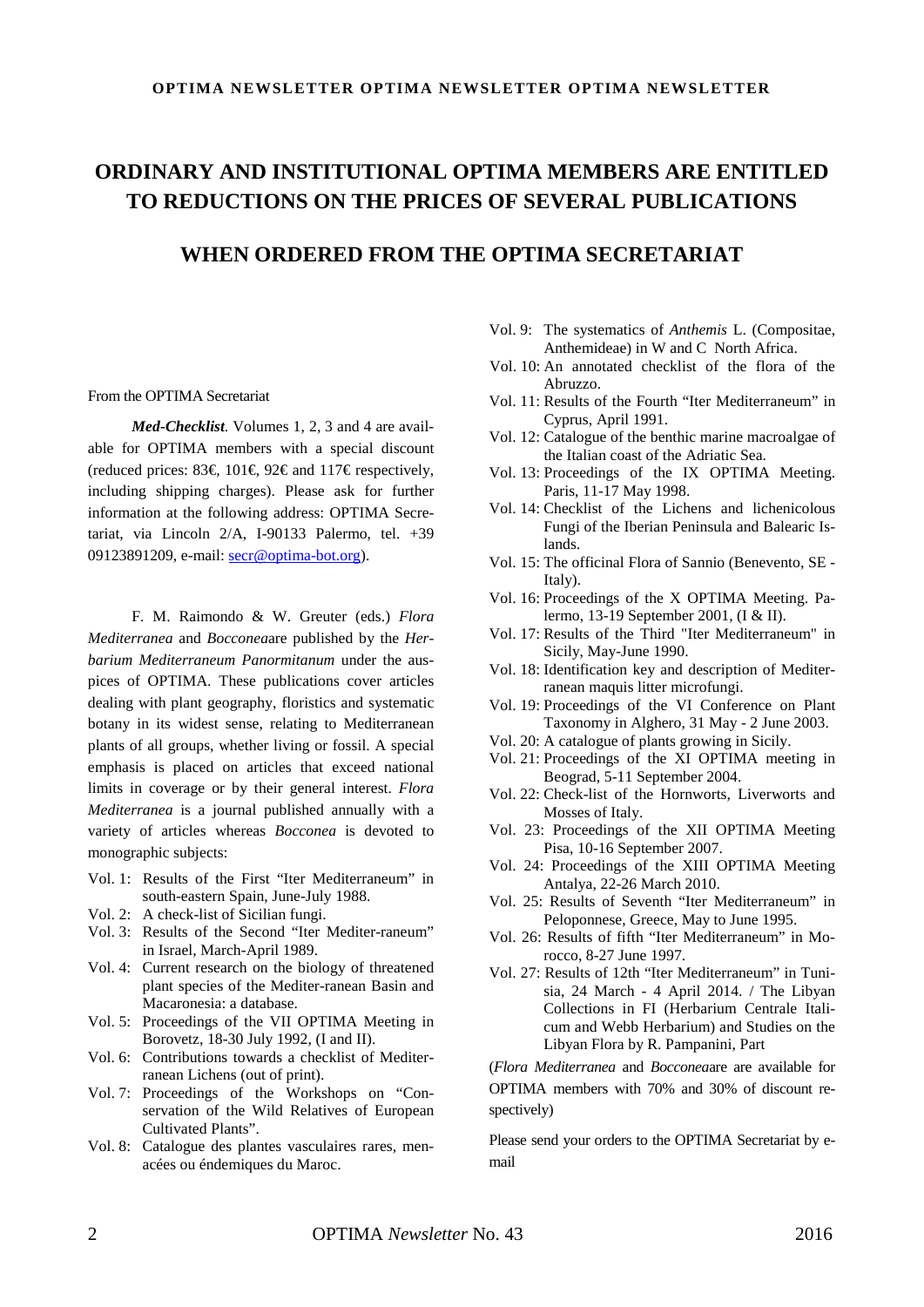## **OPTIMA NEWSLETTER OPTIMA NEWSLETTER OPTIMA NEWSLETTER**

## **PUBLICATIONS ORDER FORM**

Please send me the following publications (postage expenses are included in the shown prices if not explicitly indicated):

| <b>Volume</b>               | <b>Price</b>   | <b>OPTIMA</b> member<br><b>Price</b> | <b>Shipping cost</b> |
|-----------------------------|----------------|--------------------------------------|----------------------|
| Med-Checklist<br>(Volume 1) | €90            | €9073                                | $\epsilon_{10}$      |
| Med-Checklist<br>(Volume 2) | $\epsilon$ 121 | €12191                               | $\epsilon_{10}$      |
| Med-Checklist<br>(Volume 3) | $\epsilon$ 102 | €10282                               | $\epsilon_{10}$      |
| Med-Checklist<br>(Volume 4) | $\epsilon$ 134 | $\epsilon$ 134 107                   | $\epsilon_{10}$      |

| <i>Flora Mediterranea</i> (Volumes 1-26) |               |                      |               |
|------------------------------------------|---------------|----------------------|---------------|
|                                          | Price         | <b>OPTIMA</b> member | Shipping cost |
| Each volume                              | $\epsilon$ 50 | Price                | €10           |
|                                          |               | $\epsilon$ 15        |               |

| <b>Bocconea</b> |                 |                      |                  |
|-----------------|-----------------|----------------------|------------------|
| Volume          | Price           | <b>OPTIMA</b> member | Shipping cost    |
|                 |                 | Price                |                  |
| $\mathbf{1}$    | €55             | $\epsilon$ 38        | $\epsilon$ 10    |
| $\sqrt{2}$      | €55             | $\epsilon$ 38        | €10              |
| 3               | $\epsilon$ 55   | €38                  | €10              |
| $\overline{4}$  | €55             | €38                  | $\epsilon$ 10    |
| 5 (I & II)      | €200            | €140                 | $\epsilon$ 10    |
| 6               | €55             | €38                  | $\epsilon$ 10    |
| $\overline{7}$  | €75             | $\epsilon$ 52        | €10              |
| $\,8\,$         | $\epsilon$ 50   | $\epsilon$ 35        | €10              |
| 9               | €55             | $\epsilon$ 38        | €10              |
| $10\,$          | €55             | €38                  | $\epsilon$ 10    |
| 11              | €55             | €38                  | $\epsilon$ 10    |
| 12              | €55             | €38                  | €10              |
| 13              | €75             | $\epsilon$ 52        | $\epsilon$ 10    |
| 14              | €55             | €38                  | €10              |
| 15              | $\epsilon$ 50   | €35                  | €10              |
| 16 (I & II)     | €140            | €98                  | €10              |
| 17              | €55             | €38                  | $\epsilon$ 10    |
| 18              | $\mathfrak{S}0$ | €35                  | $\epsilon$ 10    |
| 19              | €55             | €38                  | €10              |
| 20              | €95             | €66                  | $\epsilon$ 10    |
| 21              | €55             | €38                  | €10              |
| 22              | $\epsilon$ 50   | $\epsilon$ 32        | $\epsilon$ 10    |
| 23              | €55             | €38                  | €10              |
| 24              | €55             | €38                  | $\epsilon$ 10    |
| 25              | €50             | $\epsilon$ 38        | $\mathfrak{K}10$ |
| 26              | $\epsilon$ 50   | €38                  | $\epsilon$ 10    |
| 27              | $\epsilon$ 50   | €38                  | €10              |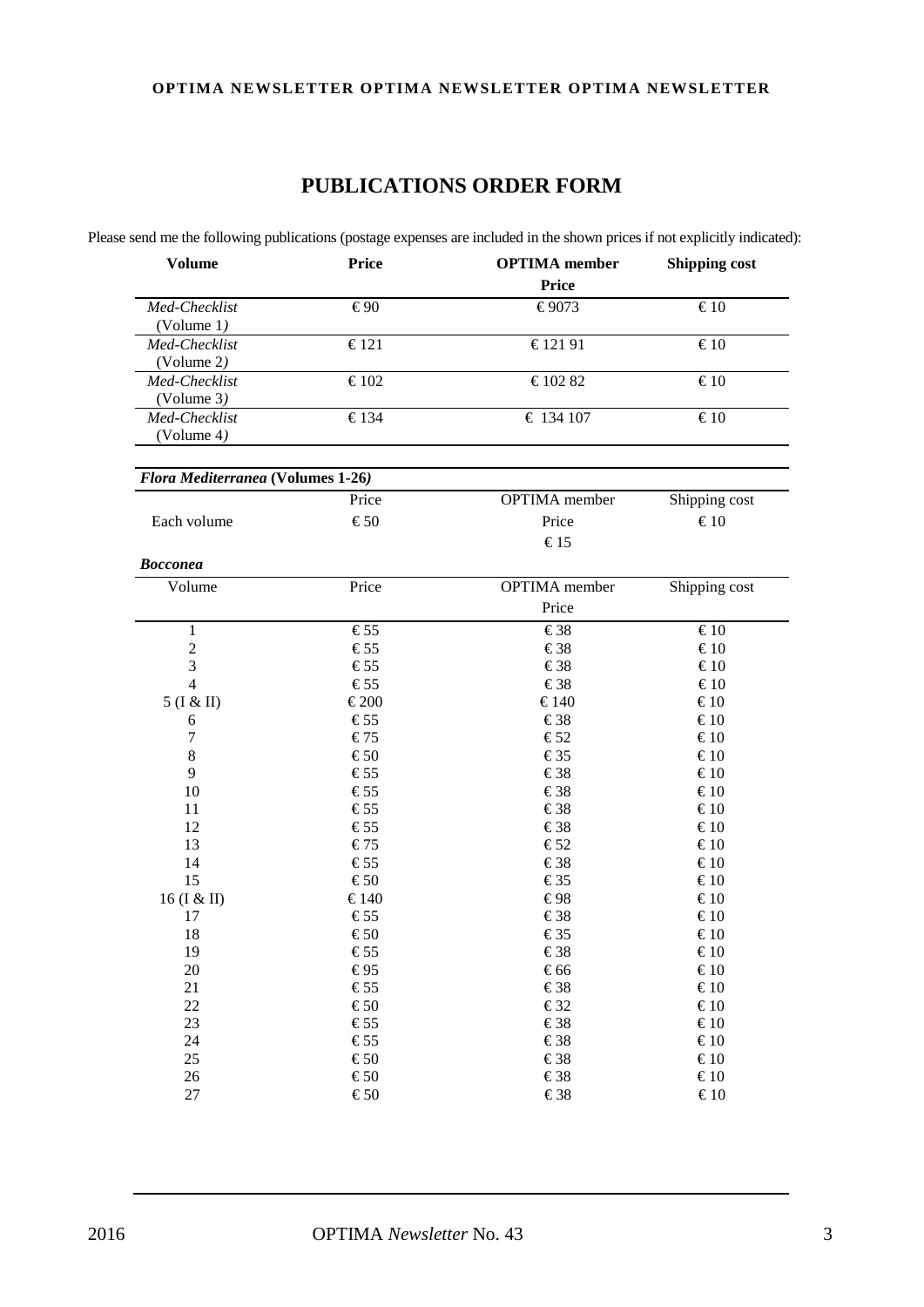### **OPTIMA NEWSLETTER OPTIMA NEWSLETTER OPTIMA NEWSLETTER**

| <b>Number</b> | <b>Price</b>                                                   | <b>Member Price</b> | <b>Shipping cost</b> |
|---------------|----------------------------------------------------------------|---------------------|----------------------|
| П             | $\epsilon$ 60                                                  | €48                 | $\epsilon$ 10        |
|               | $\epsilon$ 125                                                 | €100                | $\epsilon$ 10        |
| VI            | $\epsilon$ 60                                                  | €48                 | $\epsilon$ 10        |
| VIII          | $\epsilon$ 45                                                  | €75                 | $\epsilon$ 10        |
|               | <b>VII, IX, X, XI,</b> see Bocconea vol. 5, 13, 16, 21, 23, 24 |                     |                      |
| XII. XIII     |                                                                |                     |                      |

*Proceedings of OPTIMA Meetings*

#### *OPTIMA Newsletter,* issues:

5, 6, 7, 8-9, 10-11, 12-13, 17-19, 20-24, 25-29, 30, 31, 32, 33, 34, 35, 36, 37(1), 37(2), 38(1-2), 39 (1-2), 40(1-2), 41(1-2), 42(1-2)

|           | Price | <b>Member Price</b> | Shipping cost |
|-----------|-------|---------------------|---------------|
| per issue |       |                     | ŧδ            |

### *OPTIMA Leaflets,* issues:

24-29, 81-95, 113, 114, 115-124, 125-129, 130-134, 135-140, 141-147, 148-156, 157-164, 165-171, 172-177, 178-189, 190-198, 199-200, 201-215

|           | Price | <b>Member Price</b> | Shipping cost |
|-----------|-------|---------------------|---------------|
| per issue |       | UΟ                  | €b.           |

*Publications on Orchids:* 1) Willing & Willing 1979: Index der Verbreitungskarten für die Orchideen Europas und der Mittelmeerländer; 2) Baumann & al. 1981: Orchideenforschung und Naturschutz im Mittelmeergebiet Internationales Artenschutzprogramm; 3) Künkele & Paysan 1981: Die Orchideenflora von Euböa (Griechenland); 4) Del Prete & Tosi 1981: Orchidee spontanee dell'Argentario; 5) Gölz & Reinhard 1984: Die Orchideenflora Albaniens; 6) Lorenz & Gembardt 1987: Die Orchideenflora des Gargano (Italien); 7) Baumann & al. 1989: Die nomenklatorischen Typen der von Linnaeus veröffentlichten Namen europäischer Orchideen; 8) Künkele & Lorenz 1990: Die Orchideen in dem Bilderwerk des Carolus Clusius.

|           | <b>Price</b>    | <b>Member Price</b>                                                                                 | <b>Shipping cost</b> |
|-----------|-----------------|-----------------------------------------------------------------------------------------------------|----------------------|
| per issue | $\epsilon_{20}$ | $\epsilon$ 10                                                                                       | €6                   |
|           |                 |                                                                                                     |                      |
|           |                 | <b>Publication on Lichens:</b> Nimis & Poelt 1987: The lichens and lichenicolous fungi of Sardinia. |                      |
|           | <b>Price</b>    | <b>Member Price</b>                                                                                 | <b>Shipping cost</b> |
|           | €30             | $\epsilon$ 15                                                                                       | €6                   |
|           |                 |                                                                                                     |                      |

### **Orders:**

Send all orders to the OPTIMA Secretariat, via Lincoln 2, I-90133 Palermo, preferably by e-mail [\(secr@optima](mailto:secr@optima-bot.org)[bot.org\)](mailto:secr@optima-bot.org). **Payment is required in advance. Please contact the secretariat for multiple dispatches.**

#### **Payment:**

- □ By Paypal or Credit card, send an email to the secretariat (secr@optima-bot.org) to receive further instructions.
- □ I am sending a bank transfer to the OPTIMA, account No. 240-396199-M3T (IBAN: CH79 0024 0240 3961 99M3T; BIC: UBSWCHZH80A), Union Bank of Switzerland, CH-8401 Wintherthur, Switzerland. (Please, include photocopy of bank slip).

□ Please send me a pro-forma invoice (items sent upon receipt of payment).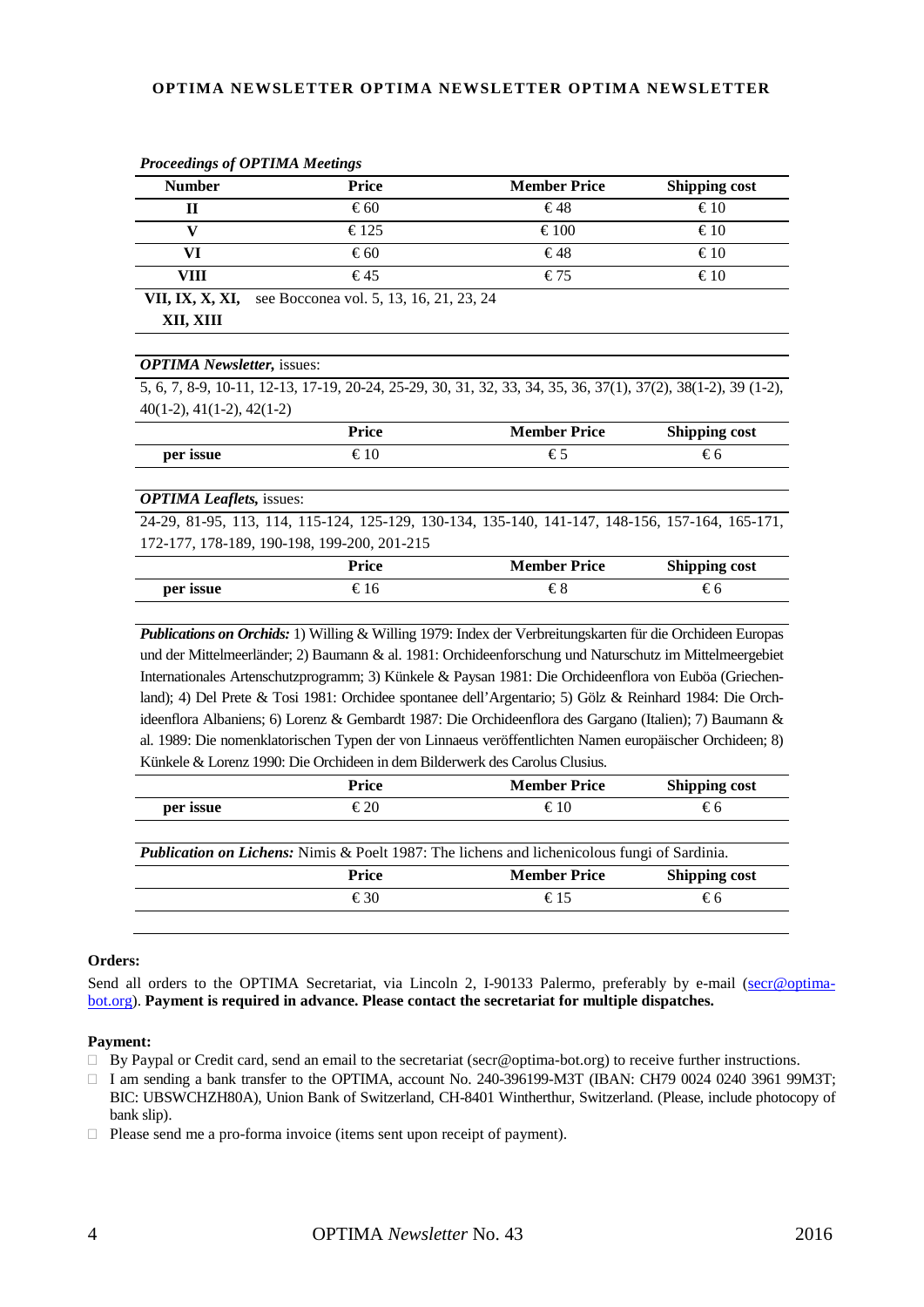## **OPTIMA MEMBERSHIP**

#### **Membership categories**

**Ordinary** members receive announcements, circulars and the OPTIMA Newsletter via e-mail (or the latter in print, against extra charge), a free subscription to *Flora Mediterranea*, benefit from reduced rates on page charges for papers in *Flora Mediterranea*, on for selected publications and on registration for OPTIMA Meetings, and have all the rights and benefits of being a full member.

**Online Only** members receive links for downloading *Flora Mediterranea*, announcements, circulars and the OPTIMA Newsletter via e-mail, benefit from reduced rates on page charges for papers in *Flora Mediterranea*, for selected publications and on registration for OPTIMA Meetings and have all the rights and benefits of being a full member

**Institutional** members, in addition to the Ordinary members, also receive a free subscription to *Bocconea*.

**Associate** members receive the newsletters and the circulars, but are not entitled to any other benefits.

Associate membership will become effective immediately upon receipt of the signed application form. Ordinary, Online Only or Institutional membership will become effective upon receipt of the signed application form and payment of the membership fee for the current year.

### **Current membership rates:**

Thanks to an agreement signed with the Società Botanica Italiana, it has become possible to pay the Membership dues for both associations – SBI and OPTIMA – with a single money transfer, and at the same time to benefit by a discount.

Payments can be made in one of the following ways:

- Credit-card or PayPal account by PayPal, please send an e-mail to the Secretariat (secr@optima-bot.org).
- Bank transfer to OPTIMA, account No. 240-396199-M3T (IBAN: CH79 0024 0240 3961 99M3T; BIC: UBSWCHZH80A), Union Bank of Switzerland, CH-8401 Wintherthur, Switzerland.
- International bank cheque or Eurocheque sent to OPTIMA Secretariat in Palermo.

Please, make sure your name is clearly written on your payment. Advance payment for two or more years, at current membership rates, are accepted. Pro forma invoices (also for life membership) and receipts of payment will be sent upon request.

Please send this order form to: OPTIMA Secretariat - Dr G. Domina, via Lincoln, 2. I-90133 Palermo, Italy.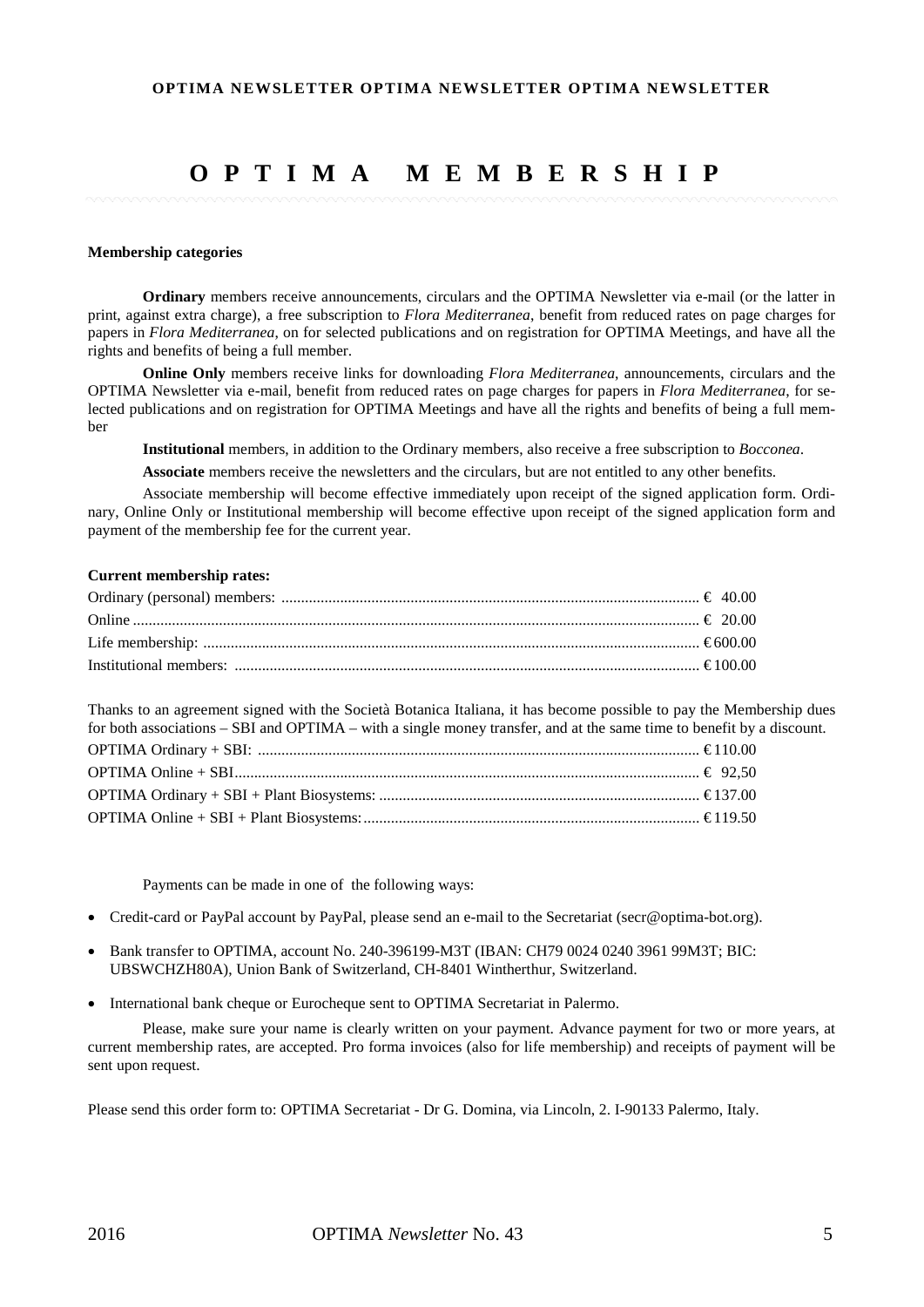## **OPTIMA NEWS**

### by Gianniantonio Domina

OPTIMA Newsletter nº 43 continues the standard followed in the previous issues. The Newsletter is divided into two parts, the first with the News and the second with the Notices of Publications. The first section regarding news has became gradually thinner due to the fast and cheap channel represented by e-mail. The news here reported are only those that it makes sense to also produce as hard copy.

Short news from OPTIMA Commissions are included, limited to those that reported activity in 2015 and 2016 up to now.

### **SECRETARIAT**

2015-2016. The Secretariat kept OPTIMA's and the accounts of the Publications, Itinera Mediterranea and Prize Commissions. It also administered the membership files and managed the distribution and sale of OPTIMA's publications. It worked as a liaising centre for the Council and Board members and the working groups and commissions of our Organization. The Website News section, and regular emailing, were the most used ways to communicate with OPTIMA members.

### **DEATHS**

Prof. Jean M. Géhu (Bailleul, France), died 15 February 2014.

Prof. Hans Runemark (Lund, Sweden), died 11 December 2014.

Prof. Loutfy Boulos (Cairo, Egypt), died 27 April 2015.

Prof. Pierre Quézel (Bouches-du-Rhône, France) died 21 October 2015.

Dr Franz Speta (Linz, Austria), died 5 December 2015.

Prof. Avinoam Danin (Jerusalem, Israel), died 12 December 2015.

### **UPDATES ON COMMISSIONS**

During the last OPTIMA Meeting, held in Montpellier, the 6-11 June 2016, the new *Commission for Mediterranean ethnobotany* was created and the *Web Commission* was resurrected. This in order to better adapt the coordination activities to the new research trends. The International Board and the Executive Council, during the joint session of 6 June 2016, decided that OPTIMA would have a new website more user friendly with different languages.

## **HERBARIUM AND LIBRARY COMMISSION COMMISSION**

The Commission has as its main goal the furthering of the OPTIMA Herbarium and Library in Palermo. This designation was conferred by the International Board of OPTIMA to the Herbarium Mediterraneum Panormitanum in Palermo, in recognition of the furthering of OPTIMA through that institution and in order to encourage its further growth and expansion into a main, centrally situated institution for the investigation of the Mediterranean flora. Its principal purpose is to encourage Mediterranean botanists

- to send their botanical publications to the OPTIMA Library;
- to donate sets of their plant collections to the OPTIMA Herbarium in Palermo; and
- to make full use of the Palermo collections for their own research purposes.

The Palermo collections consist of two separately administered but closely interlinked parts: the Herbarium Mediterraneum (PAL) of Palermo University, founded 1795, which includes the historically important Herbarium Siculum and also the books and journals received in exchange for OPTIMA's own journals, Flora Mediterranea and Bocconea; and the Herbarium Greuter (PAL-Gr), with its associated Library, donated in December 2008 to the Università degli Studi di Palermo by OPTIMA's co-founder and past president, Werner Greuter.

In a time when university-based research collections suffer great hardship due to the financial constraints under which universities in general, and Italian universities in particular, must operate, it is comforting to know that both parts of the OPTIMA Herbarium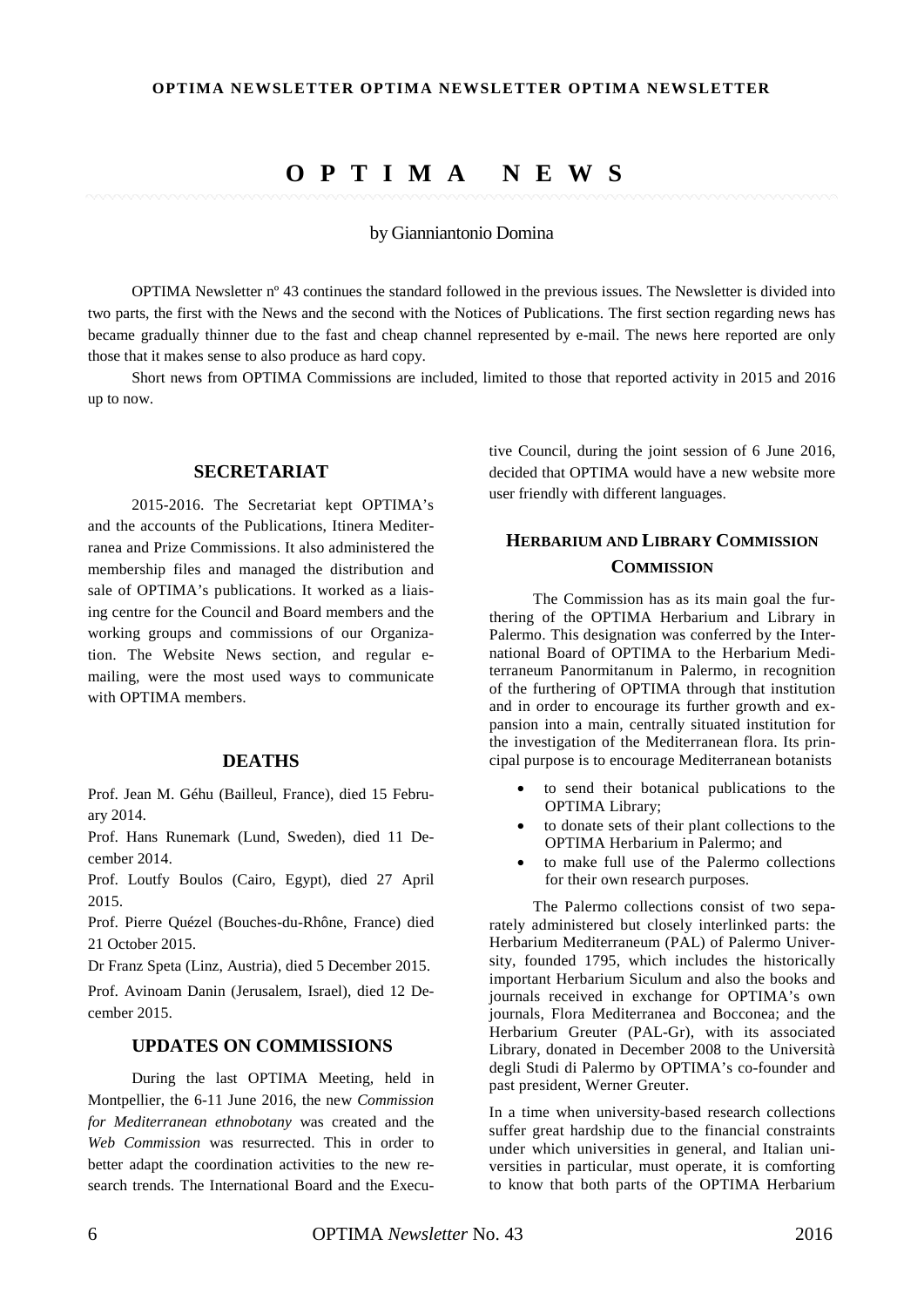and Library benefit of support that is independent from and additional to university funding. The International Foundation "Pro Herbario Mediterraneo", founded and administered by OPTIMA President Francesco Maria Raimondo, and the Foundation Herbarium Greuter, run personally by its patron, ensure the continued, sustainable functioning of the botanical collections in Palermo.

### *Triennial report (2013-2015)*

The Commission's activity report for the triennial 2013-2015 focuses on the Greuter collections, which are of central interest for OPTIMA's purposes.

### *The Greuter Herbarium*

At the beginning of 2013, the holdings of the Greuter herbarium consisted of a general collection (55,000 specimens), the herbarium of Father Pierre Gave, acquired ca. 1970 (ca. 30,000 specimens, mainly SW-European), that of Dr. Antoine Bras, acquired in 2008 (ca. 30,000 specimens, mainly S France), and the main duplicate set of the Herbarium Phitos & Kamari, received in 2011 (6,800 specimens from Greece). The total number of mounted and inventoried specimens was about 64,000, the estimated total, of > 120,000.

In 2013 an important donation was received through the good offices of Prof. Dimitrios Phitos: The heirs of the well-known Greek botanist Leonidas Pinatzi offered to PAL-Gr his important, mainly Greek plant collections of ca. 25,000 specimens, not counting duplicates. Other accessions, through purchase, gifts, exchange and own collecting activity, totalled ca. 10,000 specimens during the last triennium, so that the estimated total holdings now approach 160,000 specimens, of which over 90,000 are now mounted and inventoried. Over the triennium, the respective rates of increase are 30 % and 40 %, respectively.

The holdings of PAL-Gr are primarily C and S European, with emphasis on Greece, but there are also sizeable amounts of material from oversea, both from Mediterranean-climate (Australia, S Africa) and other areas (Caribbean). From an OPTIMA point of view, the presence of sets from several Itinera Mediterranea may be noted: Iter I to SE Spain, Iter III in Sicily, Iter V to Morocco, Iter VII through the Peloponnese, and most recently Iter XII to Tunisia. For some of them, PAL-Gr took charge of the identification, labelling, and distributing the material. Also, high-resolution digital images of selected portions have been taken, and more are being added, that can be viewed at:

[http://147.163.105.223/herbarium\\_vsimple\\_en.asp](http://147.163.105.223/herbarium_vsimple_en.asp)

A series of "Occasional Papers from the Herbarium Greuter" is being published at irregular intervals, in conjunction with other journals. The following have been published to date:

- $N^{\circ}$  1 (2012): Results of the seventh "Iter Mediterraneum" in the Peloponnese, Greece, May to June 1995 (by W. Greuter). – Bocconea 25 [127 pp.].
- N° 2 (2015): Roxburgh's Cynoglossum marifolium (Boraginaceae) – reassessment and typification of a long forgotten name (by W. Greuter). – Fl. Medit. 25 (Special Issue): 157–166.
- N° 3 (2015): Results of the 12th "Iter Mediterraneum" in Tunisia, 24 March – 4 April, 2014 (G. Domina, R. El Mokhni, W. Greuter  $&$  F. M. Raimondo [ed.]). – Bocconea 27(1) [77 pages].

Some funds have been (and can be) made available toward subsidising visits to PAL-Gr for the purpose of studying its collections, or collecting expeditions when one series of the collected material is being deposited in PAL-Gr. Please enquire.

The Herbarium PAL-Gr welcomes additions of well prepared and well labelled specimens, particularly from the Mediterranean area. It sees it as one of its core functions to preserve, process, and make publicly available on a permanent basis collections that might otherwise, in the medium or long term, become inaccessible or even be threatened in their existence. Refund of mailing costs is possible when required. Also, exchange is encouraged: PAL-Gr has substantial duplicate material available, or will have them available as the inventorying of some of the included herbaria proceeds. Subsidising collecting expeditions is another option that might be considered: please enquire.

## *The Greuter Library*

The library associated with PAL-Gr is focused on floras and revisions world-wide, with emphasis on Mediterranean countries and Mediterranean-climate areas. It also holds Greuter's reprint collection, all books reviewed by him in the OPTIMA Newsletter, and runs of numerous journals.

In the triennial 2013-2015, the library has grown substantially through purchase and gifts. A list of recently donated books can be seen at OPTIMA's Web site [\(http://www.optima-bot.org/herbarium/](http://www.optima-bot.org/herbarium/%20booksreceived.pdf)  [booksreceived.pdf\)](http://www.optima-bot.org/herbarium/%20booksreceived.pdf), and notices or reviews have been published both on the Web (http://www.optimabot.org/Rec\_publ/bookaccessions.pdf) and in recent issues of the OPTIMA Newsletter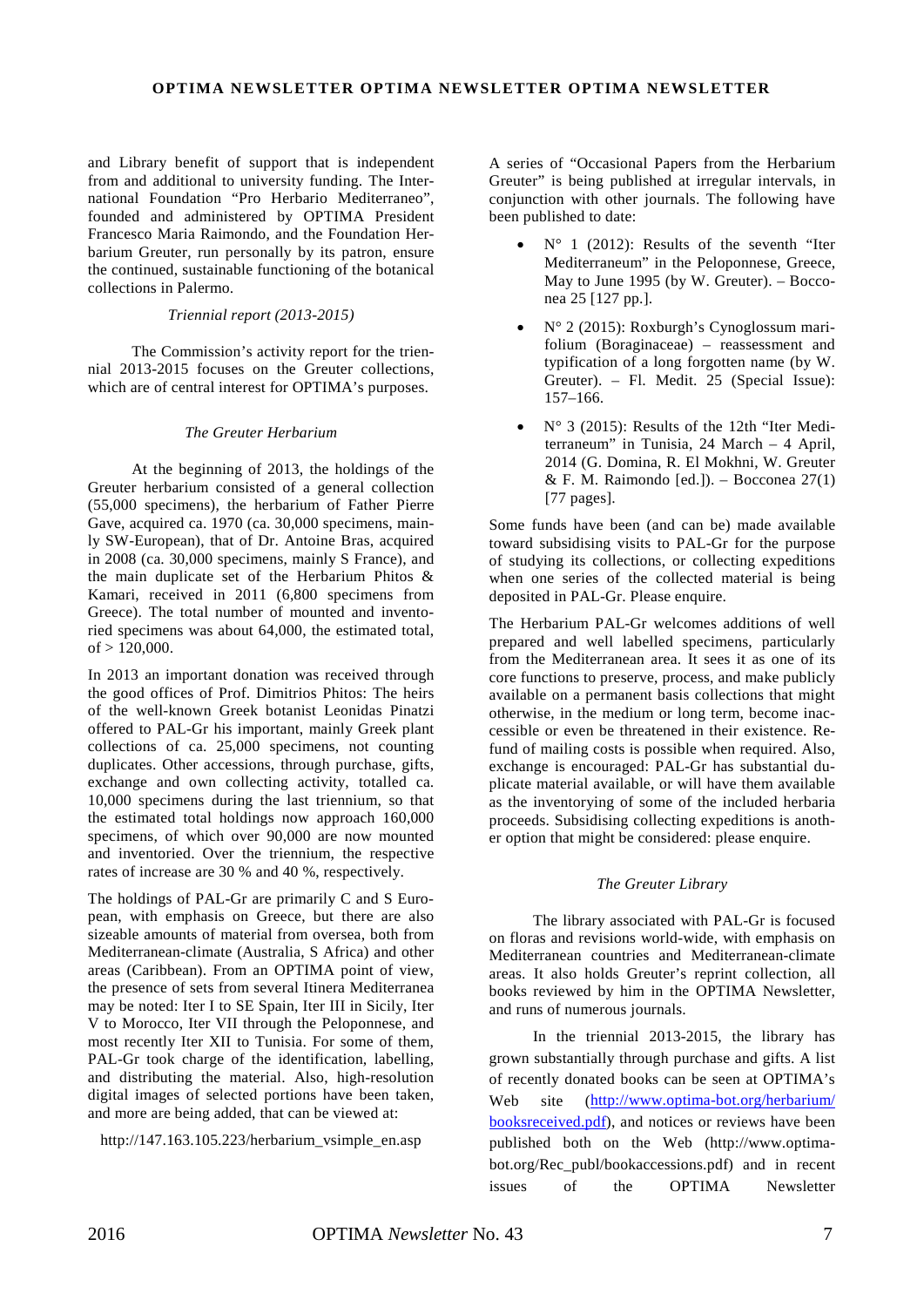[\(http://www.optima-bot.org/publications/Newsletter/](http://www.optima-bot.org/publications/Newsletter/)

default.htm). As per now, inventorying the library holdings has been completed, and binding is in progress.

### **ITINERA MEDITERRANEA COMMISSION**

The Commission, together with the colleagues of the University of Tirana, led by Prof. Alfred Mullaj, is organizing the 13° *Iter Mediterraneum* in Albania in the last decade of June 2017. The main focus of this mission will be on the mountain systems of Albania. A maximum of 12 foreign botanists plus some local ones are expected to participate to the field work, further details will be available on the OPTIMA website. Further missions in floristically poorly known areas of the Mediterranean are being planned for the following years.

### **FUNGI COMMISSION**

Two Posters about the activities of the commission and local names of edible Fungi were presented during the XVII Congress of European Mycologists (Madeira, Portugal) held from 21th to 25th September 2015.

The Commission is going to prepare a manuscript on local names of fungi in Europe, North Africa and Saudi Arabia. In the meantime other mycologists asked to join the Commission and the list of local names was integrated with names from Portugal and Czech Republic.

### **LICHEN COMMISSION**

The commission has supported a Lichenological Excursion to Armenia (15-23 June, 2015) organised by Arsen Gasparyan to collect lichens in the Khosrov Forest State Reserve, Aragats mountain, and visit the National parks: "Sevan Lake" and "Dilijan". Eleven international lichenologists participated on it.

During the three years the commission was active on searching financial support to stimulate the revision of specific different genera growing in the Mediterranean region. Into this line the Spanish Ministry of Economy and Competitiviness give to Ana Rosa Burgaz the Project CGL2013-41839-P "Study of the *Cladoniaceae* familiy in the Eurasiatic Mediterranean area" for a period Nov-2014 until Nov-2017.

Within this Project Ana Rosa Burgaz has been collecting *Cladonia* specimens in Croatia during 26th April - 3 May 2015 and in Hungary from 19 to 27 May 2015. In Georgia during 16-26 August 2015 some field recollections and reidentifications of the Tbilisi's lichen herbarium were done in collaboration with Teuvo Ahti (Helsinki).

Helmut Mayrhofer has published catalogues of the diversity of lichenized and lichenicolous fungi of the Albanian Alps of Kosovo and Montenegro; Macedonia (FYROM) and Slovenia.

- Strasser, E. A., Hafellner, J., Stešević, D., Geci, F. & Mayrhofer, H. 2015. Lichenized and lichenicolous fungi from the Albanian Alps (Kosovo, Montenegro). Herzogia 28: 520-544.

- Mayrhofer, H., Rohrer, A. & Bilovitz, P. O. 2013. Catalogue of the lichenized and lichenicolous fungi of Macedonia (FYROM). – Phyton (Horn, Austria) 53(1): 23–72.

- Mayrhofer, H. & Coppins, B. J. 2013. Remarkable records of lichenized fungi from Slovenia. – Herzogia 26: 201–206.

- Mayrhofer, H., Czeh, D., Kobald, E.-M. & Bilovitz, P. O. 2016. Catalogue of the lichenized and lichenicolous fungi of Kosovo. – Herzogia 29: in press.

In addition, Helmut Mayrhofer is still working on a catalogue of Croatia. Branka Knežević from Montenegro has started to prepare an updated catalogue of Montenegro with localities in co-operation with Helmut Mayrhofer.

- Lucia Muggia and Alexander Rohrer carried out field work in the mountains of northern Greece.

- During the XII OPTIMA Iter to Tunisia, held during the period 24 March – 4 April 2014, Anna Guttová (Institute of Botany SAS, Bratislava) collected lichen material from three regions of Northern Tunisia.

-Volker John in the past three years worked on a bibliography, checklist and distribution maps of the lichens in Turkey. A bibliographic checklist of Turkish lichens will be published this year (2016). With the help of Ayşen Türk as a coauthor we will present a version in Turkish language. As a special contribution this list will also include Turkish Names for all the lichens and lichenicolous fungi known from Turkey.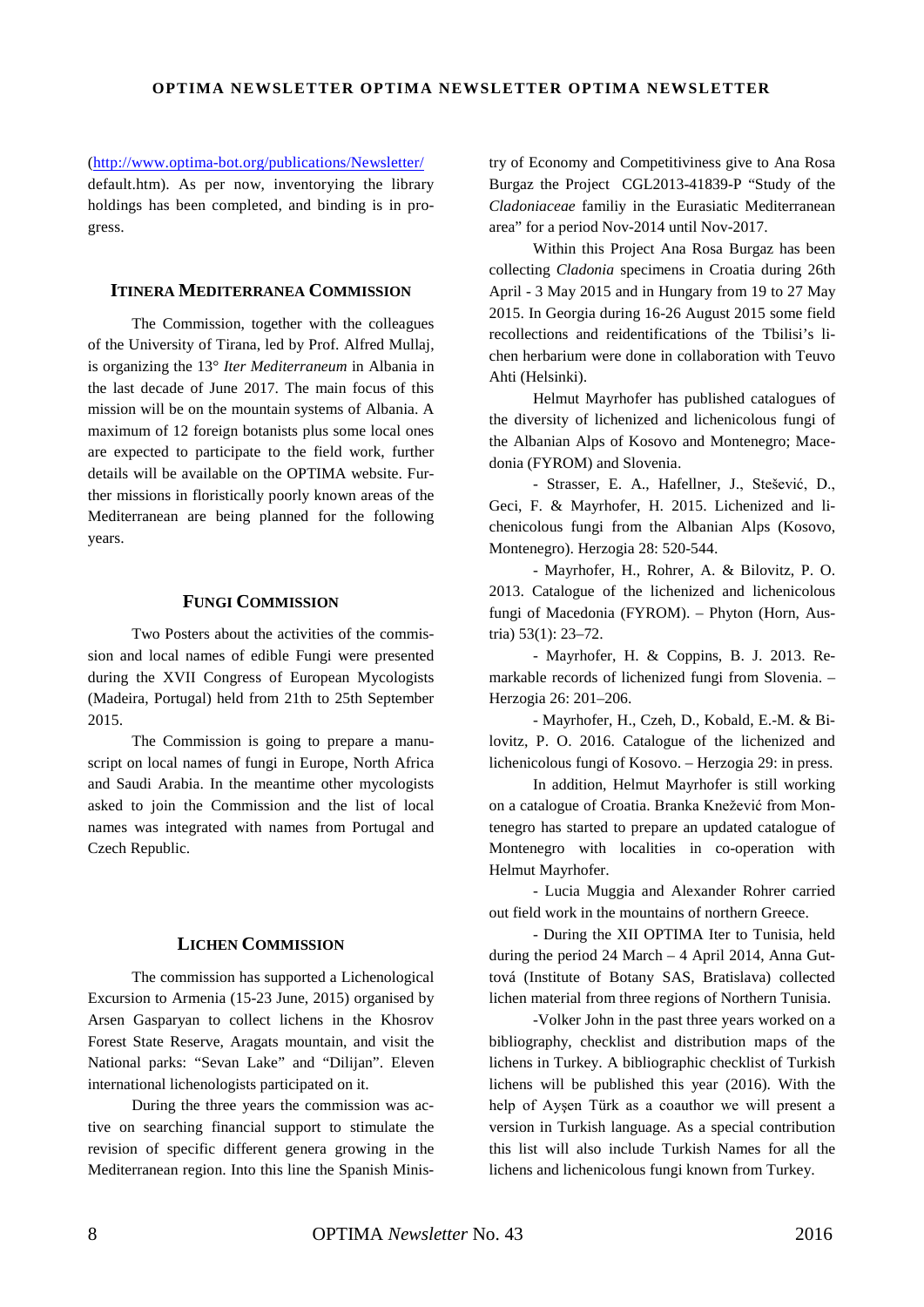- In 2014 a group of Turkish lichenologists and Volker John started the work on a lichen flora of Turkey. This illustrated flora will include the distribution maps mentioned above and is scheduled to be published in parts.

## **COMMISSION FOR KARYOSYSTEMATICS**

The Commission prepares its "Mediterranean chromosome number reports" series edited by G. Kamari, C. Blanché & S. Šiljak-Yakovlev as a standing column in Flora Mediterranea. In the last 3 years, three columns of MCNR have been published corresponding to the volumes 23 (2013), 24 (2014) and 25 (2015).

The publication of this column reached this year its 25th edition and has successfully continued uninterrupted from 1991. So far, 1867 chromosome records have been published, covering most of the Mediterranean countries or territories included in the Med-Checklist, plus the Caucasus area and the Canary Islands. In the last three volumes (2013-2015), representing 78 published pages, a total of 99 new numbers have been reported (7 more than in the previous 3-year period), corresponding to a higher number of studied populations (some contributions reported data from up to 14 populations for a single MCNR).

Chromosome data are still being produced in constant rates by botanists dealing with Mediterranean flora and thus the Commission encourages the preparation of MCNR manuscripts by OPTIMA members to be sent to the editors before the end of September of each year, following the general instructions published in Flora Mediterranea cover and remembering that metaphase drawings are to be avoided and photographs must be of enough quality to be appropriately reproduced.

#### *Ongoing projects*

The vitality of chromosome numbers research and databasing appears to increase during the period 2013-2015. In addition to the existing Mediterranean databases, new electronic platforms (as CCDB), or new initiatives by members of our Commission as a new column for publication (Peruzzi L., Astuti G., Bartolucci F., Conti F., Rizzotto M., Roma-Marzio F. (2016) Chromosome numbers for the Italian flora: 1. Italian Botanist 1: 39–53. doi: 10.3897/italianbotanist.1.8818) or a monographic database (Bosch M., J. Simon J.

López-Pujol & C. Blanché (2016) - DCDB: an updated on-line database of chromosome numbers of tribe *Delphinieae* (*Ranunculaceae*) - BioC-GReB, - Dipòsit Digital de la Universitat de Barcelona - uri/handle: http://hdl.handle.net/2445/98702) among others, were considered.

During the meeting of the Commission in Montpellier (5 - 7 June 2016) was agreed to:

1) change the current name of the column "Mediterranean Chromosome Number Reports" in Flora Mediterranea for a most comprehensive title recognizing the true scope of the contributions usually published (which include, karyotype analysis, evolutionary consequences, bibliographic critical review, as well as biogeographical considerations, taxonomic remarks etc., derived from chromosome studies). The proposed new title for the series is: Mediterranean Chromosome Data - 26.

2) include in the next volume of Flora Mediterranea a short introductory notice in the first page of the series, informing on this change and additional instructions to the authors.

3) study, with the Editors of Flora Mediterranea, of a better way to recognize authorship of contributions in the Web of Knowledge and other indexations, particularly if the Journal will receive some impact score. Was suggested to separate indexation for each contribution as "Author A, Author B & Author C" in G. Kamari, C. Blanché & S. Šiljak-Yakovlev (eds.). This to satisfy the needs of young researchers to be appropriately recognized in publication indices, and to enrol new contributors to the OPTIMA columns.

## **COMMISSION FOR COMMON NAMES**

Contacts: Based on the current Commission membership, contacts are being established with experts from different countries and institutions with the aim of obtaining vetted lists of common-language names, in selected languages, suitable for database import.

Portal: Negotiations with the OPTIMA Secretariat in Palermo and, through it, with the biodiversity informatics team in Berlin are progressing, with a view to permit access to the assembled data through a suitable portal, eg., Euro+Med Plantbase.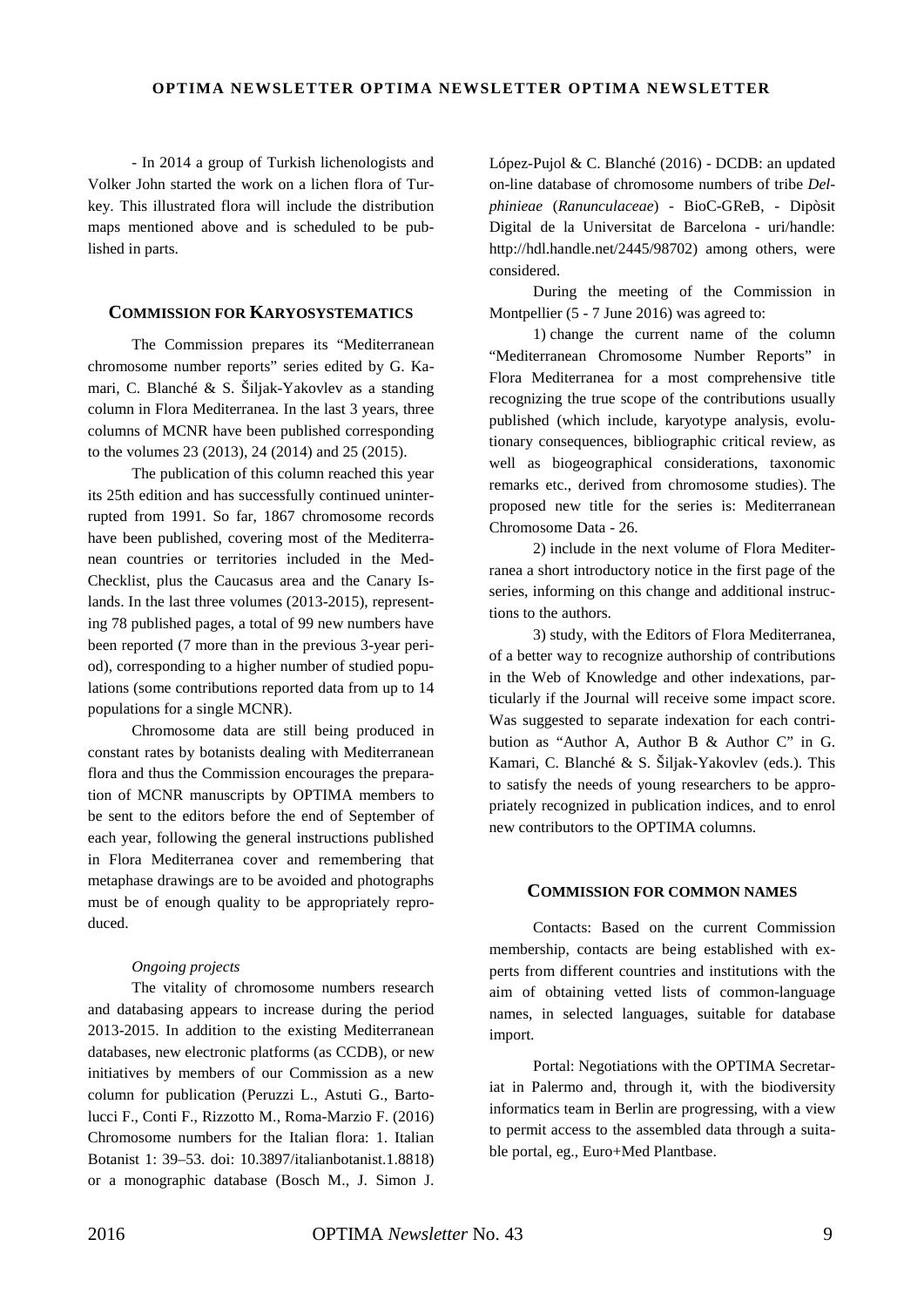Development: During the initial test phase, use is being made of existing full datasets such as those already available through Euro+Med Plantbase. Four test languages are being used (Armenian, French, Czech, and Hebrew), also to assess the problems associated with different alphabets and diacritical signs.

Progress: In cooperation with Tela Botanica, criteria for the selection of the most appropriate French common names are being developed. Detailed guidelines have been made available through the «Lettre d'information sur l'actualité de la botanique francophone du site Tela Botanica».

For Italy, a working group of the Sezione per la Floristica, Sistematica ed Evoluzione of the Italian Botanical Society has been set up, with the purpose of establishing a list of recommended Italian common names for all vascular plant taxa that occur on the national territory of Italy. When ready, the list of recommended Italian names will be submitted to the Italian Botanical Society to be approved as the recommended national standard.

## **COMMISSION ON MEDITERRANEAN TYPE MATERIAL**

The members of the commission published several articles about typification of names of plants described from the Mediterranean. In particular the article by Peruzzi L. & al. 2015 "An inventory of the names of vascular plants endemic to Italy, their loci classici and types". Phytotaxa 196(1): 1-217 is the census of the loci classici of the 1,400 Italian endemic vascular plants.

The activities of the commission for the next three years will be focused in giving a unified vision of the work done by single members in order to provide a useful tool for those who need information in this field.

The commission has discussed the possibility to develop a database of the typifications of Mediterranean plants names. The members will be involved in testing the DB developed in Bratislava for such purpose.

## **COMMISSION FOR THE DIFFUSION OF KNOWLEDGE ON MEDITERRANEAN PLANTS**

The main task of the Commission is preparing the book Mediterranean Landscapes for publication until the end of the year 2016 and the editor, O. Vasić, is making all the needed efforts to homogenize in the form the received contributions and prepare the volume for the press.

## **COMMISSION FOR MEDITERRANEAN ETHNOBOTANY**

This commission was strongly supported during the XV OPTIMA Meeting held in Montpellier (France) in 2016 with the aim of being a collector and a booster of the activities carried on by the botanists involved in ethnobotany in the Mediterranean countries.

### **PRIZE COMMISSION**

The members of the commission met electronically at the beginning of 2016 in order to propose to the International Board Prof. Francesco Maria Raimondo for the OPTIMA gold Medal. This prize is awarded every three years to a botanist who, by his or her activity, is considered to have made an outstanding contribution to the phytotaxonomy of the Mediterranean area.

### *Laudatio by Professor Werner Greuter*

It is a very great pleasure for me to present OPTIMA's highest award to our President. Receiving this Gold Medal (the genuine stuff!), which honours a lifetime's achievement in promoting Mediterranean botany, is a crowning event in a botanist's career; which of course does not imply that it should mark the end of a career that, I am sure, will go on for decades to come. I became acquainted with my dear friend Franco Raimondo in 1977, at the second OPTIMA Meeting in Florence, when he immediately and enthusiastically embraced the notion and goals of OPTIMA, to become member of its Executive Council in 1989, be elected Vice-President in 1995, and be our President for the last 9 years. He has organised the OPTIMA Meetings in Palermo in 1983, 2001, and 2013, being the only person to have hosted more than one such event. But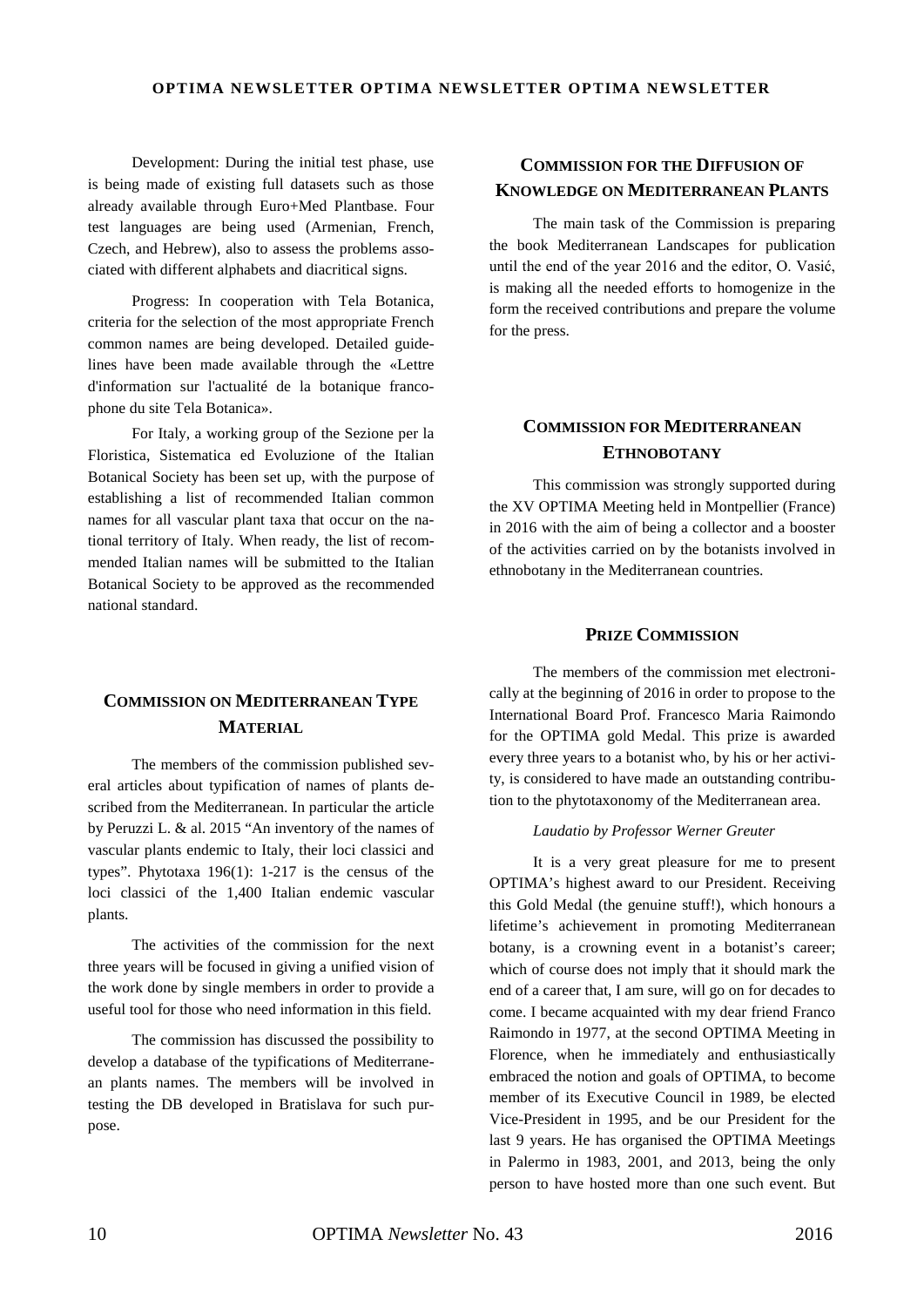his activities are not confined to OPTIMA, he has many more achievements to his credit. He has, for instance, served for two terms as President of the Italian Botanical Society, an association that exceeds OPTIMA in size and wealth if not prestige, and has contributed greatly, with his expertise and energy, to the prosperity of that Society. One great venture in Raimondo's professional life is the plan – not yet achieved but actively pursued – of a renewed Herbarium Mediterraneum Panormitanum, an institution designed to play a pivotal role in Mediterranean botanical research. Jointly with his then boss Andrea Di Martino, he announced the idea to the scientific world, in 1977, at the first Jornadas de Taxonomía Vegetal in Sevilla. By then he had already convinced the Palermo Province to acquire buildings suitable for the purpose. With his awesome gift of fund-raiser he was quick to attract monies to endow an International Foundation "Pro Herbario Mediterraneo", set up to support his project. Even though, as life goes, we are still struggling to see Raimondo's high-flying plans completed, much has already been achieved. The buildings are there; they are progressively being equipped and made ready to receive and house Palermo's herbaria, which since 2013 proudly bear the designation "OPTIMA Herbarium". These collections await your visit to study them – and also your contribution in kind: of plants and books. I take the opportunity to thank all those, here present or not, who have contributed by their donation of books and plant specimens to the herbarium and library of OPTIMA, and will hopefully continue to do so. I could spend hours on end speaking of Raimondo's scientific merits, which are the basic reason for the present award. He has published more than 400 papers and dozens of books. I will content myself to mention two particularly significant contributions of his. The first, unsurprisingly, concerns his home country Sicily – really a country of its own, even though it belongs to Italy. Franco is Sicilian to the core. Although he has travelled abroad, has even been visiting professor in Somalia three times, Sicily, and within Sicily, Palermo, has always been his home. His roots are in Palermo Province, in Castelbuono, a borough in the Madonie mountains that may feel honoured today along with himself. The work I have in mind is the "Catalogue of plants growing in Sicily", a volume of almost 600 pages published in 2007, of which Raimondo is only the second author but which he has written in large part

himself. The second item I want to highlight is special on more than one account. He as the author, as may happen only to the prominent, did not know of it until the day when it was published. It is a sizeable book, dedicated to him on the occasion of his 70th birthday, assembling over 100 introductions, prefaces and dedications that he wrote to the books of others. The title reads "Contributions to the promotion of the culture of botany", and it is indeed related to the entire culture surrounding botanical sciences. The prefaced books, while partly botanical, are also devoted to the arts, to biography, are reprints of classical texts or exhibition catalogues – organising exhibits being Raimondo's cherished hobby. The overwhelming variety of the prefaced books stands for Raimondo's own, vast scientific and cultural achievements. Franco, I wish you many more years of endeavour, success, and happiness.

This text is also available at [http://www.optima](http://www.optima-bot.org/index.php/en/18-awards-en/gold-medals-en/46)[bot.org/index.php/en/18-awards-en/gold-medals-en/46.](http://www.optima-bot.org/index.php/en/18-awards-en/gold-medals-en/46)

The commission proposed to the Executive Council the following volumes for the Silver medals with the relevant motivations:

## **- Jean-Marc Tison, Philippe Jauzein & Henri Michaud (2014): Flore de la France méditerranéenne continentale;**

This is a critical Flora, as it includes numerous and sometimes quite extensive notes. It is also an illustrated Flora, as a large majority of recognised (numbered) taxa are represented by analytical drawings. To some extent it even qualifies as a pictorial Flora; and indeed the colour photographs at the end, being limited to a selection of just 21 genera, are excellent identification aids. The plant groups thus represented are the orchids (100 photographs), *Compositae* (79: 69 *Hieracium*, 10 *Tragopogon*), "*Liliiflorae*" (75: 36 *Allium*, 24 *Tulipa*, 15 *Iridaceae*), *Orobanche* (42), *Crassulaceae* (39), *Opuntia* (15), *Aristolochia* (12), *Pinguicula* (10), and *Melampyrum* (6). It is a real pity that there is no reference to these (unnumbered) photographs in the main text, nor even in the index: one has to know or to guess, or one will miss them. Floras arranged according to the last cry of phylogenetic systematics are still the exception, and the present one is among these exceptions. Within families, genera and species are also arranged by known or perceived affinity, with the single exception of *Umbelliferae* where the sequence is alphabetical. The treatment of notoriously difficult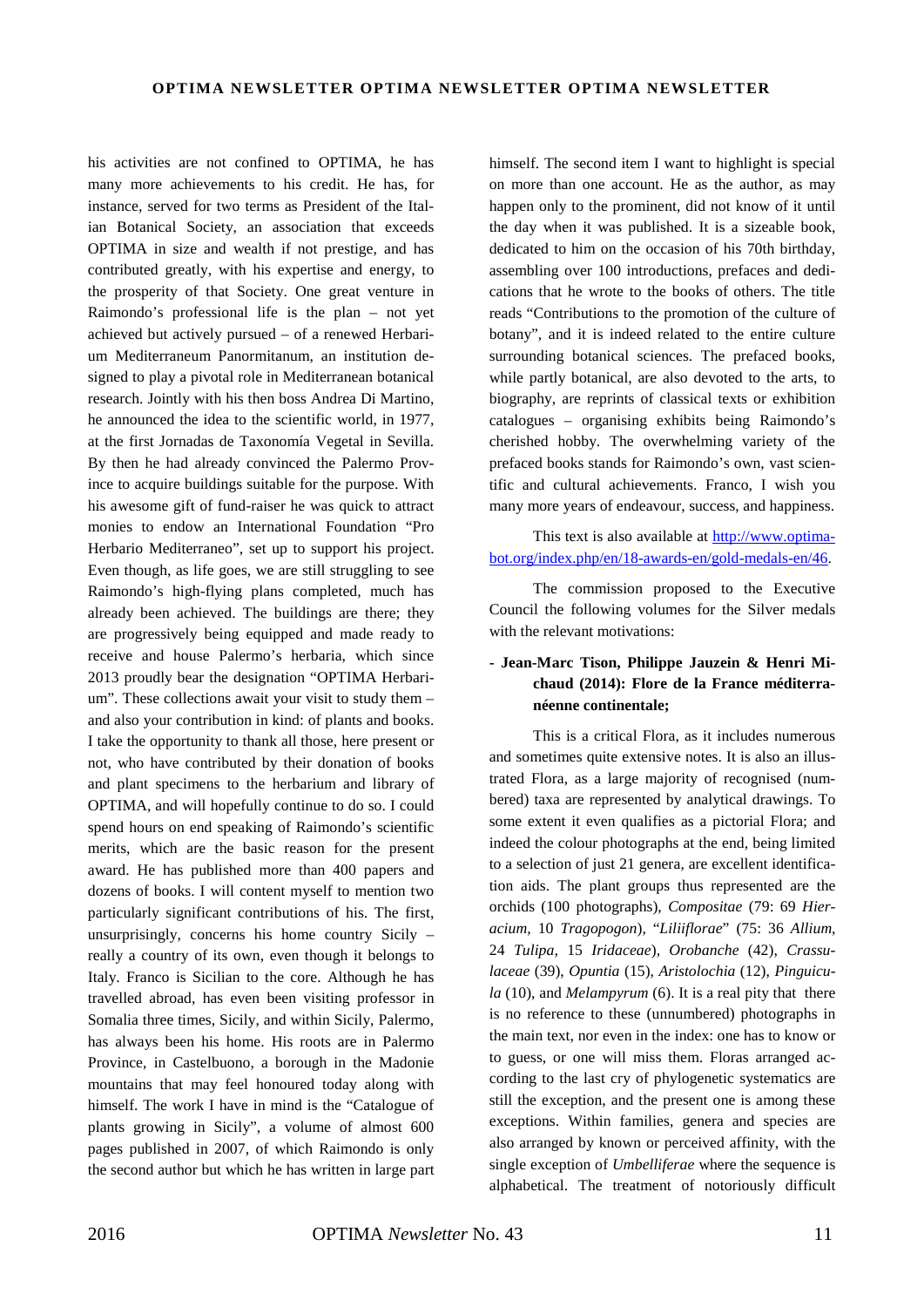groups, one of the standards by which to judge "critical" Floras, varies widely. For example, *Rosa* and *Rubus* are dealt with rather summarily, with very broadly delimited species, or for some of the brambles down to subsectional level only; whereas *Hieracium* and *Taraxacum* have received full and remarkably skilled attention. Their accounts will stand as models far beyond the limited geographical range for which they were written. All in all, this Flora stands as a milestone in French botany. Its authors deserve our gratitude and admiration for a huge amount of work well done.

## **- Mohamed Fennane, Mohammed Ibn Tattou & Jalal El-Oualidi (eds.) (2014): Flore pratique du Maroc. Manuel de détermination des plantes vasculaires. Volume 3, Dicotyledones (p.p.), Monocotyledones;**

To date, Morocco was the last among the countries bordering the Mediterranean Sea to lack a completed descriptive manual of its flora, a work permitting, by means of descriptions and keys, the identification of its plants. The *Flore pratique du Maroc* fill this gap. The two first volumes (see OPTIMA Newsletter 38: (16). 2008) were published in 1999 and 2007 as volumes 36 and 38 of the same prestigious monograph series of the Institut Scientifique in Rabat, better known by its former attribute Chérifien. The present, concluding volume encompasses the treatments of the last dicot families (*Rubiaceae* to *Compositae*) and of all monocots. The family key and illustrated glossary are again included, and there is a cumulative index of genera for all volumes. The presentation is elegant yet concise, avoiding details such as nomenclatural source and type citations that would be of scant interest for the botanical practitioner. The work as a whole is the essential instrument required for the formation of a new generation of keen Moroccan botanists. It must not be seen as a concluding event but as the door to ongoing studies leading, in a not too remote future, to an even better understanding and fuller knowledge of the extraordinary riches and variety of the vascular plants of Morocco.

**- Enio Nardi (2015): Il genere** *Aquilegia* **L. (***Ranunculaceae***) in Italia. The genus** *Aquilegia* **(***Ranunculaceae***) in Italy. Aquilegiarum italicarum in europae-arum conspectus descriptio.**

The author presents us with a comprehensive monographic revision of the columbines of Africa and Europe. All 54 species recognised by the author are treated in full, each with synonymy, description, specimen enumeration, notes, and indication of habitat, distribution, phenology, etc. Those 18 that occur in, and 11 of which are endemic to, Italy are treated in greater detail, with keys (one to identify herbarium material, another for live plants), illustrations, and maps of their Italian distribution.

The species treated here are only a fraction of the known columbines (80 to 400 species worldwide, depending on different authors' concepts), and Europe is not the primary centre of diversity of or origin for the genus. Southern Europe does, however, show secondary centres of diversity and speciation, to name the Balkan, Apennine and Pyrenean peninsulas and the Tyrrhenian islands. Europe is also the arguably main source of names published in the past under *Aquilegia* and the unchallenged centre of disparity of taxonomic concepts applied to the plants. Nardi's monograph has successfully faced the challenge of defining and applying criteria for species-level classification that are based on a whole-population concept, noting but discounting individual aberrations, ontogenetic and environment-induced variation, and the effects of introgressive hybridisation. He thus applies modern concepts supported by a lifetime's study of the plants in the wild and extrapolating the experience thus assembled to other, non-Italian populations.

The columbines are easy to treat in certain respects, e.g. by not presenting problems of generic delimitation; but they also present traits that make their classification hazardous, such as the general crossability, often indeed full interfertility of its component species; the lack of distinctive karyological differences (all appear to have a uniform karyotype with  $2n = 14$ small chromosomes, no polyploidy or aneuploidy having so far been reported); and the loss, in pressed and dried material, of taxonomically relevant features such as colour and spatial configuration of the perianth. In order to better understand and interpret the observed diversity, Nardi has delved into aspects of the spatiotemporal development of the genus, from its presumed E Asian origin to its currently displayed chorological and variational patterns, taking into account pollination biology in particular. All this, and much more, is embedded in the general introductory part of the book,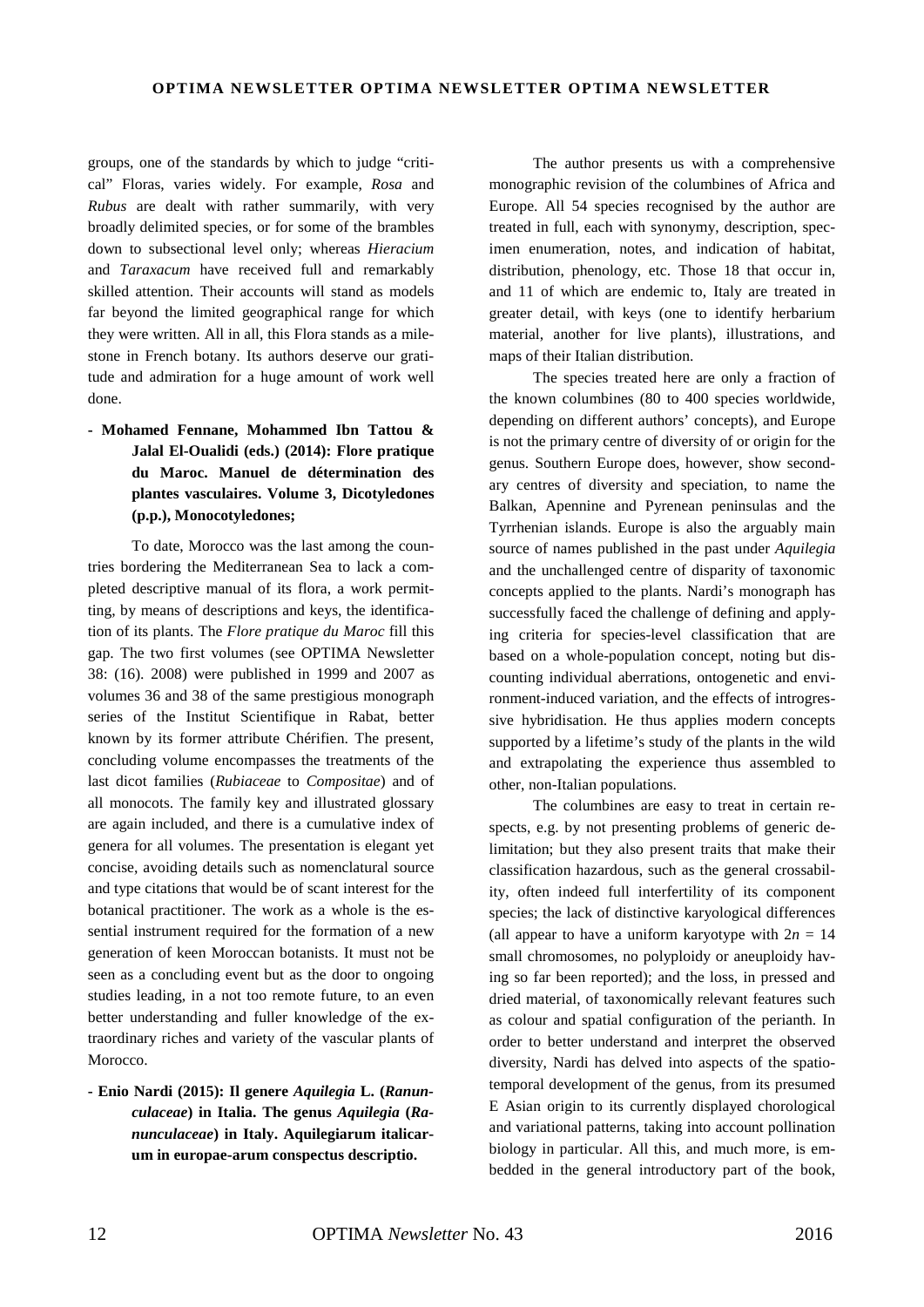which provides fluidly and elegantly written information on many subjects of general interest to biologists, far beyond *Aquilegia* taxonomy.

The book is bilingual (English and Italian) throughout, except for some elements, such as synonymies, specimen enumerations, and Appendices, that are in Latin, or treated as such, to avoid unnecessary duplication. The Italian species are illustrated by drawings of unstated authorship but mostly initialled AM (Anne Maury). No nomenclatural novelties are included (required new names have all been validated in precursory papers), but numerous type designations are effected in a 50-page appendix discussing the typification of all relevant names and synonyms. An impressively thorough bibliography (55 pages) is found at the end.

Nardi's monograph is the result of a botanist's lifetime of study and endeavour, skilfully presented, devoted to a fascinating genus.

Complete accounts for these books are available in the OPTIMA Newsletter 42(2): (6-9) 2015 and 43(2): (2) 2016.

OPTIMA Silver Medals are awarded every three years to the authors of the best papers or books on the phytotaxonomy of the Mediterranean area that were published in the preceding three-year period.

The recommendations of the commission were approved and the prizes were awarded in Montpellier the 11 June 2016 during the closing ceremony of the XV OPTIMA Meeting.

### **WEB COMMISSION**

This commission, resurrected on mandate of the International board and Executive Council met in June 2016, approved the new layout of the website that is already available on the web (www.optima-bot.org) in order to have a fresh and attractive look on the internet to give an updated association's image and attract a larger number of potential members also among the youngest and non-professional botanists. The change of layout, apparently only formal, is, in fact, a radical change of architecture. Previously the website has been based on individual objects; today the content of each page is a database record shown in a common frame.

## **M EETING S**

### by Gianniantonio Domina

## **The XV OPTIMA Meeting**

The XV OPTIMA meeting was held in Montpellier (France) from 6 to 11 June 2016. It was organised under the partnership of Tela Botanica, the Conservatoire Botanique Na-tional Méditerranéen de Porquerolles, and the University of Montpellier. OPTIMA si è avvantagiata di questi partner che hanno fornito una location academica per lo svolgimento dei simposi e hanno portato i congressisti for the mid congress excursionon the Causse du Larzac near Le Caylar the southern edge of the Massif Central and to the templar village La Couvertoirade . In linea con le edizioni precedenti the XV OP-TIMA Meeting was attended by ca. 230 botanists from 25 countries. There were 17 half-day symposia, not counting an general opening lecture by Suzanne Amigues on Theophrastus and the birth of botanical knowledge, a memorial symposium, two open workshops and half a day being devoted to a poster session. On the whole 86 lectures and 74 posters were presented. The titles of symposia were: Botanical systematics and taxonomy in France: recent insights, The Mediterranean marine algae, Plant conservation in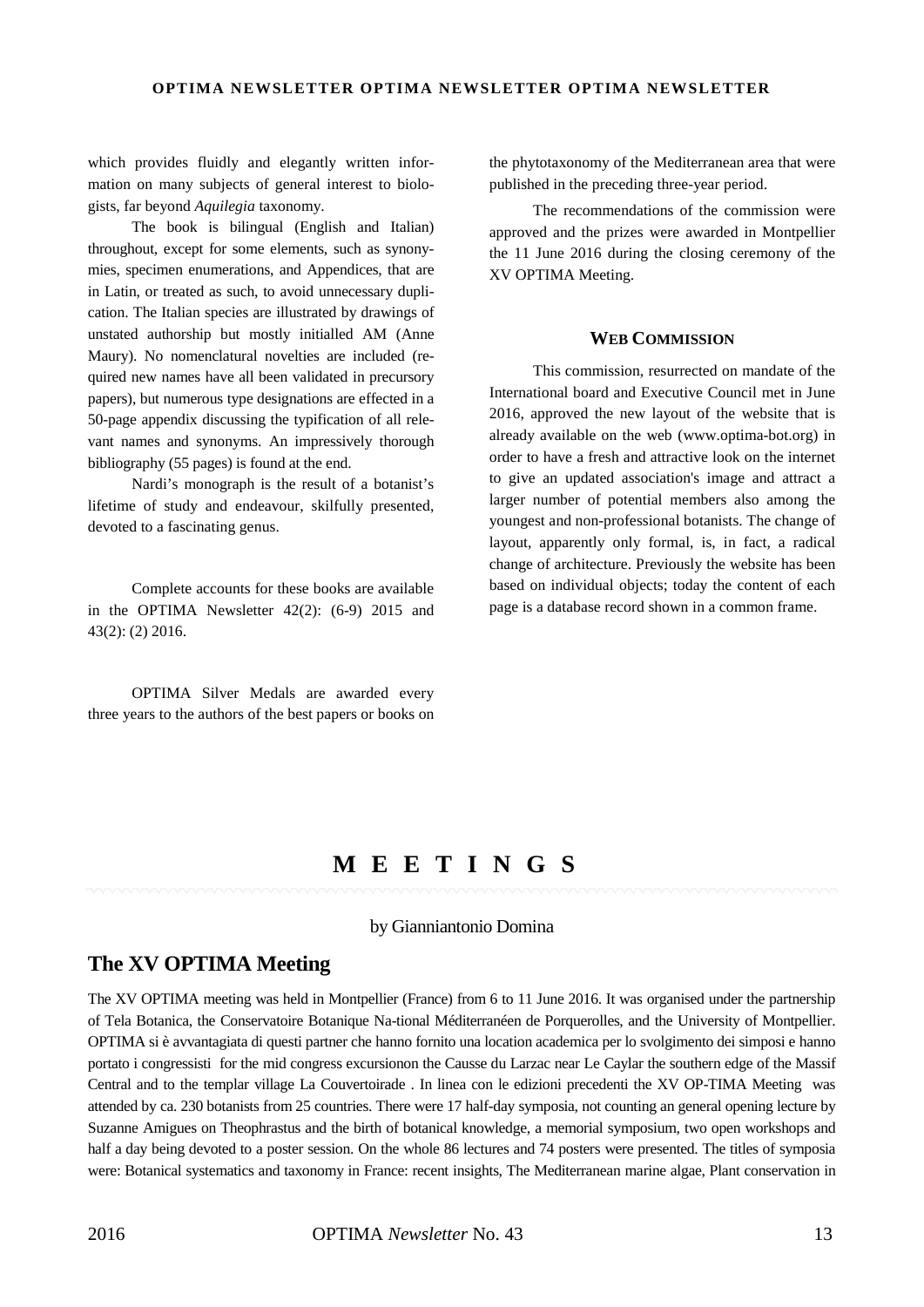### **OPTIMA NEWSLETTER OPTIMA NEWSLETTER OPTIMA NEWSLETTER**

France, in situ approaches, Advanced methods in plant systematics, The changing role of botanic gardens in the Mediterranean, Biogeography and conservation of the flora of the small Mediterranean islands, Lichens biodiversity exploration in the Mediterranean region, Ex situ conservation in Mediterranean France, New advances in bryophytes research in the Mediterranean region, Speciation by hybridization and polyploidy in the Mediterranean, Urban plant diversity in the Mediterranean, The flora of the Irano-Turanian region: new biogeographical perspectives and conservation, The role of amateur networks in Mediterranean botany, The impact of fire on the Mediterranean vegetation, Useful plants of the Mediterranean, Mediterranean plants phylogeography, Alien invasive species in the Mediterranean. All the symposia were fully participated and emerged many insights even for joint researches.

A large part of the presentations are available on the website of the congress [\(http://www.optima2016.org/ en/programme-2/\)](http://www.optima2016.org/en/programme-2/) and all the abstracts are collected in the Book of Abstracts available also on the web [\(http://www.optima](http://www.optima-bot.org/meetings/XVAbstracts.pdf)[bot.org/meetings/XVAbstracts.pdf\)](http://www.optima-bot.org/meetings/XVAbstracts.pdf).

The Open workshops "Advances and organization of a Flora of Algeria and Magreb on the Web" and "Round trip from Red List data to in situ conservation of Important Plant Areas" were very operative and their participants were actively involved in the topics.

The memorial symposium for Pierre Quézel organized by Frederic Medail, anticipated by the memory of Avinoam Danin, presented by Ori Fragman Sapir, has been very touching and gave the opportunity to those who have not got to know him to appreciate the human as well as scientific qualities of this man. At the end, the Congress dinner at the Maison des Relations Internationales, thanks to the involvement of the Mayor of Montpellier and his staff, was a pleasant social event that gave the possibility to appreciate the French and international cuisine in the garden of an historic villa.

Appointment in the first week of October 2019 to the XVI OPTIMA meeting that will be held in Athens organized by the staff of professor Pepi Bareka of the Agricultural Faculty of the University.

## **M EETING ANNOUNCEMENTS**

#### 19-21 April 2017

#### Sustainable Restoration of Mediterranean Forests

Analysis and perspective within the context of bio-based economy development under global changes

#### Palermo, Italy

This congress represents the first international congress organized by the Italian Society of Forest Restoration (ISFR) jointly with other international institutions. Its organization has been strongly urged by ISFR to discuss about the principles and technical

aspects which must drive forest adaptation and restoration, particularly in Mediterranean regions where the effects of global risk to affect irremediably this natural resource. Moreover, the congress ambition is also to draw attention to the fact no worldwide bio-economy could be built if sustainable forest management does not become the central item in the political agenda of all the governmental executives.

For further information see: [https://www.palermocongress2017.com](https://www.palermocongress2017.com/)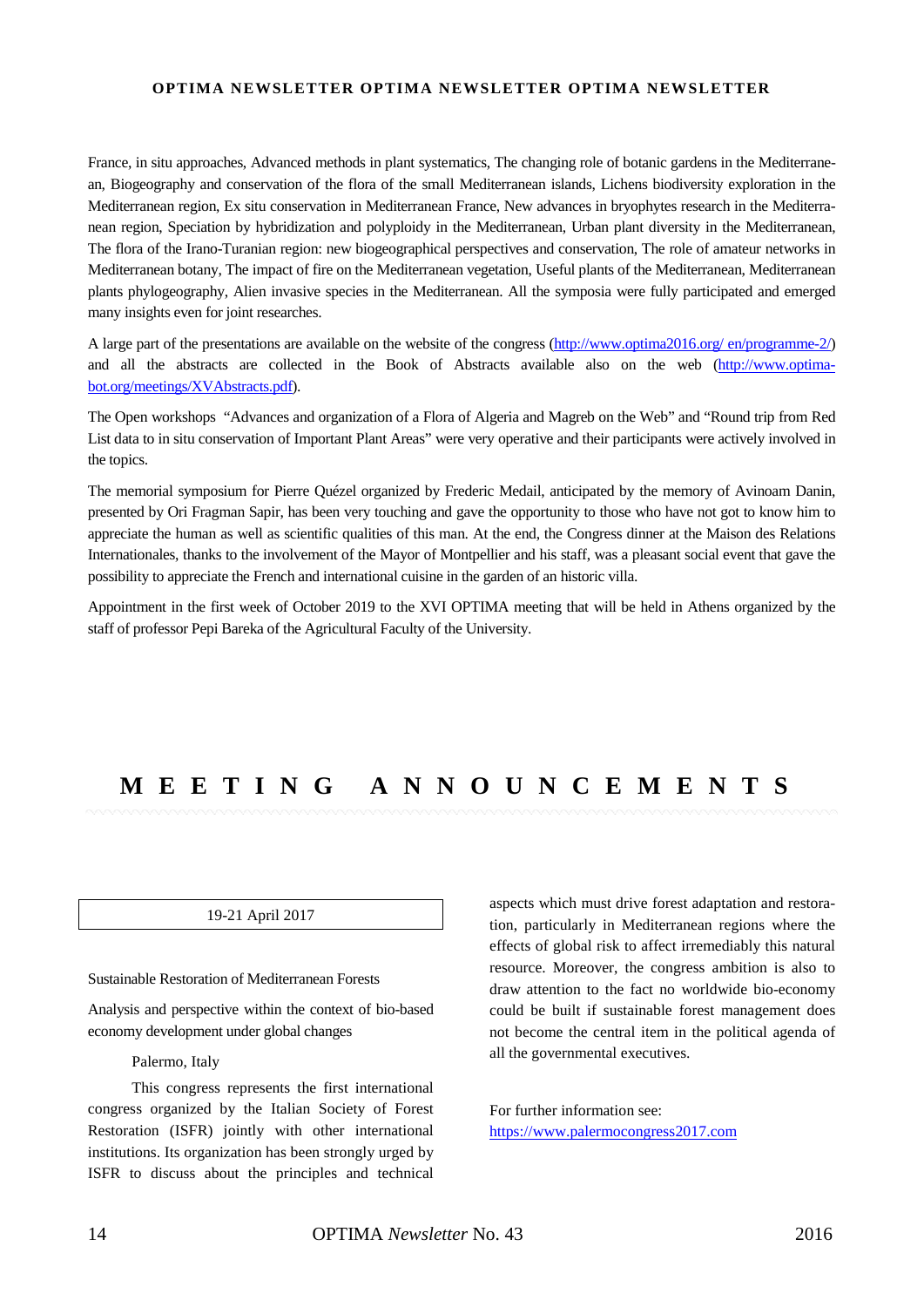### **OPTIMA NEWSLETTER OPTIMA NEWSLETTER OPTIMA NEWSLETTER**

20-24 June 2016

#### IAVS 2017 Annual Symposium

Palermo, Italy

The 2017 Annual Symposium of The International Association for Vegetation Science (IAVS) will be held on June 20-24, 2017 in Palermo, Italy. The theme will be "Vegetation patterns in natural and cultural landscapes". The symposium venue will be the Palermo Botanical Garden. The symposium will have Pre-symposium and post symposium excursions. The pre-symposium excursion will be from from 11 to 18 June. The focus will be on coastal landscapes of Sicily: Along the Sicilian coast, from Capo San Vito (NW Sicily) to Capo Passero (SE Sicily), including two days on the Island of Marettimo. The postsymposium excursion will be from 25 June to the first of July and will visit the Sicilian Mountains: Etna, Nebrodi and Madonie.

For further information see: http://iavs.org/Meetings/2017-Annual-Symposium.aspx

26-30 June 2016

#### BGCI's 6th Global Botanic Gardens Congress

#### Geneva, Switzerland

With the aim of stimulating discussion and innovative reflections on the role and relevance of botanic gardens in society, was organized the 6th Global Botanic Gardens Congress in 2017. The scientific programme will focus on botanic gardens' role in solving the major environmental challenges for society – food security, water scarcity, energy, health, loss of biodiversity and climate change. Major topics will include plant conservation, education and outreach, botanic garden management challenges and communicating the big issues via landscaping, with workshops and discussion sessions organised during the course of the meeting to address specific issues. We hope that the botanic garden community, its associated horticultural experts, scientists, educators, communicators, directors and managers will have the chance to collectively and collaboratively explore and develop different visions of botanic gardens and their core activities for the future.

For further information see: http://www.6gbgc.org

#### 23-29 July 2017

XIX International Botanical Congress

Shenzhen, China

The International Botanical Congress (IBC) is a major convention that brings together scientists from around the world to discuss new research in the plant sciences. The IBC is held once every six years. The Congresses are particularly notable in that they not only bring together scientists from many countries, but also from many disciplines within the broader research fields related to the plant sciences, including botany, mycology, ecology, horticulture, agriculture, and other related fields. The increasing knowledge about plants their history, growth, uses, interactions with other organisms, and roles in the ecosystem—is becoming progressively important for the stability and sustainability of the human endeavour and, indeed, of all life on Earth.

The XIX IBC will be held under the auspices of the International Union of Biological Sciences (IUBS), through the International Association of Botanical and Mycological Societies (IABMS) of the IUBS. The XIX IBC is organized by the Botanical Society of China and the Shenzhen Municipal Government. It will be held in the Shenzhen Convention and Exhibition Center, Shenzhen, China. The first circular will be sent in 2015 to all botanists and institutions through society mailings and upon request.

As usual the IBC will be preceded by the Nomenclature Session. This time from 17 to 21 July. This session is devoted to amend the Code of Nomenclature for algae, fungi, and plants (Melbourne Code).

For further information see: http://www.ibc2017.cn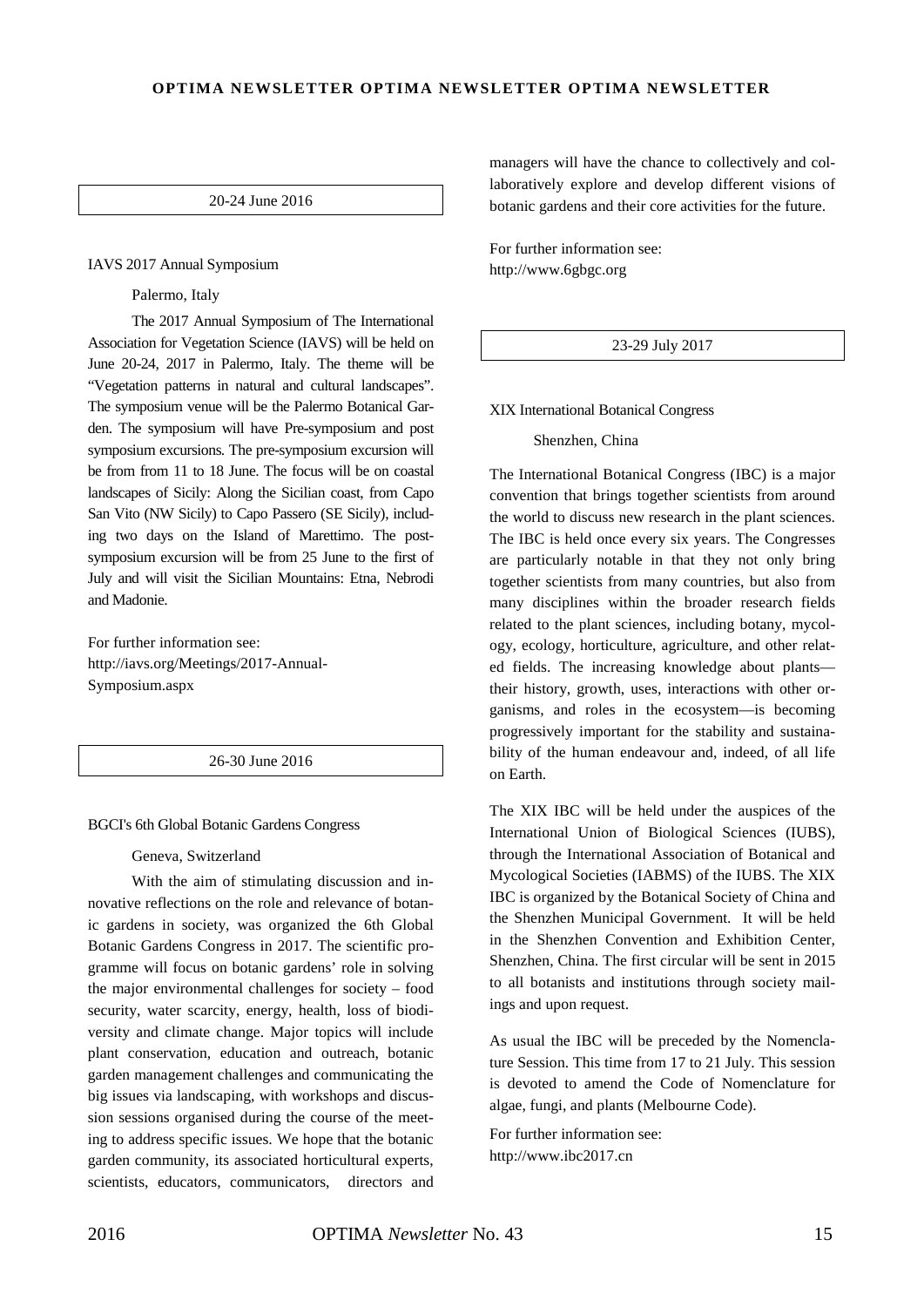### 11-13 September 2017

Global Conference on Plant Science and Molecular Biology

Valencia, Spain

The Global Conference on Plant Science and Molecular Biology' will bring together a collection of investigators who are at the forefront of their field, and will provide opportunities for junior scientists and graduate students to interactively present their work and exchange ideas with established senior scientists. This program will include workshops, symposia, poster sessions and special discussions on wide range of session themes on plant sciences from Plant diseas to Plant biology, Horticulture and Medicianl and aromatic plant science.

For further information see: http://plant-sciencebiology-conferences.magnusgroup.org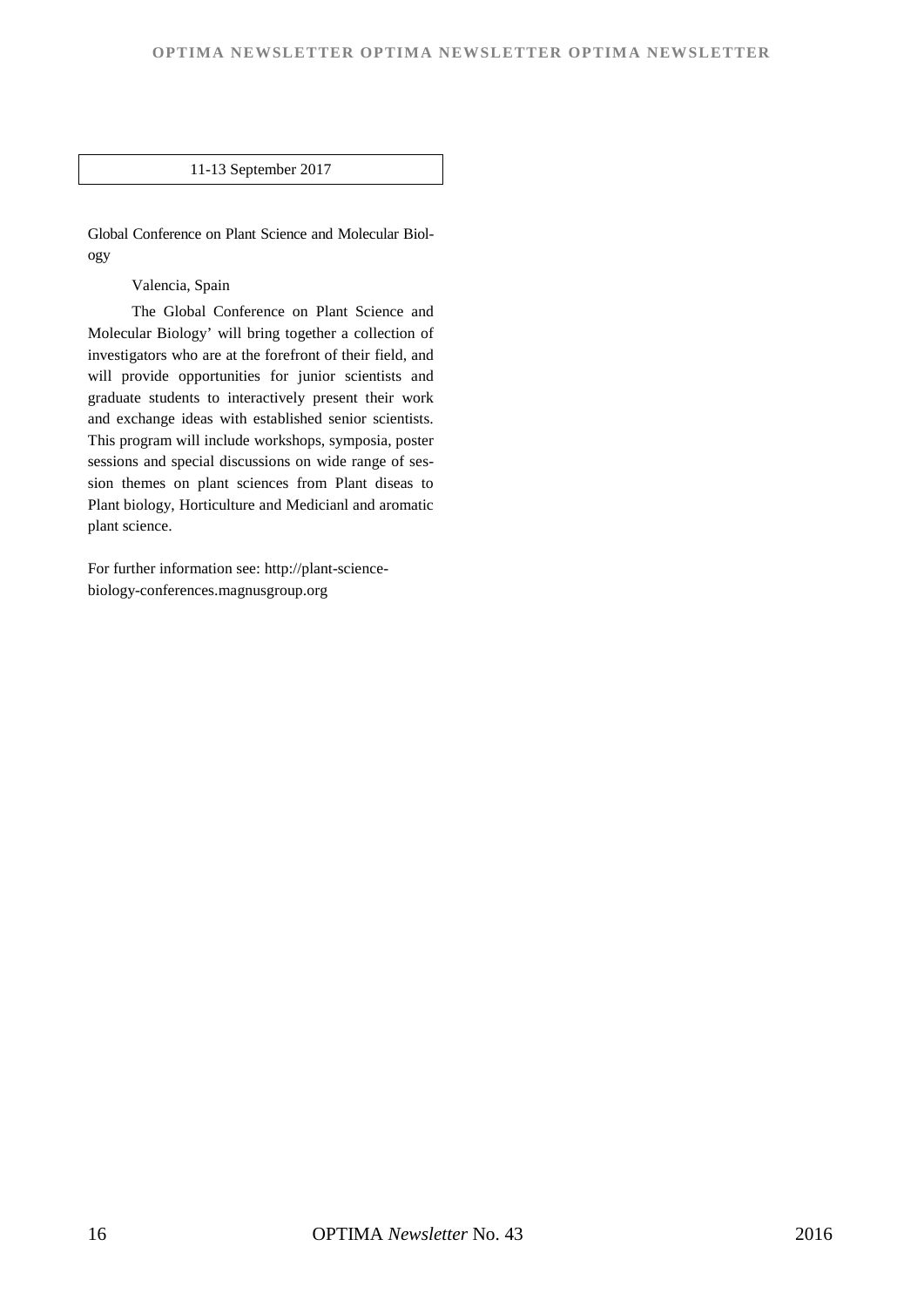# $NOTICES OF PUBLICATIONS^{\ast}$

## **OPTIMA**

**1. Frédéric MÉDAIL & Gianniantonio DOMINA (ed.) – XV OPTIMA Meeting**, June 6-11, 2016. Montpellier. **Abstracts.** Oral presentations. Poster presentations. – Orto Botanico ed Herbarium Mediterraneum, Palermo, 2016 (ISBN 978-88-903108-7-4). 183 pages; paper. [Received June 2016].

Organised under the partnership of Tela Botanica, the Conservatoire Botanique National Méditerranéen de Porquerolles, and the University of Montpellier, the XV OP-TIMA Meeting in Montpellier was attended by ca. 230 botanists from 25 countries. There were 17 half-day symposia, not counting a memorial symposium for Pierre Quézel, recently deceased, half a day being devoted to a poster session. The present volume, with its 160 one-page abstracts received by the deadline (86 for symposium lectures, 74 for posters), aptly summarises the Meeting's scientific contents. The presence of a representative sample of bryological, lichenological and phycological topics deserves special mention. W.G.

**2. Gianniantonio DOMINA, Ridha EL MOKNI, Werner GREUTER & Francesco Maria RAIMONDO (ed.) – Results of the 12th "Iter Mediterraneum" in** Tunisia**, 24 March – 4 April,**

### by WERNER GREUTER

**2014.** [*Occasional Papers from the Herbarium Greuter,* **3;** *Bocconea,* **27(1),** ISSN 1120-4060 (print), 2280-3882 (online).] – Herbarium Mediterraneum Panormitanum, Palermo, 2015. 61 pages, black-and-white illustrations (photographs, maps), tables; paper. [Received January 2016].

Among the twelve Itinera Mediterranea that took place so far, the recent one to Tunisia was certainly not the most rewarding botanically speaking. Spring was late to come that year, the flora was far behind what one might have expected, and the cool, stormy weather that prevailed throughout was not inspiring either; so that the total harvest of 1374 numbers collected, while below average, is still surprisingly high. No species new to science were found, yet three new country records and several first gatherings for a given province were made. On the credit side, let me note the presence in the group of bryophyte experts and a full-scale lichenologist, both of which made extensive collections not included in the above figure, being still only partly studied. Preliminary lists are presented here, with 55 bryophytes and 46 lichens half of the latter being new country records. What will definitely remain in the memory of all participants is the positive role played by local botanists: the unfailingly friendly, generous and competent assistance by the Tunisian hosts and the participation, in shifts, of no less than 14

<sup>\*</sup> Please send all items for announcement or review directly to the column editor: Prof. W. Greuter, Herbarium Mediterraneum, Orto Botanico, Via Lincoln 2/A, I-90133 Palermo.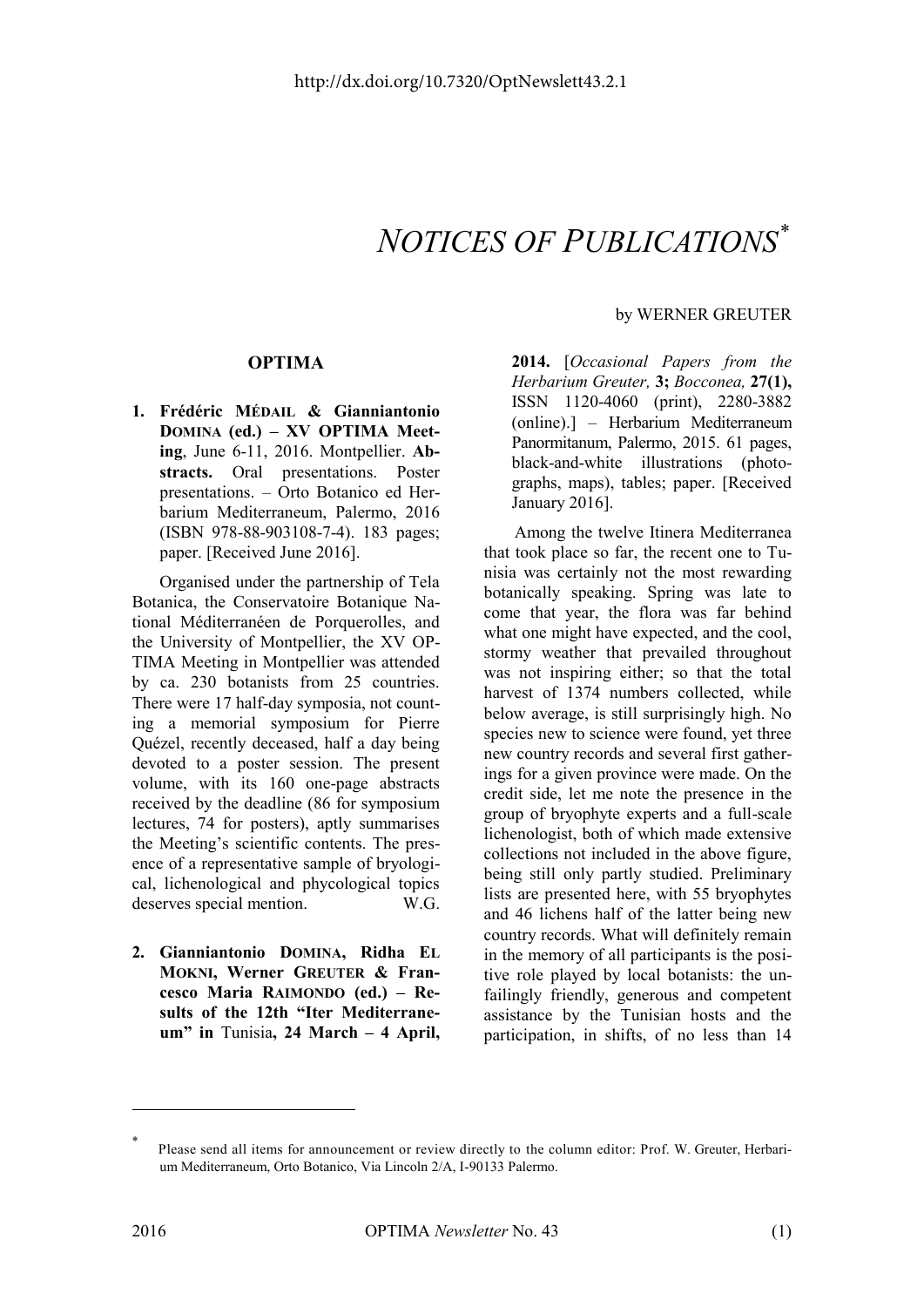## *Publications*

young, promising botanists, all keen to learn and enthusiastic plant freaks. They will no doubt be instrumental in raising new generations of experts to further the knowledge of the flora and vegetation of their country. W.G.

## **Cryptogams**

**3. Mathias VUST – Inventaire des lichens du canton de Genève.** [*Boissiera,* **69,** ISSN 0373-2975.] – Conservatoire et Jardin botaniques, Ville de Genève, 2015 (ISBN 978-2-8277-0085-1). 144 pages, 77 figures, mostly in colour (photographs, maps, graphs, facsimiles), 12 tables; laminated cover. [85 CHF (Europe); received January 2016].

Last year, when presenting Vust & al.'s "Liste rouge des lichens du canton de Genève" (in OPTIMA Newslett. 42: (2-3). 2015), I noted: "the book includes a complete inventory of the Canton of Geneva's lichens". What then, one may ask in wonder, is the scope of the present book, which judging from is title is exactly that inventory? Is it a partial rehashing of the previous item? Or was my assessment inaccurate? Neither, I dare say, because the contents are not what one expects to find under that title. There is no comprehensive species list (which would have been redundant), but instead a number of items to complement the earlier volume: statistics and new graphs, historical data (both on local lichenological history and on landscape change through time), and an inventory (there we go!) of lichen communities, with excellent colour illustrations of characteristic habitats. A special boon for the interested specialist is the enumeration of Jean Mueller's lichen finds in the Canton, based not only on the published record but on the annotations in his personal, interleaved copy of his 1862 Catalogue and on his specimens in the Geneva herbarium (of which he was the keeper for 30 years). W.G.

## **Phanerogams**

**4. Enio NARDI – Il genere** *Aquilegia* **L.**  *(Ranunculaceae)* **in Italia. The genus**  *Aquilegia (Ranunculaceae)* **in Italy.**  *Aquilegiarum* **italicarum in europaearum conspectus descriptio.** – Polistampa, Firenze, 2015 (ISBN 978-88-596- 1518-7). 687 pages, 43 black-and-white figures and maps, 20 tables; paper. [45 $\epsilon$ ; received January 2016].

The author presents us with a comprehensive monographic revision of the columbines of Africa and Europe. The title of the book is therefore an understatement, as the word Europe appears only in the Latin subtitle and Africa not at all (the latter omission is explained by the fact that the genus extends to Africa only marginally, with two species endemic to Morocco and Algeria). All 54 species recognised by the author are treated in full, each with synonymy, description, specimen enumeration, notes, and indication of habitat, distribution, phenology, etc. Those 18 that occur in, and 11 of which are endemic to, Italy are treated in greater detail, with keys (one to identify herbarium material, another for live plants), illustrations, and maps of their Italian distribution. Yet the presentation of the 36 extra-Italian species is far more than a "synopsis", as the corresponding title, too modestly, tells.

The species treated here are only a fraction of the known columbines (80 to 400 species worldwide, depending on different authors' concepts), and Europe is not the primary centre of diversity of or origin for the genus. Southern Europe does, however, show secondary centres of diversity and speciation, to name the Balkan, Apennine and Pyrenean peninsulas and the Tyrrhenian islands. Europe is also the arguably main source of names published in the past under *Aquilegia* and the unchallenged centre of disparity of taxonomic concepts applied to the plants. Nardi's monograph has success-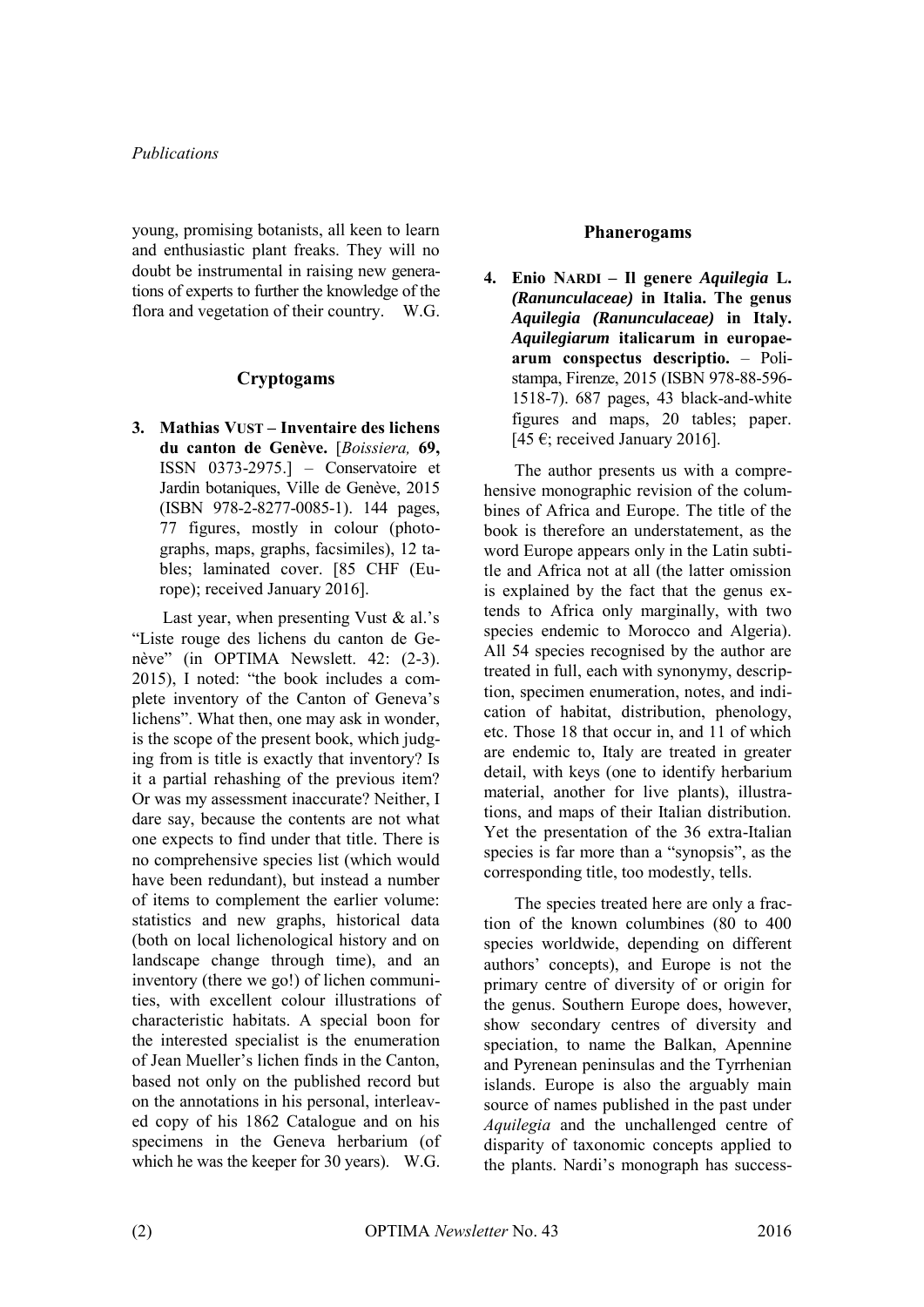fully faced the challenge of defining and applying criteria for species-level classification that are based on a whole-population concept, noting but discounting individual aberrations, ontogenetic and environmentinduced variation, and the effects of introgressive hybridisation. He thus applies modern concepts supported by a lifetime's study of the plants in the wild and extrapolating the experience thus assembled to other, non-Italian populations.

The columbines are easy to treat in certain respects, e.g. by not presenting problems of generic delimitation; but they also present traits that make their classification hazardous, such as the general crossability, often indeed full interfertility of its component species; the lack of distinctive karyological differences (all appear to have a uniform karyotype with 2*n =* 14 small chromosomes, no polyploidy or aneuploidy having so far been reported); and the loss, in pressed and dried material, of taxonomically relevant features such as colour and spatial configuration of the perianth. In order to better understand and interpret the observed diversity, Nardi has delved into aspects of the spatio-temporal development of the genus, from its presumed E Asian origin to its currently displayed chorological and variational patterns, taking into account pollination biology in particular. All this, and much more, is embedded in the general introductory part of the book, which provides fluidly and elegantly written information on many subjects of general interest to biologists, far beyond *Aquilegia* taxonomy.

The book is bilingual (English and Italian) throughout, except for some elements, such as synonymies, specimen enumerations, and Appendices, that are in Latin, or treated as such, to avoid unnecessary duplication. The Italian species are illustrated by drawings of unstated authorship but mostly initialled AM (Anne Maury). No nomenclatural novelties are included (required new names have all been validated in precursory papers), but numerous type designations are effected in a 50-page appendix discussing the typification of all relevant names and synonyms. An impressively thorough bibliography (55 pages) is found at the end.

Nardi's monograph is the result of a botanist's lifetime of study and endeavour, skilfully presented, devoted to a fascinating genus. The original dual designation of the plant as *Columbina* and *Aquilina,* still used by Mattioli, depicts and interprets its initially nodding flower as a ring of five doves in the act of alighting, which, inverted through anthesis, become the talons of an eagle's foot. The Medieval corruption of *Aquilina* to *Aquilegia,* with its usual but less plausible etymology of "[rain]water-collecting", adds an endearing humorous touch to the object of this scholarly masterpiece. W.G.

**5. Salvatore BRULLO & Matthias ERBEN – The genus** *Limonium (Plumbaginaceae)* **in Greece.** [*Phytotaxa,* **240,** ISSN 1179-3155 (print), 1179-3163 (online).] – Magnolia Press, Auckland, 2016 (ISBN 978-1-77557-859-8 (paper), 978-1- 77557-860-4 (online); doi: dx.doi.org/ 11.11646/phytotaxa.240.1.1). 212 pages, 100 figures (86 drawings, 14 maps), 3 black-and-white photographs. [Received January 2016].

*Limonium,* or rather, *L.* subg. *Limonium*  in particular is known as a taxonomically critical group. The main reason for its complexity is the coexistence of mostly diploid, sexually reproducing populations of usually self-incompatible plants (with a peculiar kind of distyly through combined stigma-pollen dimorphism) with what are in effect clones of agamospermous plants of triploid or higher ploidy level. The situation is comparable with what we find in *Taraxacum,* with a mosaic of variable sexual populations and invariable, apomictic clones of usually hybrid origin. For want of a better alternative, taxa of both categories are cur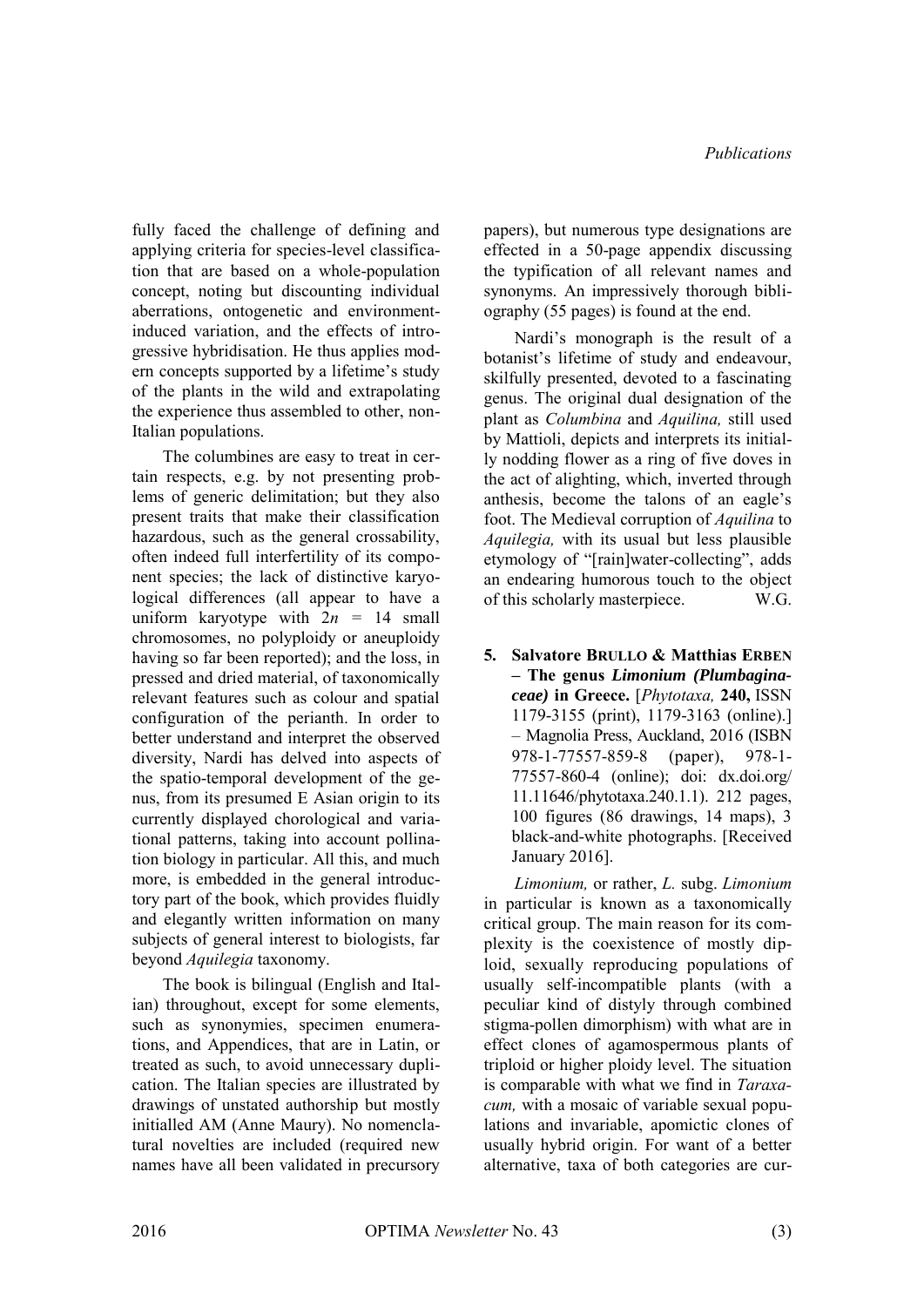rently treated as species. As is to be expected in a complex that arose predominantly through hybridisation events, character distribution is reticulate and any grouping of species would be arbitrary. In the main area of diversity, the Mediterranean basin, hundreds of species have been described in old and recent times. In most areas of the Mediterranean *Limonium* is by now believed to be reasonably well studied and understood, Greece being the single major exception. This was yesterday. Thanks to this book, it no longer applies.

Of the two authors, Matthias Erben is the recognised Nestor of *Limonium* systematics, whose work up till now was mainly focused on the West Mediterranean area. Salvatore Brullo has many interests beside *Limonium,* having a well earned reputation of keen observer and often radical splitter. The combination of these two in an author team lends credibility to the published results. Brullo and his crew have done much of the collecting on which the present treatment is based, and the main set of their specimens, supposedly consisting of "several thousand" herbarium sheets, is deposited in Catania (CAT). That figure has obviously been inflated, perhaps under the influence of the Mediterranean sun, because the CAT specimens cited here are "only" about 500 – still quite an impressive total.

So far, the only part of Greece in which *Limonium* had been well studied, mainly thanks to the work of Rea Artelari of Patras University, was the west: the Ionian coast and islands. For the major part of the Aegean coastlines, several stray contributions had been published. From the 15 *Limonium* taxa recorded in Boissier's *Flora orientalis* from Greece the number had thus gradually risen to perhaps 40 or 45. Thanks to this book, in which 39 species are described as new and two former varieties or formae raised to species rank, that number has almost doubled. The 85 species now recognised are treated in considerable detail, with thorough descriptions, full specimen citations, and maps, each being illustrated by Brullo's own drawings.

The material worked through by the authors, as documented by their specimen lists, is certainly impressive, as is the enumeration of no less than 28 consulted herbaria, public and private. However, one should not be led to believe that all extant material has been studied. In particular, neither of the Athens herbaria (ATH, ATHU) have been consulted, and of the Patras Herbarium (UPA), as of many others, only the types and selected critical specimens were seen. A major shortcoming is the authors' failure to work through the exceedingly rich Aegean collections in Lund (LD) assembled by Hans Runemark and his team, among which further novelties likely await recognition. Unearthing them is made easier now, this book providing the key. W.G.

**6. Jean-Pierre REDURON, Walter Karl ROTTENSTEINER & Christian SCHEU-ER – Beiträge zur Flora von Istrien V: The Istrian** *Apiaceae***:** a new determination key, distribution maps, and a list of specimens housed in the herbarium GZU. [*Fritschiana,* **81,** ISSN 1024-0306.] – Institut für Pflanzenwissenschaften, Karl-Franzens-Universität, Graz, 2016. 80 pages, 181 figures (grayscale photographs and maps), map; paper. [Received June 2016].

As is apparent from the subtitle, this booklet has a dual scope. On one hand it includes the enumeration of the *Umbelliferae* holdings of the Graz University Herbarium, 550 sheets in total, thereby complementing Reduron's ten prior papers or notes on Istrian umbels, published in the journal *Carinthia* between 2002 and 2012. On the other hand it presents a synthesis of our present knowledge of the family in Istria, with determination keys (including diagnostic descriptions) for its 161 non-hybrid taxa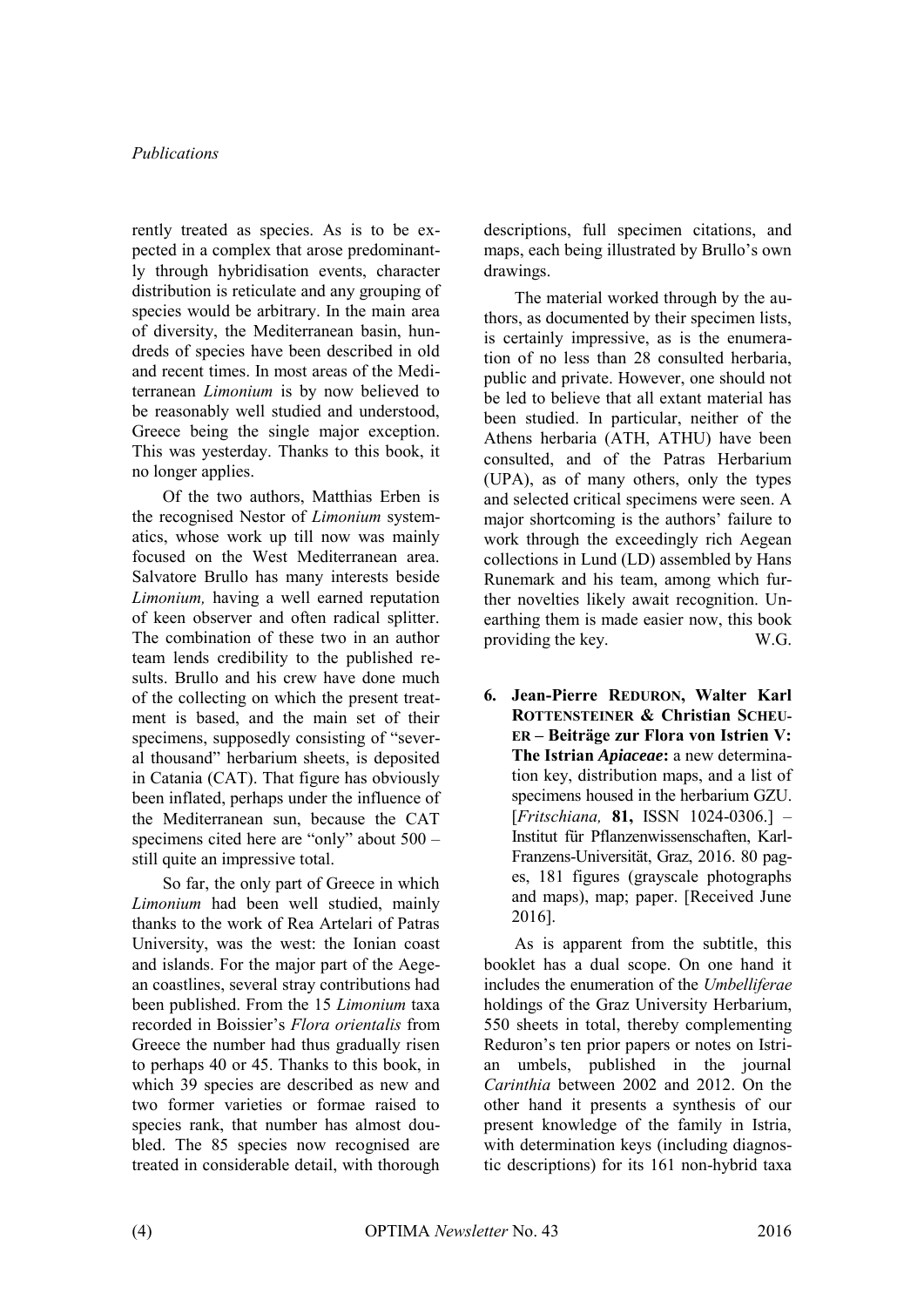(species, subspecies, and varieties). Small distribution maps are provided for all of them, indicating their presence and abundance in each of Istria's 21 territories.

Revision of the Graz materials proved particularly rewarding, as it included no less than 10 taxa not previously recorded from Istria and/or the individual countries (or regions) of which it consists: Italy (with Friuli-Venezia Giulia), Slovenia and Croatia. Each of these additions is documented by the photograph of a representative herbarium specimen. W.G.

**7. Juan Antonio DEVESA ALCARAZ – Las especies del género** *Centaurea* **en la Península Ibérica y Baleares.** – Uco-Press, Universidad de Córdoba, 2016 (ISBN 978-84-9927-219-1). 439 pages, numerous colour photographs, maps and drawings, some graphs and tables; hardcover. [60  $\epsilon$ ; received October 2016].

Together with its companion, the *Centaurea* treatment in *Flora iberica* published in 2014 (see OPTIMA Newslett. 42: (6). 2015, for a brief review), this portly volume synthesises much of Juan Devesa's (with three of his pupils') botanical endeavours along his busy academic career. The two works are very unequal twins indeed. On the one hand we have a rigorous, learned presentation in the best style of modern Flora writing, for which *Flora iberica* is perhaps the most outstanding current example; on the other hand we now look at a work designed to be enticing, not merely useful, to the professional plant taxonomist and the expert layman alike. Unrestrained by the rigour of editorial standards as are indispensable for a Flora, Devesa has here been able to deploy his skills as a botanical writer. Yet he remains a systematist at heart. His book is exemplary by the coherently structured, logical way in which the information is presented. At no point does the user feel lost among the wealth of diverse data. So let me try and be coherent myself, explaining what the user of the book may expect to find.

The title defines the subject accurately: the *Centaurea* taxa (species and subspecies, with cursory mention of a few varieties) growing in the wild in peninsular Spain and Portugal plus the Balearic Islands: 94 species and 32 additional subspecies, adding up to 126 taxa, of which about two thirds are endemic to the said area. *Centaurea,* as here defined, is thus the most diverse nonapomictic genus of the Ibero-Balearic flora, preceding *Carex, Festuca,* and *Silene,* in this order. Generic delimitation in this group has changed considerably over time, and the twelve sections recognised in *Flora iberica,*  and by consequence here, are phenetically defined and thus definitely not the final answer. Two of them, each with its own pollen type, are natural monophyletic units, each equivalent to the total remainder of the genus; of which at least one, being easily recognisable, and perhaps both, might better be treated as genera (*Cyanus* and perhaps *Colymbada*). The other ten, on the contrary, do not for the most part represent natural units, and their species should be regrouped in perhaps half a dozen monophyletic sections. Devesa's choice of classification does, however, conform to tradition; at least for the time being, it is adequate for practical purposes.

The book is comprised of four main chapters of decreasing comprehensiveness. The first acquaints the reader with the plant world of the Iberian peninsula (oddly without the Balearic Islands), and is remarkable among others by including a concise account of its palaeogeography and vegetation history. The second introduces the *Compositae* family, its affinities as well as its main morphological and biological traits. The third chapter defines the "tribe" here designated as *Cynarocephalae,* with its main subdivisions, then gives ample space to a general presentation of *Centaurea* itself with its twelve "sections", with enumeration of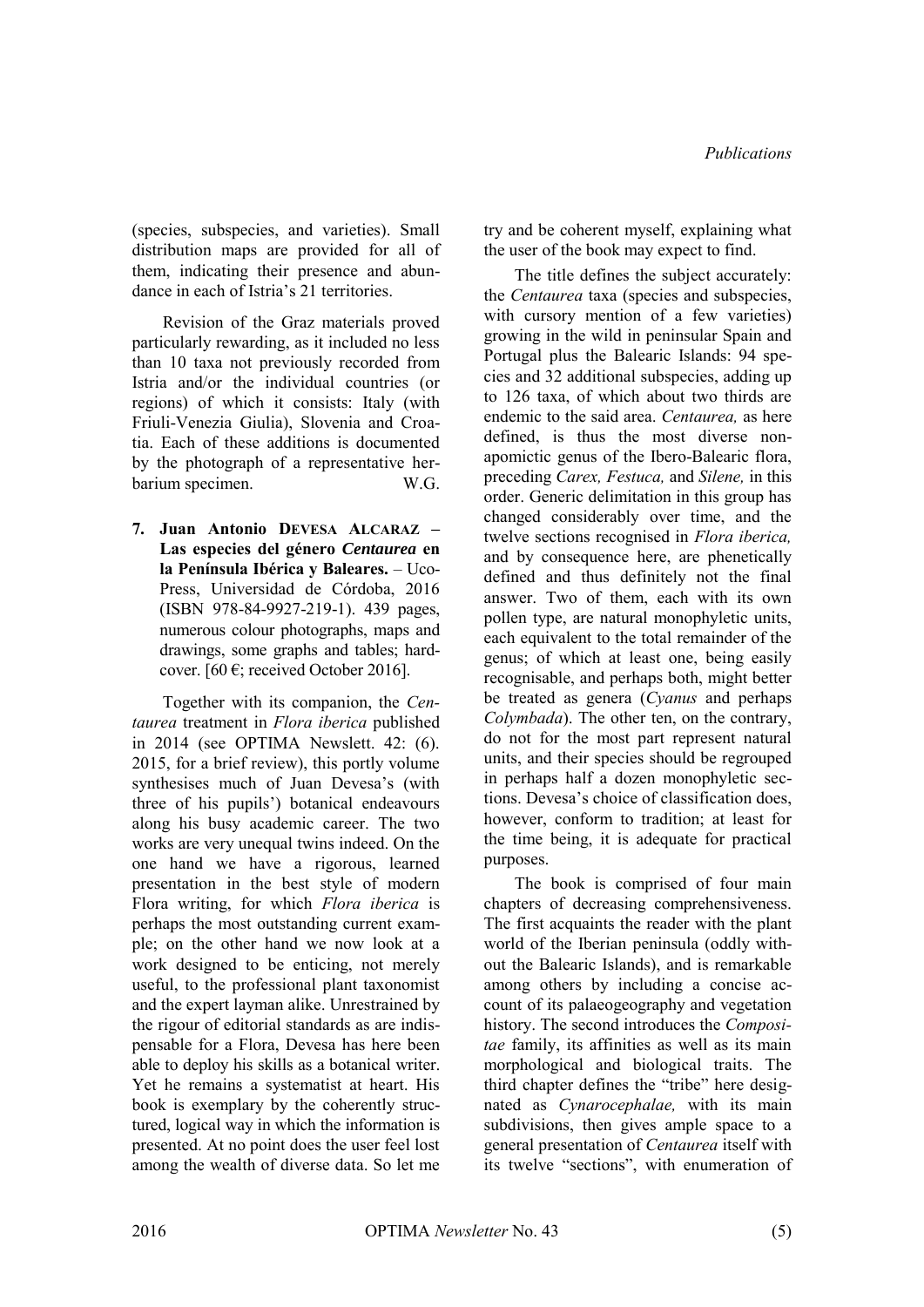the taxa recognised in each. After which, thus adequately introduced, follows the last chapter and core portion of the book, with the presentation of the individual taxa preceded by an illustrated key for species identification. The key leads are about the only morphological information provided. The taxon treatments consist of scant text, mostly on distribution and habitat; only for subspecies (absent from the key) are some diagnostic features mentioned. Synonymy is all but absent, so that the reader must necessarily consult the *Flora iberica* treatment in parallel (the reverse being equally commendable). Almost the whole space is used for illustration: colour photographs (mostly close-ups of flower heads, occasionally showing the whole plant), distribution maps (dot maps on coloured background showing relief traits), and drawings.

The photographs will be seen as the most appealing element of this volume. This applies, not only to those that appear in the taxonomic treatment proper but also to those in the three preceding chapters. All are of excellent quality and remarkable beauty, and almost all (with specified exceptions) are by Devesa himself. As to the drawings, they have for a considerable part been published elsewhere previously, most of them in *Flora iberica.* They have been made especially for the purpose of this book's subject, under Devesa's direct supervision, and are all by the same artist: a Mexican resident in Sevilla, Rodrigo Tavera. [Do not be confused by the signatures that appear on the plates, rarely mentioning explicitly Rodrigo but usually only with the initials TM plus "Triana" or "Sevilla", plus the year: TM stands for the artist's full name, Talavera Mendoza; the remainder are place names, Triana being a borough of Sevilla.] These plates of drawings, which in addition to the habit include accurate magnified details of the flower heads, corollas, anther tube, cypsela, pappus and stylar apex) are a unique and, in its

completeness and consistency, uniquely valuable asset of the book.

Preface matter, while often well written and always well meant, is not usually worthy of mention in a book review. Let me make an exception and pay a compliment to José Carrion for his excellent introductory text, which includes some personal notes on Devesa's life and merits that are well worth<br>heing told in this very place WG being told in this very place.

**8. Paolo GRÜNANGER, Bruno BARSET-TA, Francesco DE GIGLIO, Egidio TRAINITO & al. (ed.) – Orchidee d'Italia.** Guida alle orchidee spontanee. **Seconda edizione.** – Il Castello, Cornaredo, 2016 (ISBN 978-88-6520-801-4). 368 pages, numerous photographs (mostly in colour) and maps, drawings, graphs, tables; laminated cover. [24  $\epsilon$ ; received April 2016].

Published under the auspices of GIROS, the Italian Research Group on Wild Orchids, this is a book of high status among Italian orchid lovers. The first edition, published 7 years ago, was reviewed by me rather critically (see OPTIMA Newslett. 39: (4-5). 2010). The second edition, which on the cover (but not on the title page) is qualified as "interamente aggiornata" (completely updated), has been substantially improved. The amount of change can be inferred from increase in almost every respect: number of text authors (from 40 to 45), of authors of photographs (32 to 57), of pages (303 to 368), of accepted taxa (193 to 230). Only the selling price, hear! hear!, has remained the same.

The introductory chapters, which I had deemed to be excellently suited to their purpose, have changed but little. A new text on *Ophrys* pollination biology, and a third author (Alessio Turco), have been added to the chapter on orchid biology; and a chapter on conservation (by Sara Magrini and Simon Pierce) has been inserted, focusing on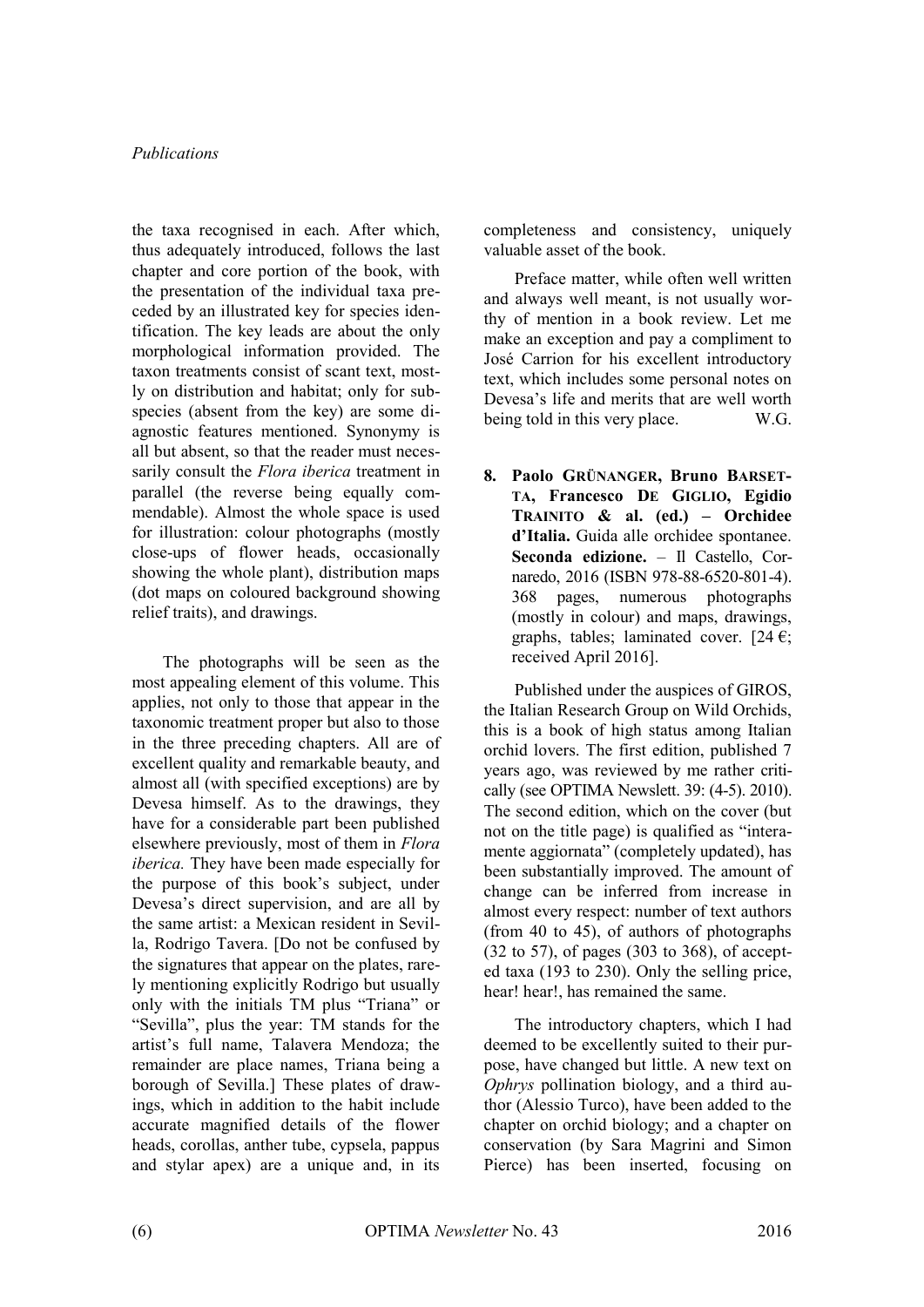germplasm banking and in vitro propagation techniques in addition to in-situ protection. The main improvement is in the core of the book, where all taxa known to be present in Italy are presented. This part is better structured now than it was before. Keys for species identification have been provided for all genera except *Ophrys* and *Epipactis;* and in the latter two genera, where taxon limits are blurred and differences minimal, the treatment at least is preceded by an illustrated synopsis that includes mention of the main diagnostic features. In *Ophrys* some of the local variants that had been recognised as species have thankfully been reduced to subspecies rank, even though, perhaps inevitably, the splitting is still excessive. In *Epipactis,* a genus plagued by totally or partly autogamous "microspecies", the number of recognised species has increased from 16 to 27, but the number of taxa rose only by 3. In *Nigritella,* taxon number has diminished (from 12 to 8) but species number, conversely, exploded from 3 to 7. Orchidologists are well known to adore change, both in taxon circumscription and in nomenclature, and here they are well served. In my opinion, though, this time the changes – at least the name changes – are for the better.

There is a welcome innovation in this edition that I must not forego mentioning: on erratic pages, Italian "orchidologists" (meaning: botanists who described and named some orchid) are presented, in portrait and biographically. These are most useful, well written and informative texts which I can but commend. Inexplicably they are not indexed, and impossible to find except by chance. I shall therefore list them here in alphabetical order, followed by the relevant page number: Bertoloni (123), Bianca (277), Bivona (71), Cirillo (73), Cupani (32), De Notaris (326), Mauri (219), Moretti (213), Parlatore (344), Scopoli (55), Tenore (187), Tineo (247), Todaro (348), and Viviani (103). W.G.

## **Floras**

**9. Daniel JEANMONOD (ed.) – Compléments au Prodrome de la flore corse.**  *Asteraceae* **– IV:** *Hieracium, Pilosella* **et** *Taraxacum,* par **Jean-Marc TISON, Jan ŠTĚPÁNEK, Jan KIRSCHNER & Daniel JEANMONOD.** – Conservatoire et Jardin botaniques, Ville de Genève, 2015 (ISBN 978-2-8277-0819-2). 323 pages, 70 black-and-white figures (maps and drawings), 20 plates of colour photographs; laminated cover. [45 CHF; received January 2016].

John Briquet, were he still among us, would be overjoyed: one-hundred-and-five years after he started publishing his monumental, critical inventory of the Corsican flora known as the *Prodrome,* it has been completed. Even for a work of that size and complexity such a time scale is unusual, and indeed, to be exact, it is not the *Prodrome*  itself but its reincarnation in the form of complementary treatments, launched 30 years ago, hat has reached the final goal; the hero being, no longer Briquet but Daniel Jeanmonod, his dignified successor as editor and principal author of the series. Congratulations, Daniel!

The concluding  $4^{\text{th}}$  portion of the *Compositae* family, a sort of dessert, differs in many respects from its forerunners (see OPTIMA Newslett. 41: (8). 2013). It comprises the treatments of three genera that are foremost among the "bad boys" of the European flora, each in its way and due to its own, peculiar anomalies of reproductive system and speciation mode: *Hieracium, Pilosella* (both authored by Tison), and *Taraxacum* (by Štěpánek & Kirschner, assisted by Jeanmonod).

The most innovative not to say revolutionary approach is that for *Hieracium,* in which Tison resolutely breaks with the tradition based on Zahn, still followed *faute de*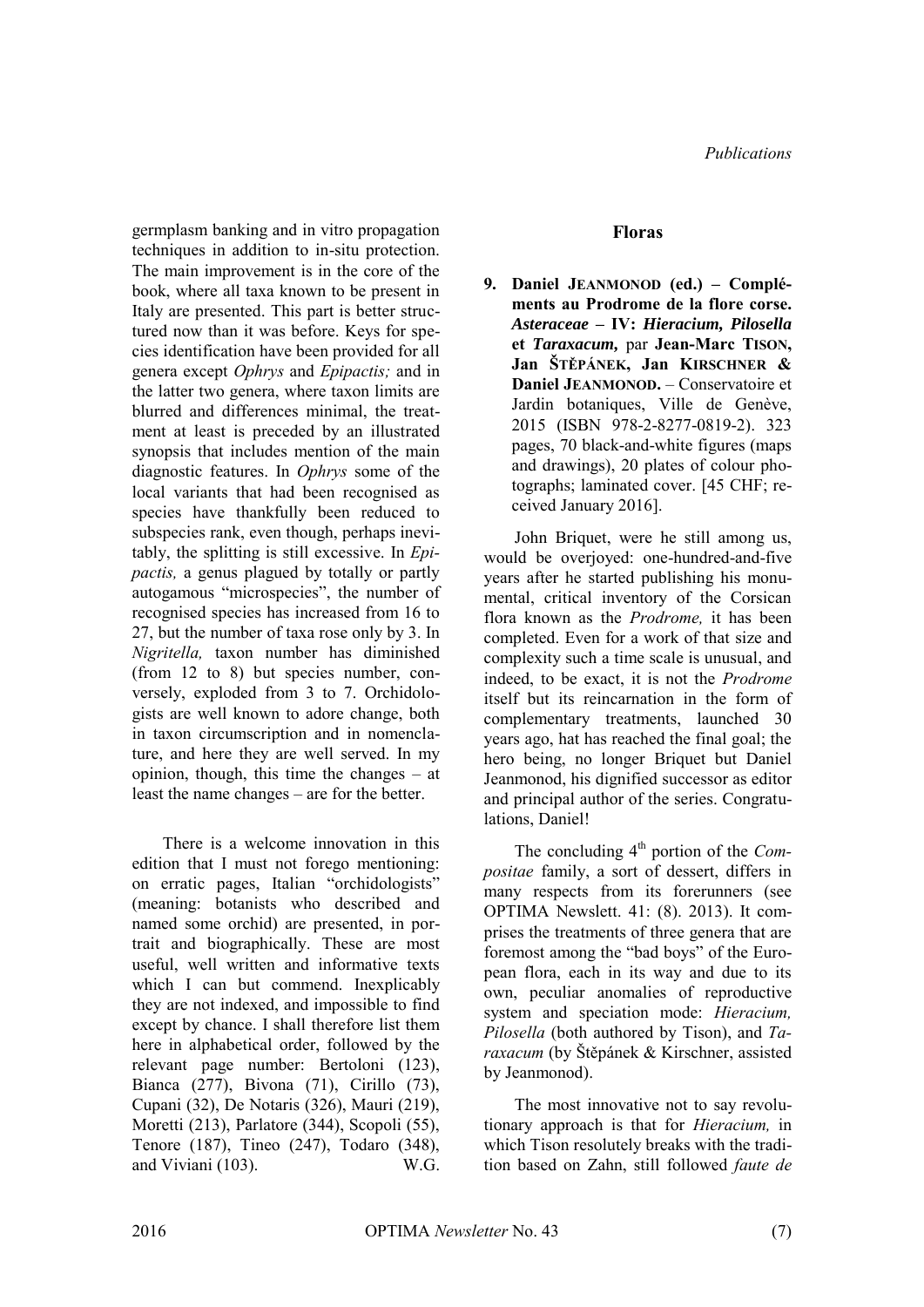*mieux* in *Med-Checklist*. Zahn's two-level classification of taxa into species and subspecies, theoretically ill-founded, is done away with, and the Corsican plants, among which no sexually reproducing diploids are known, are all assigned to agamospecies. One would therefore expect that the number of species here recognised be much higher than the 19 known from Corsica to Zahn, approaching the total of ca. 100 taxa recorded from the island by that author; and one will marvel when finding the identical number of 19 accepted species, discounting three recently observed casual aliens. The reason is twofold. First, no less than 43 taxon records proved upon inspection of the specimens to be errors; and second, the agamospecies as here defined are to some degree variable, due to phenotypic plasticity and accumulation of mutations over time, so that they may include plants formerly assigned to several different taxa.

For *Pilosella,* where Tison follows in essence the *Med-Checklist* precepts, the result is similar. Of the 12 species previously reported from Corsica only 6 remain, two of them newly raised in rank; the remainder having either been excluded as corresponding to misidentifications or synonymised under a somewhat more generous species concept. In partial compensation for these "losses", two new interspecific hybrids are described and named.

Finally, the *Taraxacum* account brings no great surprise. It recognises 27 species (one unnamed due to lack of adequate material) in 9 sections, plus a  $10<sup>th</sup>$  section, *T.* sect. *Taraxacum,* with an indiscriminate number of weedy species which not even the authors, keenest among taraxacologists, dare to distinguish or name – a failure that other, less experienced botanists may be soothed to note. The arguably most revolutionary innovation, here, is the introduction of the new concept and term of nomina damnabilia. The suggestion is that names published with too lousy descriptions and based on material too poor for reliable identification be "cursed", or put into quarantine, at least until someone – preferably the guilty author – comes up with a more adequate description and type specimen. One wonders whether a proposal is forthcoming, to embody that notion in the *International Code of Nomenclature*. W.G.

- **10. Pier Virgilio ARRIGONI Flora dell'isola di Sardegna, 5.** – Delfino, Sassari, 2015 (ISBN 978-88-7138-642-3). 575 pages, 175 plates of drawings or in facsimile; laminated hardcover. [Received November 2015].
- **11. Pier Virgilio ARRIGONI Flora dell'isola di Sardegna, 6.** – Delfino, Sassari, 2015 (ISBN 978-88-7138-790-1). 540 pages, 188 plates of drawings or in facsimile; laminated hardcover. [Received November 2015].

The initial plan of this Flora has taken over 30 years to mature, but once Arrigoni got started he worked at remarkable speed. Within nine years (2006 to 2015) all six volume have been published, the two last ones simultaneously last summer. Congratulations, Pier Virgilio, on this feat and happy end. You have contributed an important item to the growing number of basic modern Floras of Mediterranean areas.

Volume 5 comprises the last part of the dicotyledons (*Compositae* plus three smaller families) and the beginning of monocots (*"Liliiflorae"* families and orchids), vol. 6 the remaining monocots (aroids to *Commelinaceae,* including the aquatic groups, and the *"Glumiflorae"* families). Data presentation has remained remarkably uniform throughout the six volumes, so that little needs to be added here to what I have written on previous occasions (see OPTIMA Newslett. 38: (19-20). 2008; 40: (7-8). 2011; 42: (8). 2015). As before, the illustrations are an important asset. Apart from some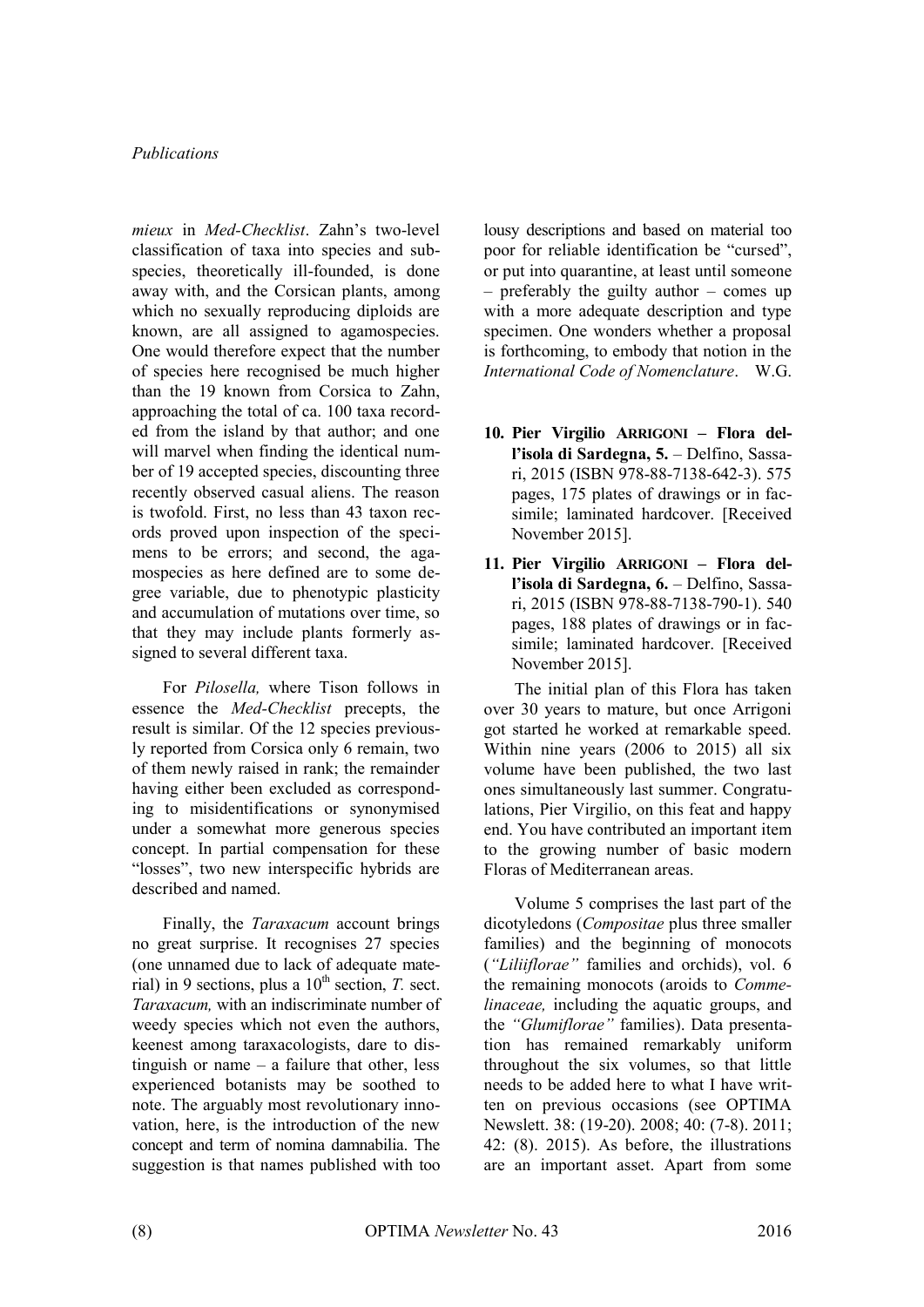reproduced from the classical literature, Moris's *Flora sardoa* in particular, and a good number taken from recent papers (Arrigoni's own and those of, e.g., Ignazio Camarda and Franca Valsecchi, who are themselves consummate botanical artists), the drawings here presented, usually with analytical details, were unpublished to date. Indeed, one of the Flora's most valuable features is the abundance of original artwork, all contributed by excellent botanical illustrators – Anne Maury (omnipresent), G. Bernetti (most grasses), A. Mazzanti (sedges in particular), B. Buonarroti, and L. Bindi – who, one infers from the accuracy of every detail, were working under the author's immediate supervision.

The final volume ends with a cumulative generic index for the entire work, preceded by an inventory of taxa endemic to the Tyrrhenian islands. There also a substantial portion of addenda and emendanda, with two dozen additional taxa recently reported, confirmed, or described as new. One might have wished to find an overall bibliography or list of references but is disappointed, presumably because the short, sometimes cryptic, occasionally absent source indications in the body of the books are deemed sufficient. One item that is definitely lacking is a family key for Angiosperms, such as had been provided in volume 1 for the Pteridophytes and Gymnosperms. W.G.

**12. Arne STRID – Atlas of the Aegean flora.** Part **1:** Text and plates. Part **2:**  Maps. [*Englera* **33(1-2).** 2016; ISSN 0170-4818])**.** – Botanic Garden and Botanical Museum, Berlin, 2016 (ISBN 978- 3-921800-97-3 & 978-3-921800-98-0). 700 + 878 pages, 48 plates of colour photographs,  $4 + 3362$  maps, graphs, colour photographs, tables; two hardcover volumes. [120  $\epsilon$ ; received April 2016].

This sizeable and weighty opus is more than a chorological atlas of the Aegean vascular flora, as the title might make believe. It is also a complete Flora, with keys, short synonymies, descriptions, and critical notes in the first (text) portion, and with indication of habitat and general distribution in the caption of the maps, in the second portion. It is therefore a worthy successor to Rechinger's classical *Flora aegaea* of 1944, but differs from it in many important features. To draw a comparison: *Flora aegaea* lacks taxon descriptions and indications of general distribution; instead of distribution maps it includes literature references and specimen citations under each taxon; it covers nonvascular plants and the Turkish Aegean islands as well as the Turkish and Greek peninsulas extending into the Aegean Sea. Neither work has a family key or keys to genera, neither deals with nomenclatural types, and both tacitly include the (non-Aegean) Greek Kastellorhizo island group.

The maps have been produced directly from Strid's *Flora Hellenica Database,* with one positive and one negative consequence. On the positive side, they extend beyond the Aegean islands proper to the north and west, to encompass the whole Chalkidiki peninsula, Mt. Pelion, as well as most of Attica, Argolis, and the Malea peninsula (of course only for those taxa that occur on at least one Aegean island as well). Conversely, the two Aegean islands belonging to Turkey as well as the West Anatolian coastlands, not being represented in the database (not, as the introduction pretends, due to "scarcity of data"), are left off the maps. "Left off" is to be understood literally, in that the Turkish coastline, where it should appear on the mapped square, was simply erased, which leaves the offshore islands in the East Aegean as curiously isolated in a vast expanse of sea.

I have tried out this Flora repeatedly and found it to be well written, complete, accurate, and carefully edited, with due re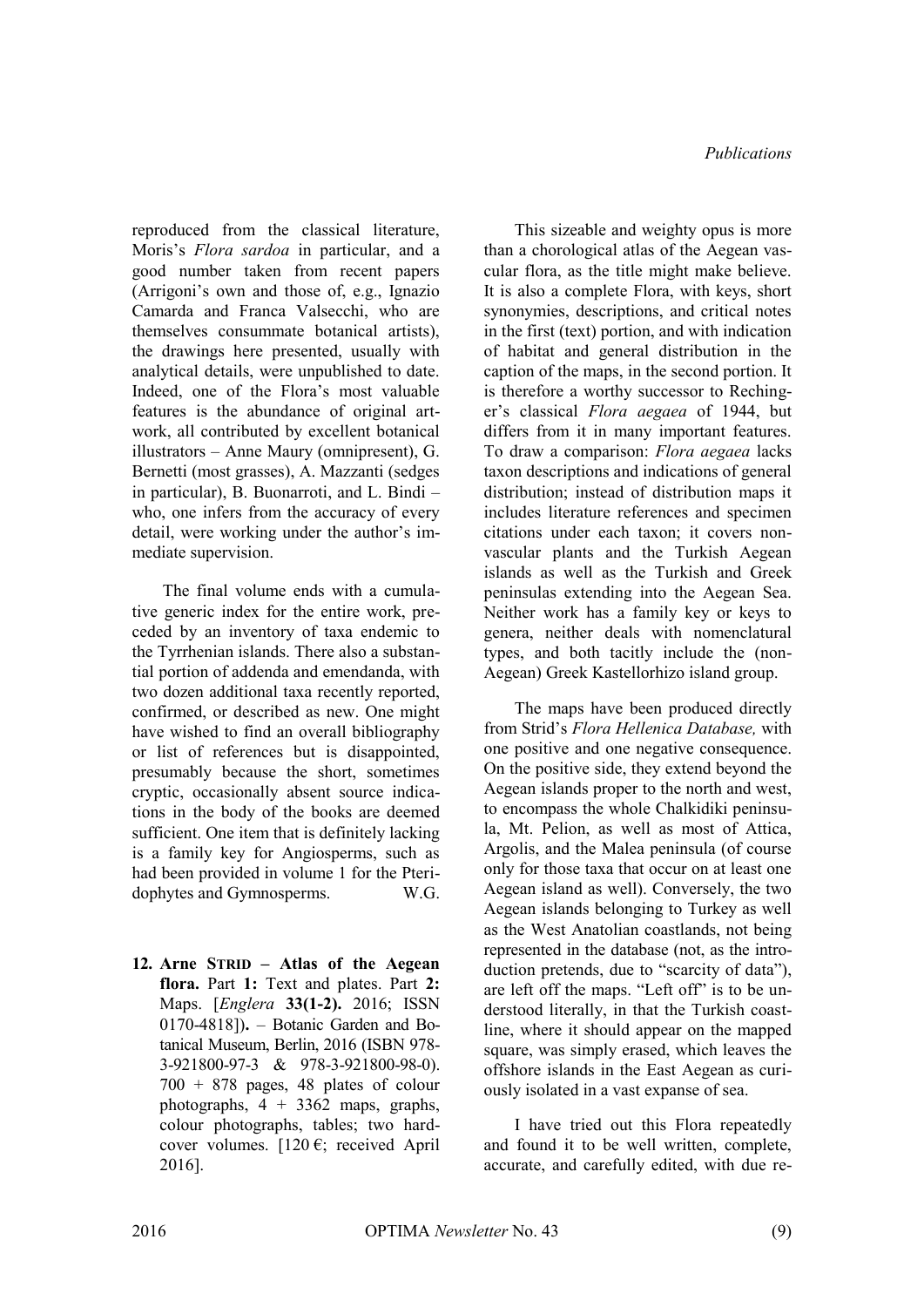spect for the practical needs of the user. The latter trait is obvious in such trivial details as family names appearing in the running title on each page: a most commendable (even though not generally fololowed) practice when, in a book, the information is given by alphabetically arranged, and somewhat idiosyncratically defined, families. One feature that is missing is a page reference to the relevant text entry in each map (the reverse reference does exist). W.G.

## **Popular Books**

**13. Giuseppe CARUSO – Andar per piante tra terra e mare. Escursioni botaniche sulle coste della Calabria.** – Koeltz Scientific Books, Königstein (Taunus), 2015  $(ISBN 978-3-87249-483-6)$ .  $[2] + 460$ pages, 388 figures in colour (photographs and maps), 8 tables; laminated hardcover. [58 $\epsilon$ ; received September 2015].

In essence, Caruso's book is a popular guide to the plant world of a given region; but as such it is unusual in several respects, to begin with its uninformative title. "Going for plants between land and sea" suggests a botanist's hike along the shoreline. Which is wrong. First, it is not just the shoreline we are asked to contemplate, it is a full belt of costal vegetation, dunes, marshes and cliffs; second, as the subtitle discretely informs us, the scenery is not set just anywhere but is a finite portion of the Mediterranean coast: the tip of the Italian boot, Calabria; and finally, truth be told, the sea hardly comes into the picture except as backdrop: no mermaids, no seaweeds, not even a bit of a seagrass – land alone matters.

The book's central portion is meant for use in the field. It suggests 25 excursions to worthwhile target areas, complete with detailed itineraries, a route map, mention of plants, and photographs of the botanical landscape. The recommended sites are unevenly spaced all along the Calabrian coastline, wherever still unspoilt areas exist. This section is followed by a set of 207 plant portraits, each with a short description and colour photograph; and it is preceded by general chapters on the geomorphology, climate and plant cover of Calabria as a whole and on the biota of the coastlands in particular, with emphasis on the threats currently faced by what is still left of them.

Caruso is a naturalist at heart, and as such he is distressed when seeing greedy or thoughtless humans, with the blessing of politics, wreaking havoc on his homeland's natural heritage. This book is an anguished cry, a desperate plea for to putting hold to this process. But will those responsible bother to note? The author himself doubts it, he calls for a new cultural awareness of people, local people in the first place, to bring about a change of attitude of who is in charge.

This is perhaps the crucial question: for whom has this book been written? I dare say, for the author's own sake in the first place; which is not necessarily a bad thing, because texts written in that mood are usual $ly - as$  is the case here – not only instructive but fascinating to read. Yet some more regard for the reader's legitimate needs would have been in order, e.g. by the provision of sensible indexes. There are indexes for sure, but they are unhelpful and, worse, incomplete. There is no subject index. The index of Latin names refers only to the formally treated and alphabetically arranged taxa and therefore gives no page numbers – but the same and many additional taxa are mentioned, and sometimes illustrated, elsewhere in the text, where they cannot now be found. The Web links provided in that index for a selection of the not formally treated taxa would be a commendable extra, were this an electronic publication; but how many will have the patience to type lengthy strings of alphanumerical garbage into his computer to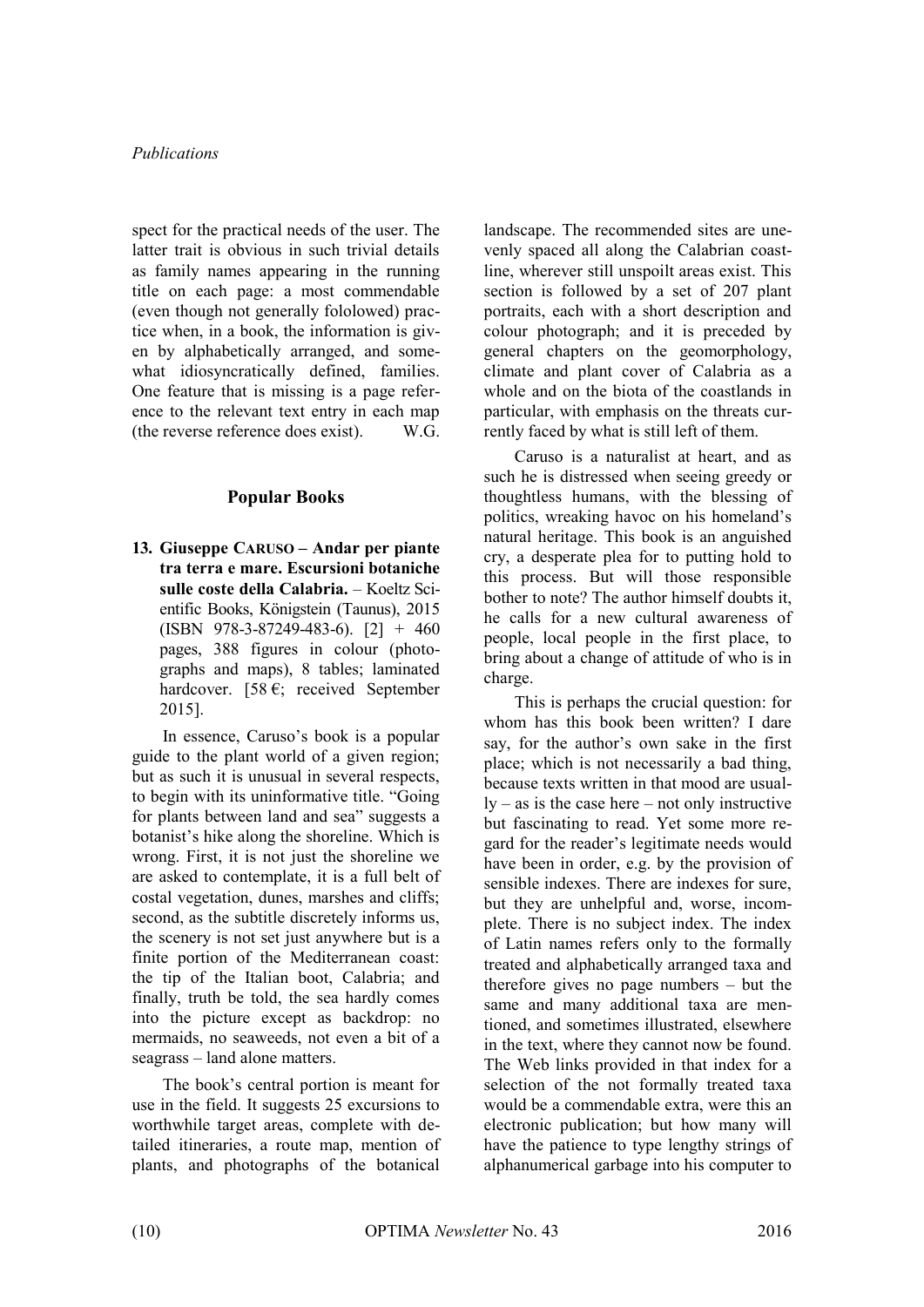obtain relevant information? Also: using state-of-the-art plant names looks good, but may cause problems when species arrangement follows the alphabet. Who except the consummate freak will look up *Putoria* under *Plocama, Hedysarum* under *Sulla,* or *Otanthus* (which he has just learnt to prefer to *Diotis*) under *Achillea*? True, the still familiar synonyms are listed, but this does not help as synonyms are, on principle, not indexed.

Some sound editorial advice to the author, obviously not an expert writer yet, would have done this book a lot of good and benefited its readers. Even so, it is my wish that these readers be numerous – and be convinced to carry over the message it is meant to convey. W.G.

**14. Edwin LANFRANCO & Guido BONETT – Wild flowers of the Maltese Islands.** [*Nature Guide Series.*] – Book Distributors Limited, [San Gwann, Malta], 2015 (ISBN 978-99957-46-59-9). 208 pages, numerous colour photographs; laminated cover. [15  $\epsilon$ ; received January 2016].

There are many well illustrated wildflower books for Mediterranean countries on the market, even a few for the Maltese Islands. The present one, which stands out by the good quality of its illustrations and high standard of scientific reliability, commendably lists a fair selection of similar and partly competing recent titles at the end. Almost 300 members of the native and archaeophytic flora of Malta, excluding trees but adding a few fully naturalised recent arrivals, are here presented in text and image; several more are briefly mentioned under their closest resemblance or relative. In a not very diverse flora like Malta's this makes up for over one third of the wild flora, and as the common and/or eye-catching plants have been selected in preference, the authors' claim is reasonable, that their book "should enable one to name a fair proportion of wild plants growing in Malta". The text author, Lanfranco, drawing on his lifelong experience of high-school and university teacher, has been careful to use simple if scientifically accurate language, the few unavoidable technical terms being explained in a glossary. A rather uncommon, valuable feature is the care taken in selecting (and when necessary coining anew) appropriate common names, both in Maltese and English. The book, its reasonable price aiding, will no<br>doubt be in high demand  $\mathbf{W}$  G doubt be in high demand.

## **Regional Studies**

**15. Josep E. OLTRA I BENAVENT & Antoni CONCA I FERRÚS – Plantes vasculars del quadrat UTM 30S YJ21 Benigànim.** [*ORCA: Catàlegs floristics locals,* **19.**] – Institut d'Estudis Catalans, Secció de Ciències Biològiques, Barcelona, 2015 (ISBN 978-84-9965-282-5). 91 pages, maps, graphs; paper. [Received May 2016].

Three years after  $N^{\circ}$  18 (see OPTIMA Newslett. 41: (14). 2013), here comes the next item in ORCA's series of local floristic inventories, each devoted to one unit square of the Catalan mapping grid. The area covered lies in the southernmost portion of Catalunya, halfway between Valencia and Alicante. Three villages (Benagànim, Quatretonda, and Llutxent) are included, all situated in the southern half of the square, in lowlands of Miocene marls. The northern half is comprised of a chain of limestone hills (Sierra de Solana and Sierra de Portlitxot) culminating at 629 m of elevation. Climate and vegetation are basically Mediterranean. Cultivated ground and wasteland predominate. Few remnants of the potential oak wood vegetation subsist in a degraded state. By consequence, the vascular flora is rather trivial and, in spite of the presence of a con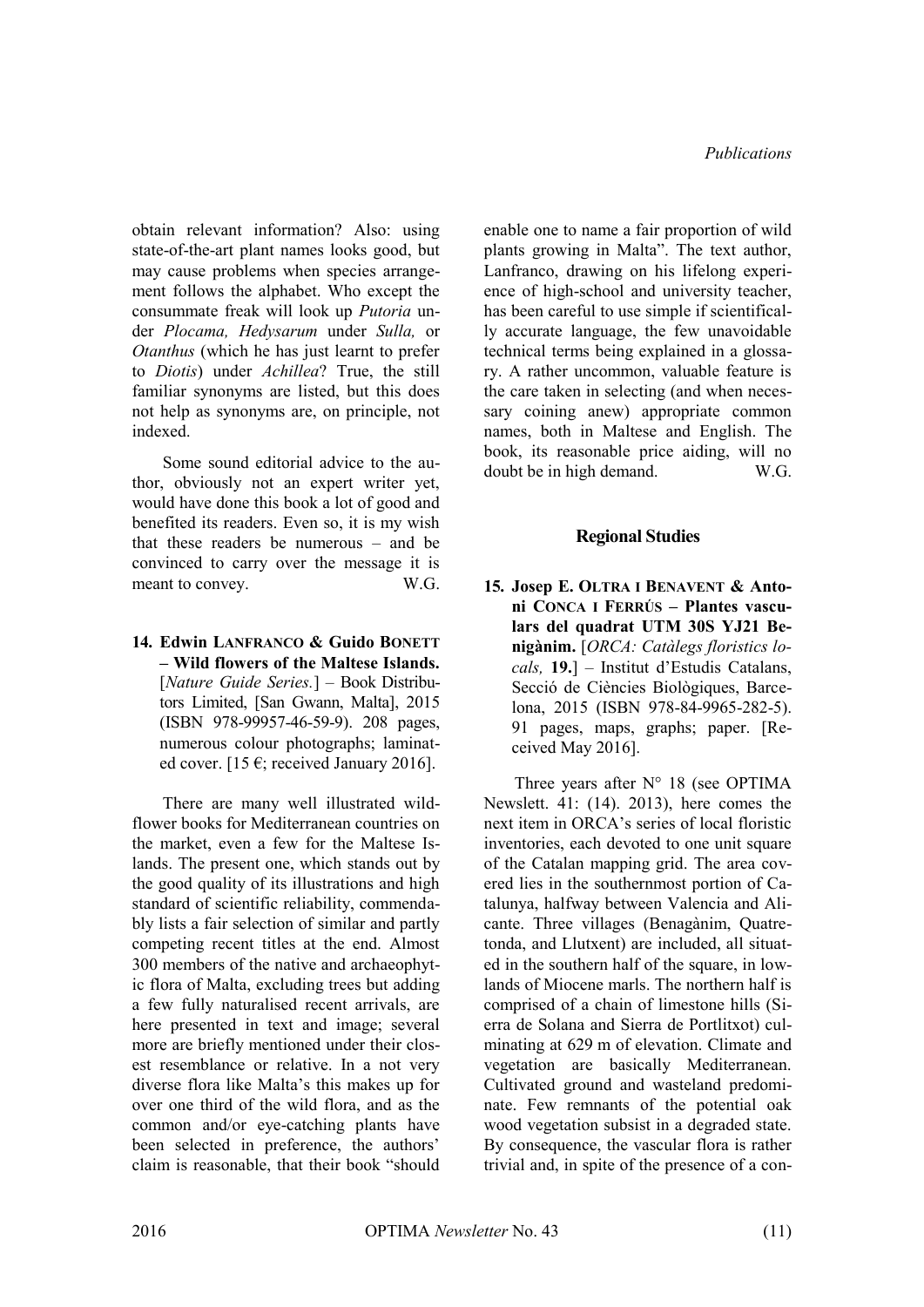siderable number of alien, introduced species, not very diverse: 955 taxa (species and subspecies) plus 7 hybrids are listed. W.G.

**16. Dêmêtrios FOITOS, Georgia KAMARÊ, Nikê KATSOUNÊ & Geôrgios MÊ-TSAINAS (ed.) – To oros Ainos tês Kefalonias.** Istoria, fusiogeôgrafia, biopoikilotêta. – Foreas Diaheirisês Ethnikou Drumou Ainou, Kefalonia, 2015 (ISBN 978-960-9407-30-4). xvii + 333 pages, 213 illustrations (mostly colour photographs), two extra foldout colour maps; hardcover with dust jacket. [Received April 2016].

Mount Ainos (pronounced Enos) is the highest mountain of the Ionian island of Kefallinia (Cephalonia): a long, north-tosouth oriented ridge in the island's southeastern part, which culminates at 1627 m in Mt. Mega Soros (the big stone heap, aptly so named). It draws its fame principally from the large forest of Greek fir, *Abies cephalonica,* a tree that was originally described from there. Today the higher portion of the range, including the entire fir wood, is protected as a National Park and, as such, is very popular among Greek and foreign nature lovers. This splendid and informative book is written for them. Its initial chapters are devoted to the mountain's (and island's) history, including classical and archaeological sources, and to physical geography. Other, richly illustrated parts deal with the vegetation, the vascular flora (with emphasis on the local and regional endemics and with a large section on orchids), the fungi, and the fauna. Illustration is generous and of superb quality. The texts, for who is familiar with modern Greek, are well written and informative (there is an extensive list of literature references at the end of each chapter). The only English phrase I was able to spot in the whole book is in the (bilingual) caption of the photograph on the cover inside – but perhaps, subject to availability of funds, may we hope for an English edition? W.G.

## **Excursions**

**17. Ina DINTER – Insel Rhódos, EAe (Gr).** Botanische Studienreise vom 21. April – 3. Mai 2015. Exkursionsbericht. – Privately assembled/printed, Ostfildern, 2015. IV  $+$  51 pages  $+$  CD-ROM, map, graphs, colour photographs, tables; paper, plastic front cover sheet. [Received August 2015].

For the general scheme and layout of Ina Dinter's excursion accounts, see e.g. OPTIMA Newslett. 41: (15-16). 2013. The above item relates to a group excursion to the island of Rhodes, at the SE corner of the Aegean archipelago, under the author's expert leadership. As the group members are for the most part inveterate disciples of Ina Dinter who are coming into their years, the programme was physically less demanding than on former occasions. A beach resort just west of the city of Rhodes was chosen as the excursion's single base, and hired cars were used for the trips, ensuring increased mobility. About 20 localities were visited, all around the island's perimeter and also in the interior, and plant lists are here included for 16 of them, with mention of voucher specimens (in Dinter's private herbarium) and photographs, if any. A selection of plant portraits and landscape pictures is documented in the attached CD-ROM. As usual there is a consolidated plant list at the end of the text, which however, regrettably, this time lacks the customary reference to the corresponding individual localities.

W.G.

**18. Ina DINTER & Reiner ZIMMERMANN (ed.) – Norden der Insel Zypern.** Botanische Exkursion. Institut für Botanik,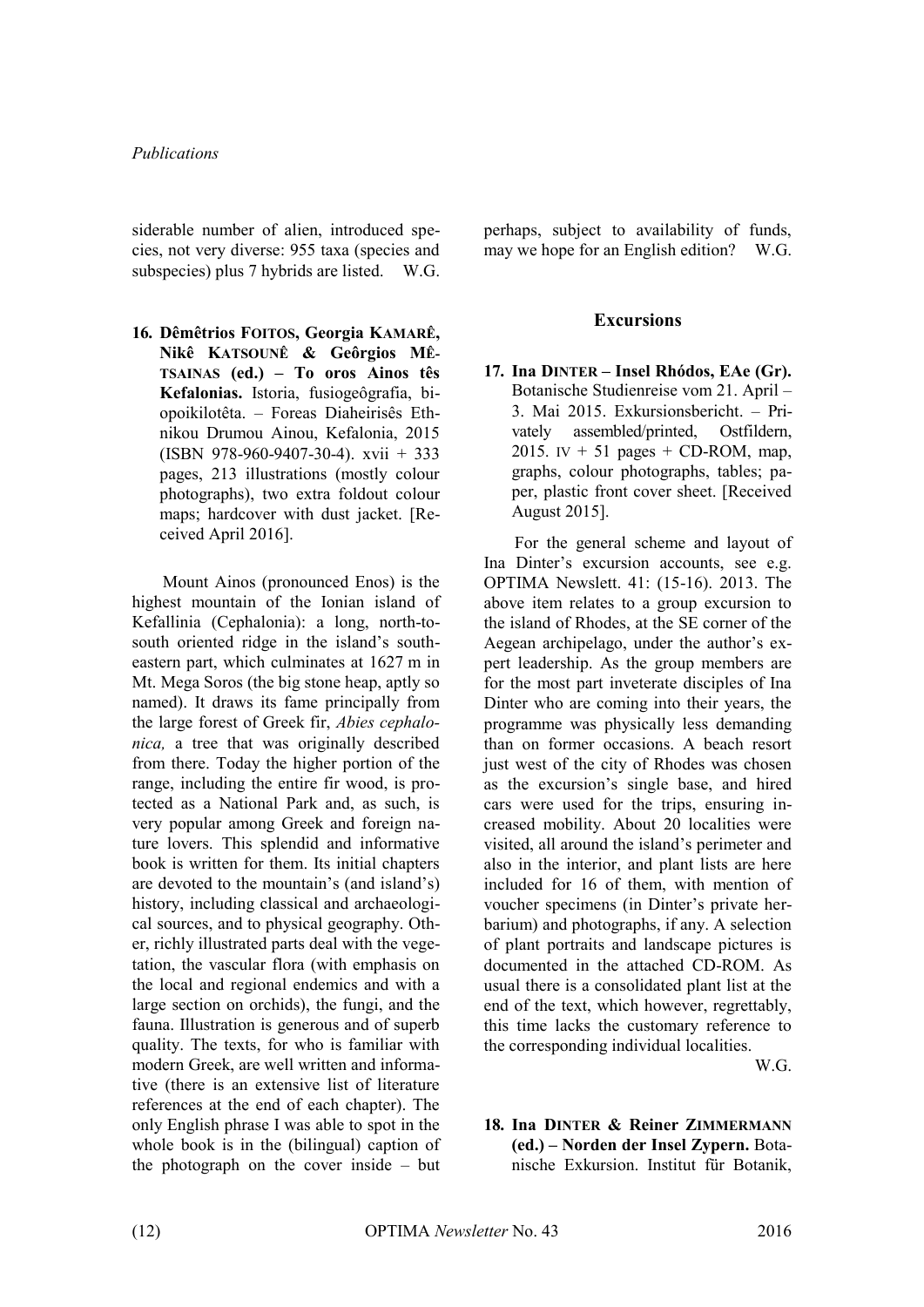Universität Hohenheim, Stuttart,13.-24. März 2015. Exkursionsbericht. – Universität Hohenheim, Stuttgart, [2016] (ISBN 978-3-00-052073-0). VII + 129 pages, 262 figures (colour photographs, maps, graphs), 16 tables; paper. [Received February 2016].

This account relates to the newer kind of Ina Dinter's excursions: student field courses, led by her as a lecturer of the Stuttgart-Hohenheim University (see also OPTIMA Newslett. 42: (12-13). 2015). It is thus an official publication of that University. Most daily or half-daily accounts of the report were written by the students themselves, 15 in number, to which 10 senior participants plus the leader must be added: a sizeable group indeed. Dinter herself is the author or co-author or several chapters and of a number of plant portraits disseminated throughout the text, indexed on p. 124. In all, over 320 plant taxa were found and many of them photographed (but none collected). They are listed separately for each locality and again in a synthetic table at the end.

As is the rule of Dinter's many excursion reports, botany is only part of the menu, which includes aspects of the visited country's culture, architecture, archaeology, landscapes, and animals. The present report is particularly well illustrated. For Germanspeaking visitors, it offers itself as a valuable complement to the available Floras and wildflower books. As long as the stock lasts, copies can be obtained from the main editor  $(ina\ dinter@uni-hohenheim.de).$  I have found no price quoted. W.G.

## **Conservation Topics**

**19. Virgile NOBLE, Jérémie VAN ES, Julie DELAUGE, Dorothée MEYER & Céline HAYOT** (ed.) **– Liste rouge régionale de la flore vasculaire de Provence-** **Alpes-Côte d'Azur.** – Le Naturographe, [Gap], 2016. [2] + 20 + [2] pages (including cover sheet), colour photographs, graphs, tables; paper. [Received June 2016].

Provence-Alpes-Côte d'Azur (PACA) is one of 22 administrative Régions of France, situated in the countries SE corner and comprising 6 of the traditional Départements, from Bouches-du-Rhône east to Hautes-Alpes and Alpes-Maritimes. With about 3400 vascular plant species, including 31 strict endemics, it is one of the floristically richest areas of France and indeed Europe. The SW Alps are of particular phytogeographic interest, being considered as the area where much of Europe's plants have survived the last glaciation, and still home to many old relict species. The present account is enlivened by colourful photographs of a small sample (13species) of PACA's flora.

The present "red list" enumerates in tabular form those species and subspecies that are considered to be threatened or extinct on the PACA territory, grouped by relevant IUCN threat categories: RE (regionally extinct:  $26$  species  $+ 1$  subspecies), CR (critically endangered:  $49 + 6$ ), EN (endangered:  $118 + 7$ ), and VU (vulnerable:  $200 + 24$ ). This means that 11.6% of the native vascular species are rated threatened or extinct, a percentage that is due to increase when the data-deficient taxa, not yet evaluated, can be included in the analysis.

W.G.

**20. Dimitar PEEV, Antoaneta S. PETRO-VA, Mincho ANCHEV, Dobrina TEM-NISKOVA, Cvetomir M. DENCHEV, Anna GANEVA, Chavdar GUSSEV & Vladimir VLADIMIROV** (ed.) **– Red data book of the Republic of Bulgaria.**  Volume **1. Plants and fungi.** – Bulgarian Academy of Sciences & Ministry of Environment and Waters of Bulgaria, Sofia, 2014 (ISBN 798-954-9746-21-1 &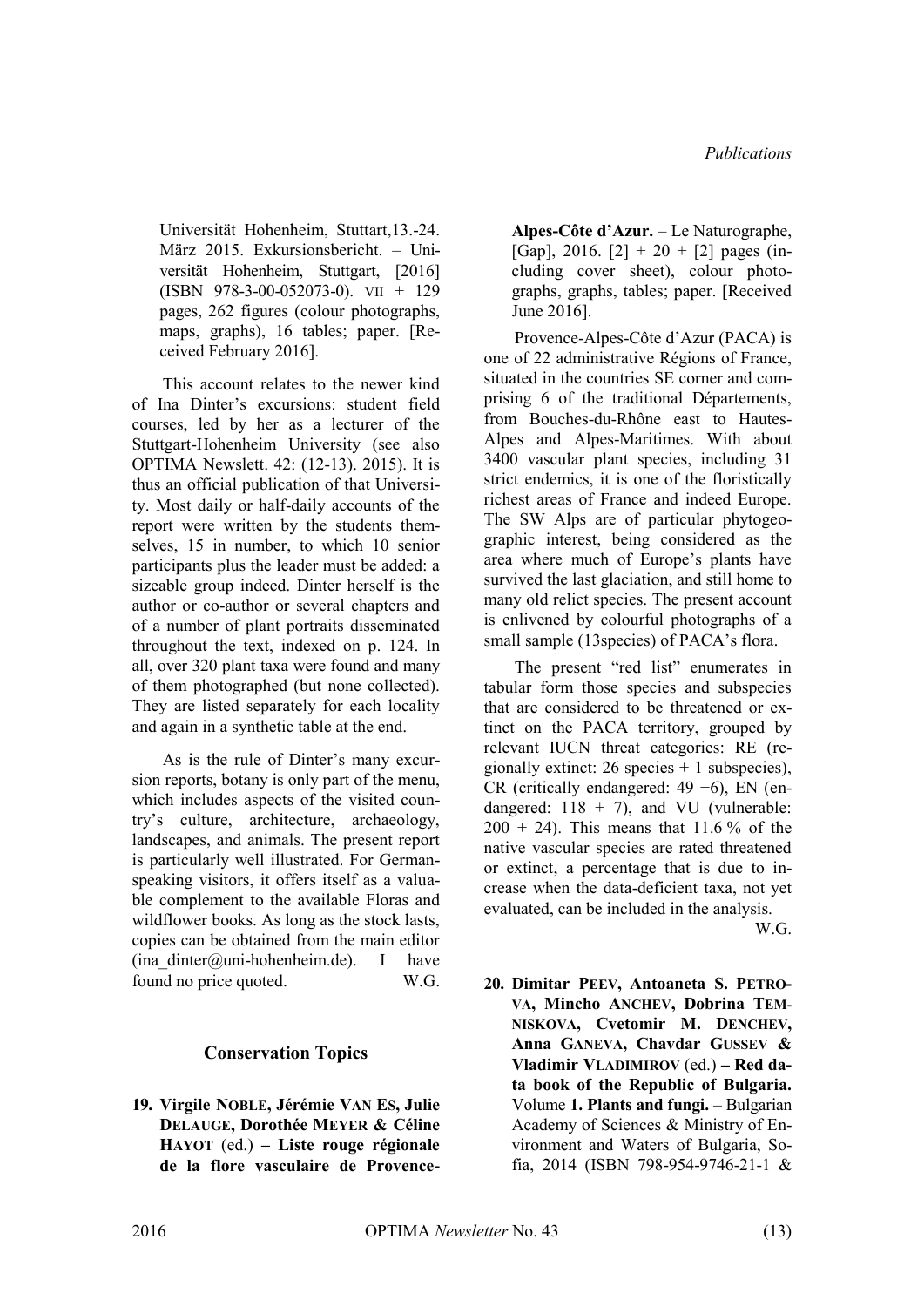798-954-8497-17-6). 881 pages, illustrations (most in colour) maps, 1 table; hardcover. [Received June 2016].

The precursor, or first edition, of this book was published in 1984 in Bulgarian, with title Červena kniga na NR Bălgarija (see OPTIMA Newslett. 17-19: 69-70. 1985). At that time it was a pioneer achievement, one of the early national Red Data Books, indeed the first to be published for a country of the Mediterranean region. It is worth mentioning that the general design of the book was so far-sighted that it was not necessary to alter it radically after thirty years. Of course, some changes are apparent: threat categories have been adjusted to the current, IUCN-defined international standards; data in the (now English) text have been expanded and the map enlarged, with the result that one rather than two species are presented on each page; algae (6), bryophytes (102), and fungi (149) have been included, each with its own reference list; the arrangement is no longer taxonomic but alphabetical within each threat category (not really an improvement). All illustrations are new, mostly colour paintings by Dimitar Vlaev (colour photographs for many algae and bryophytes, drawings for two algae). Page number has almost doubled.

Limitations of space and funding have regrettably resulted in less complete coverage than was possible in the first edition. For vascular plants, only549 taxa instead of the former 763 have been treated  $-$  a 28 % decrease. The difference affects plants of the "vulnerable" category, of which only a small selection could be taken on board. Nothing is said on the criteria for that selection, nor has, regrettably, a complete list of threatened (including vulnerable) taxa been provided. Such a "red data list" does however exist (prepared by Petrova & Vladimirov in Phytol. Balcan. 15: 63-94. 2009; similar lists for bryophytes and fungi were produced separately).

A question to which one hopes to find an answer here is: how has the situation, for vascular plants, evolved in the 30 years since the first edition appeared? What are we told, in particular, with respect to extinction? In 1984, 31 taxa were considered to be extinct in Bulgaria, one of them a global extinction (*Hypericum setiferum,* known only from the type gathering and of uncertain taxonomic value). In 2014 the number has decreased to less than half: twelve regional extinctions and two global extinctions (the single known tree of *Quercus thracica,* a hybrid or variant of *Q. cerris,*  having died of disease or old age by 2009). Does this mean that the situation is less alarming now than it was before? Not really. Rediscovery of some previously disappeared plants and dismissal of others that had been recorded in error explain the apparent decrease. Conversely, five species formerly listed as threatened are now rated extinct: *Lycopodium complanatum, Dracocephalum thymiflorum, Herminium monorchis, Lathyrus transsilvanicus,* and *Quercus thracica.*  But again: if you look at the dates, you find that for three of the plants disappearance is not recent: they were last seen in 1934 or even before. We are left with a single case of recent extinction, *Dracocephalum,* last observed in 1989. All in all, the situation of the Bulgarian vascular flora is less dramatic than one might have feared – for which Bulgarian botanists, including the present authors, may take part of the credit. The announced online publication of an expanded version of the book will no doubt enhance its beneficial impact on public opinion and policy makers. W.G.

## **Bibliography and Biography**

**21. Gerhard WAGENITZ & Hans Walter LACK – Carl Ludwig Willdenow, ein Botanikerleben in Briefen** [*Annals of*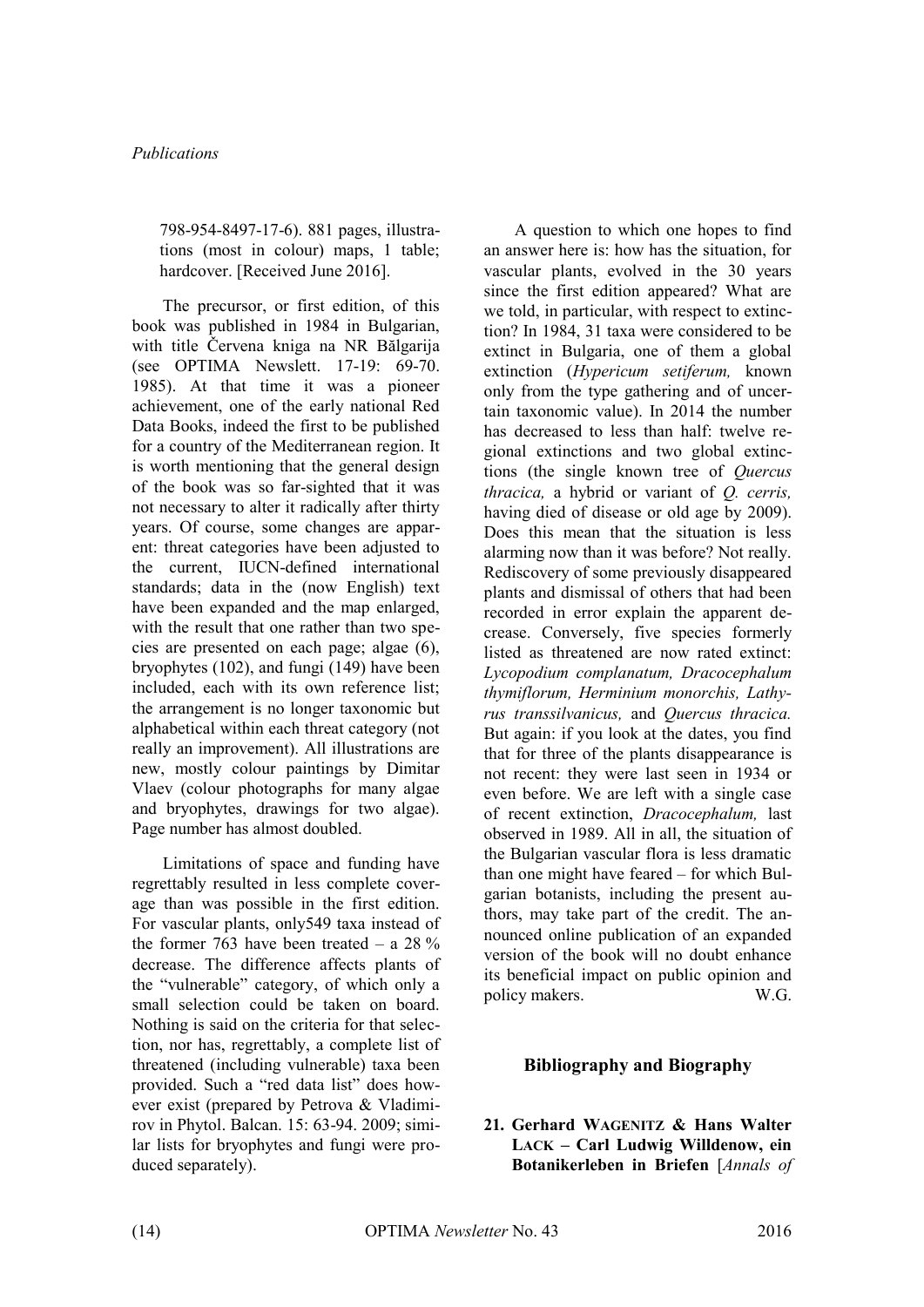*the History and Philosophy of Biology,*  **17:** [10] + 1-289 (ISSN 1863-0197)]**.** – Universitätsverlag, Göttingen, 2015. 8 figures (facsimiles); paper [journal volume; no reprint seen]. [Received March 2016].

The interest of this essay for historical botany in general may justify its presentation, although it is neither an independently issued work nor is it particularly relevant to Mediterranean plant studies. As a botanical author, Carl Ludwig Willdenow, also surnamed the "Prussian Linnaeus", is familiar to all botanists. This is not the first learned text written on him, but shows an original approach that makes it particularly attractive: it presents the man and botanist Willdenow as he appears through the letters written by him to others.

Not as easy a task as it might seem, and one involving a considerable amount of sleuthing. To begin with, of the letters written by others to Willdenow virtually nothing has survived (the exception being a few written by Alexander von Humboldt, one of which also transcribed here). The authors had to be content in showing one face of the medal – and how to find it must not have been an easy task. Starting from the holdings of Willdenow's herbarium and, from there, concluding who the likely correspondents might have been, they were able to find 156 of Willdenow's botanical letters, scattered through the state and institutional archives of Europe and America. Curiously (and regrettably) they tell little of the search itself, they even fail to give an overview of the consulted repositories (which are mentioned only under the individual, chronologically arranged letters).

Otherwise, the essay is not only suitably indexed and easy to consult, it is also exemplary in placing the biographically and botanically relevant data into an historical and political context. Thereby, an overall picture arises of that important part of European culture of the time that was correspondence among peers. It makes one wonder what will one day happen with our current, even more widespread and intense electronic mail network, so marvellously easy to handle, search and organise – yet so desperately fragile an ephemeral. Will we be able to create structures for conserving at least some of it before it becomes irredeemably lost? Our life, it sometimes appears to me, happens in an historical vacuum, so no one cares. But others might come after us, one hopes, to rediscover the time dimension of our being.

Sorry for having gotten off track. What remains to be said is that the paper at hand includes aspects one would not necessarily expect under its title: a complete bibliography of Willdenow's scientific writings, scattered through several journals; extracts from the personal friendship album of Willdenow's youth; and notes on the subsequent fate of his herbarium and library, with suggestions for further investigations on the missing avascular plant collections. A wealth of potentially useful and largely unknown information, brought to light by two botanists with a shared interest in Willdenow who also happened, each in his turn, to supervise the Berlin-Dahlem library and *Compositae* collections. W.G.

**22. André CHARPIN & Gérard-Guy AY-MONIN † – Botanistes de la Flore de France. Notices biographiques** [ed. 2]. [*Le Journal de Botanique,* hors-série **2015** (ISSN 1280-8202)]. – Société botanique de France, 2015. 197 pages, numerous figures (portraits), 1 colour plate; paper.  $[25 \epsilon;$  received April  $2016$ ].

Early in 2000, Aymonin & Charpin published their *Bibliographie sélective des Flores de France* as issue 10 of the *Journal de Botanique* (see OPTIMA Newslett. 36: (42-43). 2002): an inventory of floras and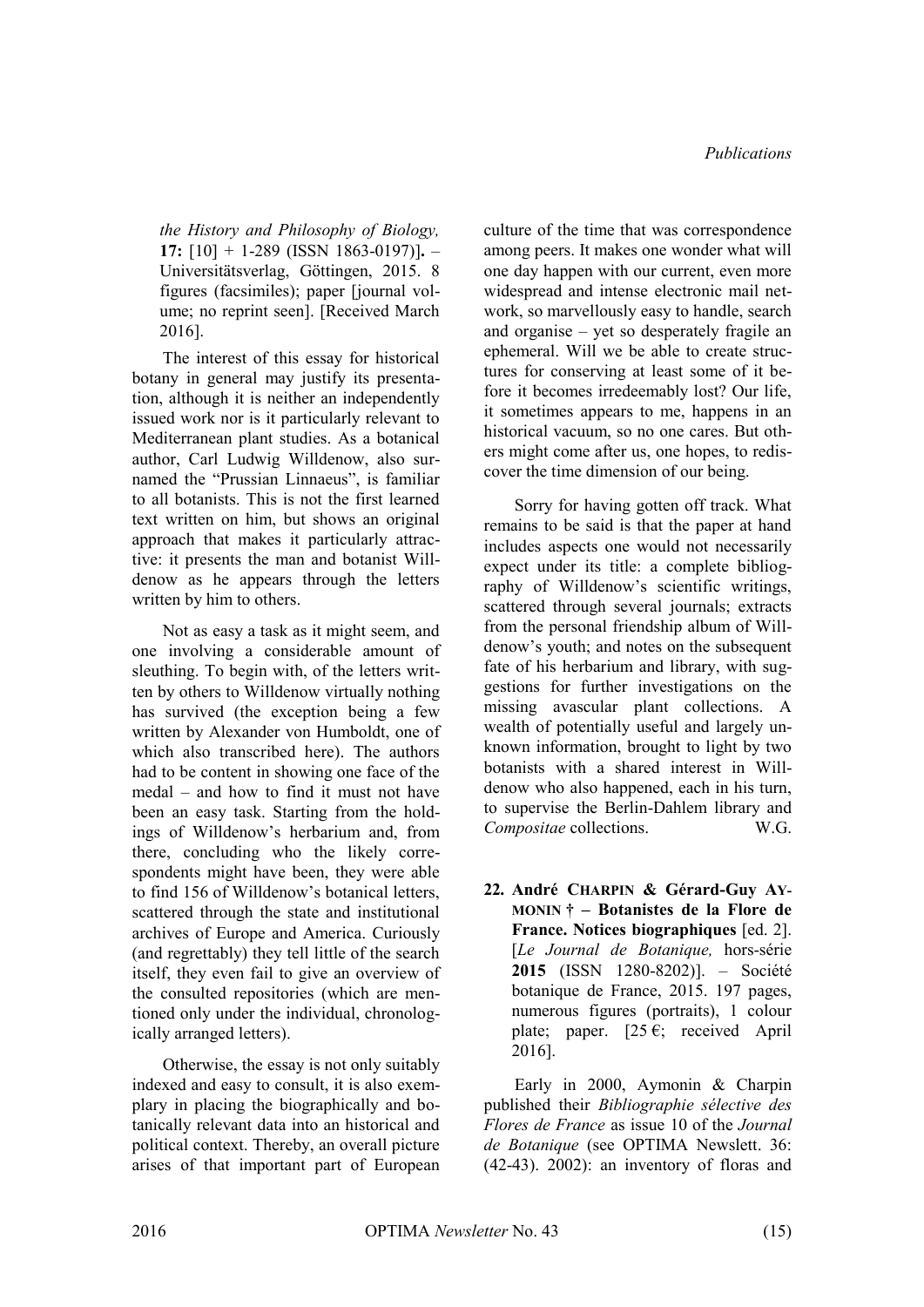floristic papers published between 1753 on vascular plants of the French homelands (excluding the overseas depertmenrts). A second part of the *Bibliographie,* with subtitle "Notices biographiques sur les auteurs cités" and authored by Charpin & Aymonin, appeard in 2003 and 2004, in four instalments, in the same journal. The present book is its consolidated, corrected and expanded second edition.

This is not, as a hasty glimpse at the title might make believe, a biographical compendium of French botanists. First, you need not be a botanist to be admitted, as a foreigner you qualify just as well, provided you have published a book or paper on the French flora; second, you must have published, just knowing the plants and assembling a herbarium won't do; third, vascular plants only count; and fourth, you must have been dead since at least 2002 (coverage of the present edition has apparently not been expanded to later casualties). If you fulfil these criteria you may be pretty sure to find yourself mentioned, with places and dates of birth and death officially certified by the competent municipal and departmental registers, of which scores have been consulted by the authors to establish or authenticate the data.

The second edition, while more practical to use, also offers two novel aspects. Firstly, it is enriched by a large number of portraits, many of them unpublished before: engravings and photographs have been used liberally, most of them kept in the archives of Geneva's Conservatoire botanique. It gives you quite a different, more immediate feeling when you can look at the image of the person alongside with the dry data of his life [a propos persons: disregarding admixtures, all those portrayed are male, with a lone exception: Aimée Camus]. Secondly, a so-called index has been added, listing botanical authors by departments; but that index is so blatantly incomplete as to be virtually useless, and you are better off consulting the original *Bibliographie* instead. Just think: no regional floras are allowed; Corsica lacks Briquet, Litardière, Bouchard and Marcelle Conrad; and none of Lamarck, Candolle, Grenier, Godron, Rouy, Fournier or Guinochet are acknowledged to have authored a French flora. W.G.

**23. Stefan STANEV – Čuždestranni izledovateli na bălgsrskata flora i rastitelnost** (do 1944 g.) [Foreign explorers of the Bulgarian flora and vegetation (up to 1944)]. – Universitetsko Izdatelstvo "Pajsij Hilendarski", Plovdiv, 2016. 147 pages, 29 figures (portraits); paper. [Received July 2016].

A useful account of 30 foreign botanists who contributed to the knowledge of Bulgarian plants, either by exploring the country themselves or, in some cases, by studying material collected by others. One of them, Ami Boué, is a pioneer of vegetation science, several others made important contributions in the field of phytogeography, but essentially they were collecting and describing (vascular) plants. Three early travellers, Sestini, E. D. Clarke and Dumont d'Urville, are mentioned briefly in an introductory chapter. The others are treated more extensively, with mention of their important floristic achievements including Bulgarian plants first described by them, a list of their own relevant publications, and a bibliography of sources. They are: Sibthorp, Frivaldszky, Boué, Grisebach, Janka, Boissier, Dingler, Pančić, Velenovský, Bornmüller, Vandas, Degen, Podpěra, Zahn, Hayek, Adamović, Turrill, Mattfeld, Novák, F. Hermann, and K. H. Rechinger. A tabular inventory of Frivaldszky's new taxa, with full protologue reference and, as far as possible, specimen provenance will be found to be of particular usefulness. Some other active explorers have been inexplicably left out, such as Formánek. W.G.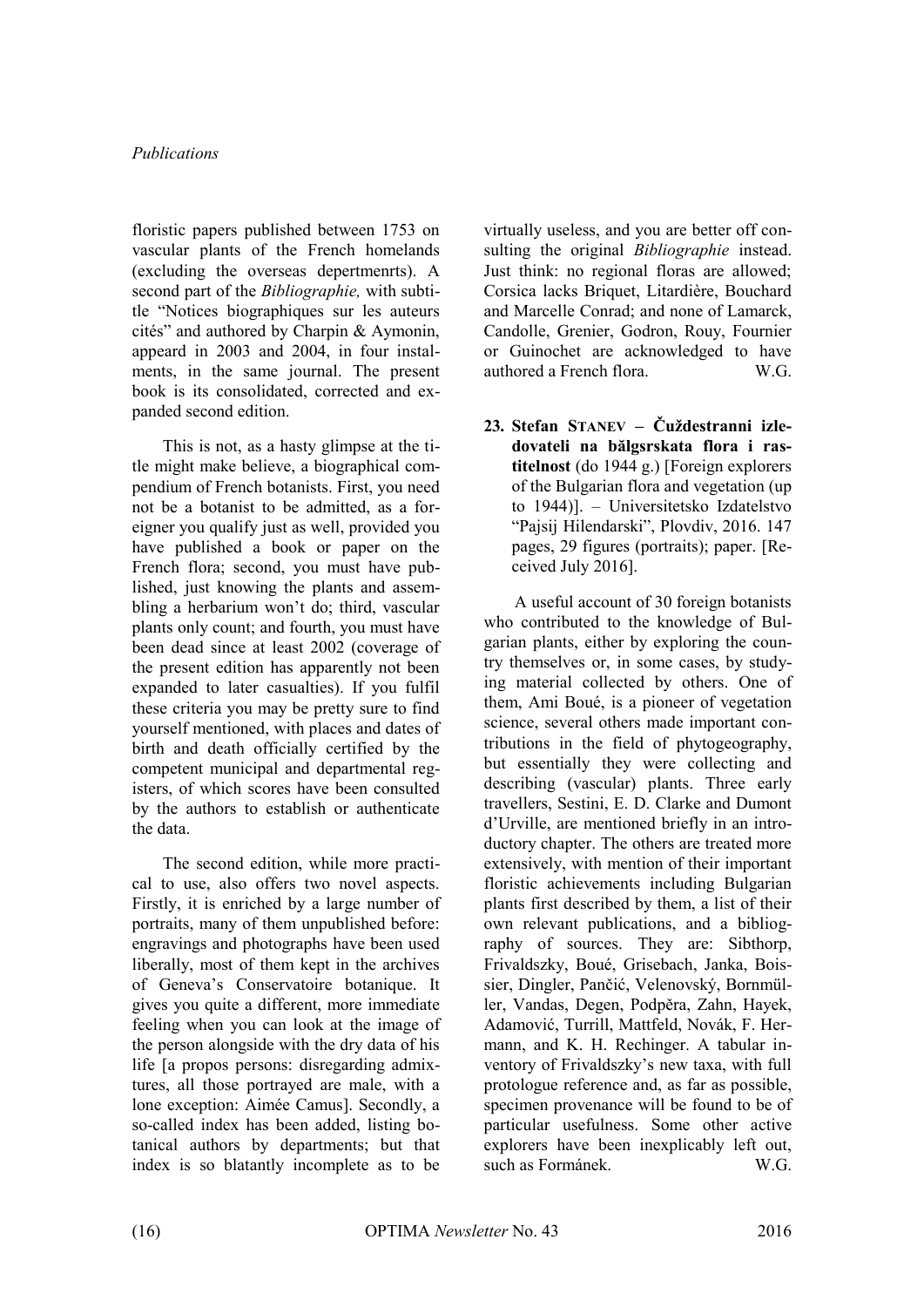## **Names and Nomenclature**

**24. Yusuf MENEMEN & Ali A. DÖNMEZ** (transl.) **– Uluslararası alg, mantar ve bitki Adlandırma Yasası (Melbourne Yasası)**, Onsekizinci Uluslararası Botanik Kongresind, (Melborn, Avustralya, temmuz 2011); kabul edilmiş ve J. McNeill, Başkan, F. R. Barrie, W. R. Buck, V. Demoulin, W. Greuter, D. L. Hawksworth, P. S. Herendeen, S. Knapp, K. Marhold, J. Prado, W. F. Prud'homme van Reine, G. F. Smith, J. H. Wiersema, Membri, üye N. J. Turland, Editoryal Komite Sekreteri, tarafından düzenlenip, yayına hazırlanmıştır. – Hacettepe Üniversitesi Yayınları, 2014 (ISBN 978-375-491-406-1). xxxi + 208 pages; laminated flexible cover. [Received July 2015].

The Turkish translation of the English edition of the Melbourne Code, predicted last time (OPTIMA Newslett. 42: (20). 2015), has now been published. The numerous and active Turkish biologists working in plant, algal and fungal taxonomy have no longer a valid excuse for not knowing, and not abiding by, the rules of nomenclature that prevail in their respective groups. They will certainly welcome this new tool, even more important to their work owing to the fact that the Melbourne Congress, in 2011, approved important changes in the rules. Also, in the Melbourne Code an entire chapter, related to the valid publication of names, has been substantially restructured. W.G.

**25. Joan VALLÈS I XIRAU, Joan VENY I CLAR, Josep VIGO I BONADA, M. ÀN-GELS BONET I GALOBART, M. Antònia JULIÀ I BERRUEZO & Joan Carles VILLALONGA I TERRASA – Noms de plantes. Corpus de fitonímia catalana**. – TERMCAT, Centro de Terminologia, Barcelona, 2014 (ISBN 978-84-393- 9168-5). 1085 pages + 32 extra plates of colour photographs; hardcover. [Received June 2016].

How should botanical nomenclators in common language be organised, what should they look like? This heavy volume pioneers in suggesting good answers to these questions. It is, dare we hope, a good start into a new era of multilingual botanical nomenclature.

The book is a dictionary to plant names in Catalan language that appear in published (including electronic) sources, together with their internationally known scientific, Latin equivalent. It does not result from "field work", meaning the direct inventorying of the usage of common names in local communities, and indeed discards such information unless it has been separately published. Its coverage is not defined geographically, except through the area covered by the used information sources; rather it encompasses any area in which some form of Catalan is spoken, including the region of Valencia, the Balearic Islands, and French territories in the E Pyrenees; nor is it confined to taxa indigenous to those regions, as it takes on board any cultivated (including ornamental) plant that is sufficiently well known to be mentioned in Catalan speech. One clear limitation exists: non-vascular plants are excluded.

Catalan plant nomenclature is just that: nomenclature; and it follows concepts and procedures surprisingly analogous to scientific nomenclature as governed by the International ex-botanical Code: there are accepted names, synonyms of various categories, and homonyms (here termed homophones); potentially, though only by implication, Catalan names have types (the types of the equivalent scientific name) and authorship (the authors of the source works from which they were taken). One even finds names for form-taxa or organ-taxa (referring to special plant parts or life cycle stages)!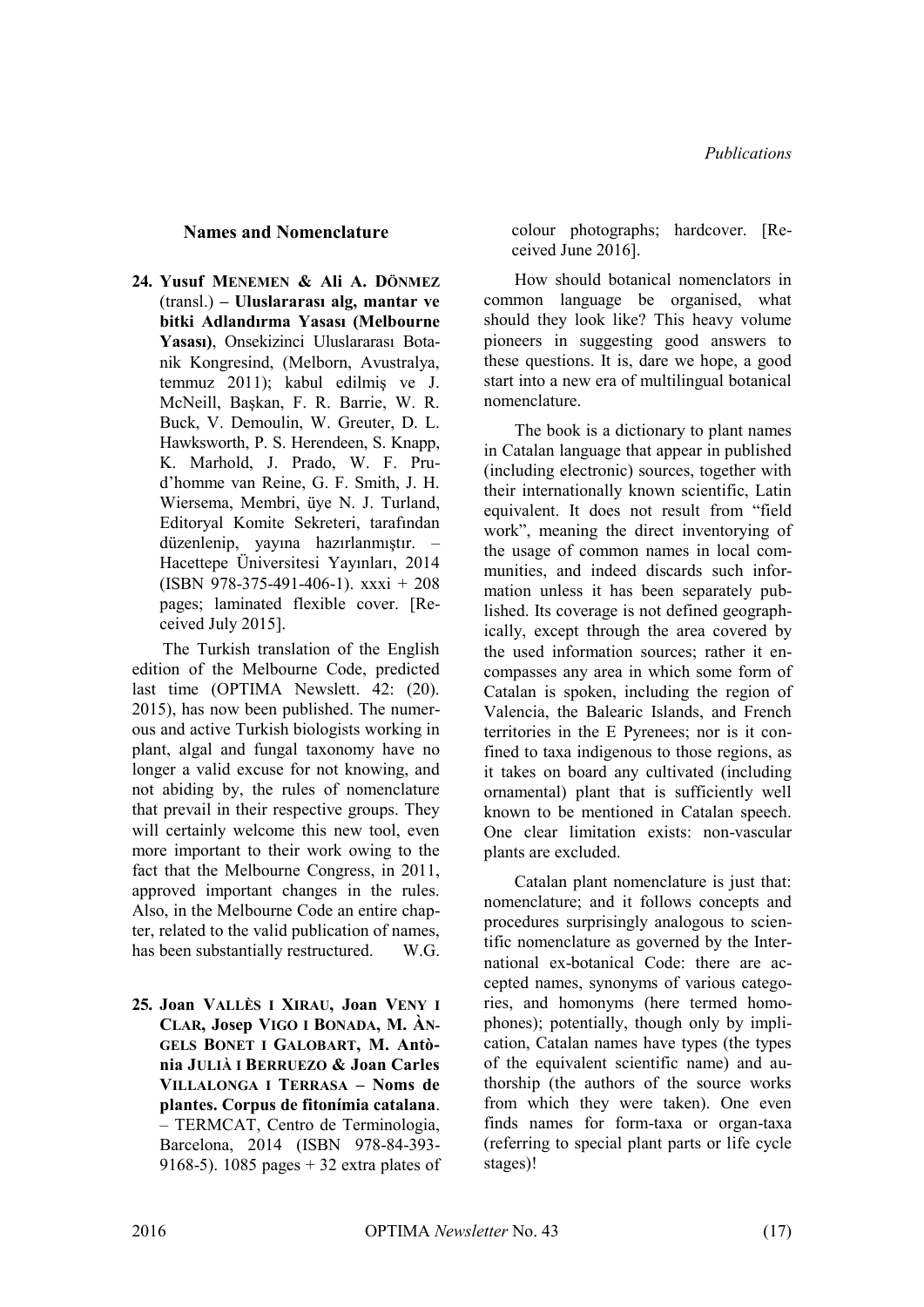The body of the book thus follows a familiar arrangement. The alphabetically arranged entries are either cross-references to an accepted name (care: "veg." means see, not vegetable) or accepted names, in which case they are followed by synonymy, Latin equivalent, family placement and sometimes notes. Catalan names are assigned gender and number and referenced to selected sources. Three categories of synonyms are recognised (but the scope and criteria for distinguishing them remain somewhat mysterious): normative synonyms, plain synonyms, and linguistic variants (not coextensive with what we would define as orthographical variants), the two former also appearing as cross-referenced entries in the main list, and the two latter (but not the first) being indexed as linguistic variants  $-$  a perhaps unnecessary, impractical complication. Otherwise the information is as complete and rationally presented as one might wish. The single item those users not familiar with Catalan (of whom there might be many!) will miss is a guide to correct pronunciation.

The bulk of information in the book is impressive. Administered in a database, over 35000 Catalan designations and some 8400 Latin names have been brought together and referred to 5800 recognised taxa: certainly not an easy undertaking, but it proved to be feasible. A huge step forward indeed – but not yet the final step. The problem of synonymy, in principle at least, has been solved, but homonymy remains. The current approach places no ban on accepting the same designation for more than one taxon, e.g., one genus and more than one of its species (as in ortiga), or even many partly unrelated species (cotó, the accepted designation of 16 species of 5 genera in 3 different families). Unless and until homonyms are disallowed (by synonymising all, or all but one, of those now accepted), Catalan designations will not achieve their potential role as univocal communication vectors. W.G.

## **Herbaria and Libraries**

**26. Piero CUCCUINI, Chiara NEPI, Mohamed N. ABUHADRA, Lorenzo CEC-CHI, Helmut FREITAG, Egildio LUC-CIOLI, Maria MAIER STOLTE, Rossella MARCUCCI, Lorenzo PERUZZI, Lia PIGNOTTI, Adriano STINCA, Bruno WALLNÖFER & John WOOD – The Libyan collections in FI (Herbarium Centrale Italicum and Webb Herbarium) and studies on the Libyan Flora by R. Pampanini.** [*Bocconea,* **27(2),** ISSN 1120-4060 (print), 2280-3882 (online).] – Herbarium Mediterraneum Panormitanum, Palermo, 2015. 132 pages, 10 black-and-white figures (photographs, maps), 2 tables; paper. [Received January 2016].

The Libyan Herbarium in Florence (FI), which goes back to Pampanini, was kept as a separate unit until 1988. After that date it was incorporated in the *Herbarium Centrale Italicum,* where it can still be individuated by being kept in separate folders. The Libyan phanerogam material at FI, estimated to comprise ca. 23,000 specimens, is one of the most important extant collections for that country, reflecting Libya's status of an Italian colony from 1911 to the end of World War II. To compare: Libya's largest own herbarium, at Tripoli (ULT), avows N African holdings of 35,000 specimens. The Florence material served as a basis for the description of a considerable number of new taxa, mostly by Pampanini himself and predominantly of infraspecific rank (variety or forma), for the names of which the types, mostly not yet designated, are expected to be found there.

The present publication, coordinated by Cuccuini and Nepi, is apt to focus public awareness on the neglected treasures of this unique collection. An account of the collection's history and its main artisans, the collectors, is followed by the enumeration of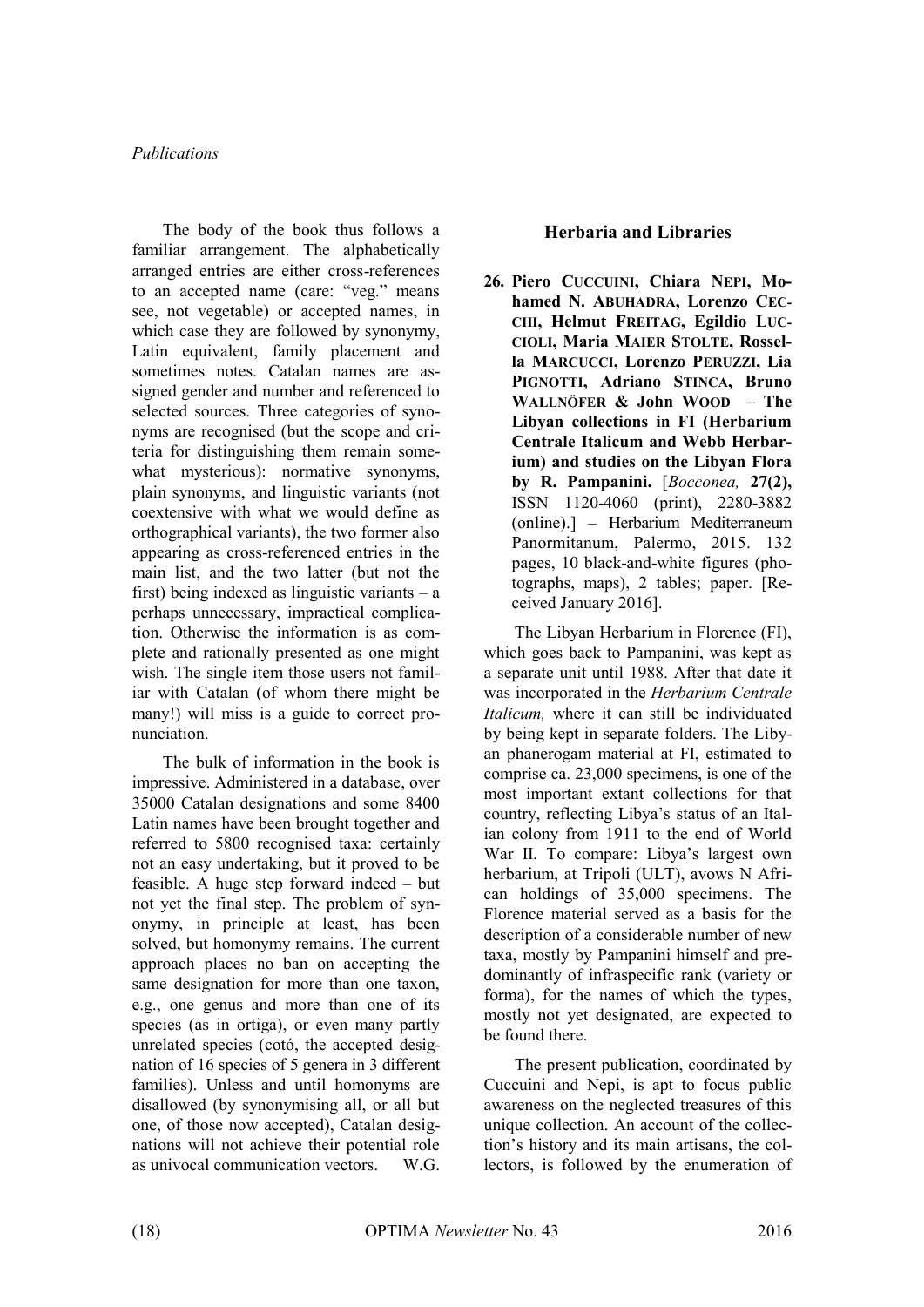angiosperm taxa described from it as new and of the types of their names, ordered by alphabetically arranged families, letters A to M. The second half, pertaining to families initialled N to Z, we will have to await some more. Note that family names, with two exceptions (*Capparaceae* and *Chenopodiaceae,* here maintained) are those accepted in Dobignard & Chatelain's *Index synonymique de la flore d'Afrique du Nord.*  Each of the so far 240 names is referred to the currently accepted taxon; previous type designations are mentioned whenever they exist, and when not, typification in most cases is effected here.

The text is not always easy to read and understand, partly due to linguistic problems and partly owing to the authors' idiosyncratic use of nomenclatural terms. In particular: types have no rank (one can speak of categories of types); when there are syntypes there cannot be a holotype (see *Allium aschersonianum* f. *laeve*), and when the "protologue does not mention any specimen" there cannot be syntypes (see *Pachyctenium mirabile*); besides, the "type" designated for the latter name (the epithet of which is repeatedly misspelled *"mirabilis"*) is not a specimen as defined by the *Code,*  but part of a specimen, which is why the designation is ineffective. These are trivial points, for sure; yet the authors might perhaps better seek competent nomenclatural advice when writing up the second half of their paper – with which they are strongly encouraged to proceed. W.G.

## **Congresses and Meetings**

**27. Lorenzo PERUZZI & Gianniantonio DOMINA (ed**.) – Società Botanica Italiana, Gruppo per la Floristica, Sistematica ed Evoluzione. **Approfondimenti floristici e sistematici sulla flora d'Italia.** Dedicato a Edda Lattanzi in occasione dei suoi 85 anni. Comunicazioni. Orto Botanico, La Sapienza Università di Roma, 20-21 novembre 2015. – Società Botanica Italiana, Firenze, 2015 (ISBN 978-88-85915-17-6). 66 pages, 4 black-and-white photographs; paper. [Received November 2015].

This pamphlet is dedicated to Roman botanist Edda Lattanzi on the occasion of her 85<sup>th</sup> birthday. It begins with an illustrated digest of her botanical career and activities, by some of her friends and admirers, followed by a list of her published work. After which come short versions (two pages each) of 23 papers or workbench reports presented at the annual meeting of the SBI's Gruppo per la Floristica, Sistematica ed Evoluzione. Most are referred to particular species *(Cnidium silaifolium, Dracocephalum austriacum, Viola kitaibeliana),* species groups *(Allium cupanii, Centaurea panormitana, Silene colorata, Trifolium vesiculosum)* or genera *(Alchemilla, Bellevalia, Dipterosperma, Lycopus, Pancratium, Pinguicula, Pulmonaria),* some to particular areas or regions, habitats (glaciers, temporary ponds) or botanists (Savi, Visiani). As before (see OPTIMA Newslett. 42: (21). 2015), the aim is not to present concrete results but rather to inform on current projects and ongoing research. W.G.

**28. Daniel JEANMONOD (ed.) – Le rôle des jardins botaniques alpins dans le monde moderne** [Mémoires de la Société botanique de Genève, 4, ISSN 0250-166x.] – Société Botanique, Genève, 2016 (ISBN 978-2-8278-0047-6). 74 pages, photographs in colour and grayscale, graphs, maps; paper. [Received June 2016.]

The  $125<sup>th</sup>$  anniversary celebrations of the Alpine Botanic Garden "La Linnaea" at Bourg-Saint-Pierre, Valais, Switzerland, included a one-day scientific symposium held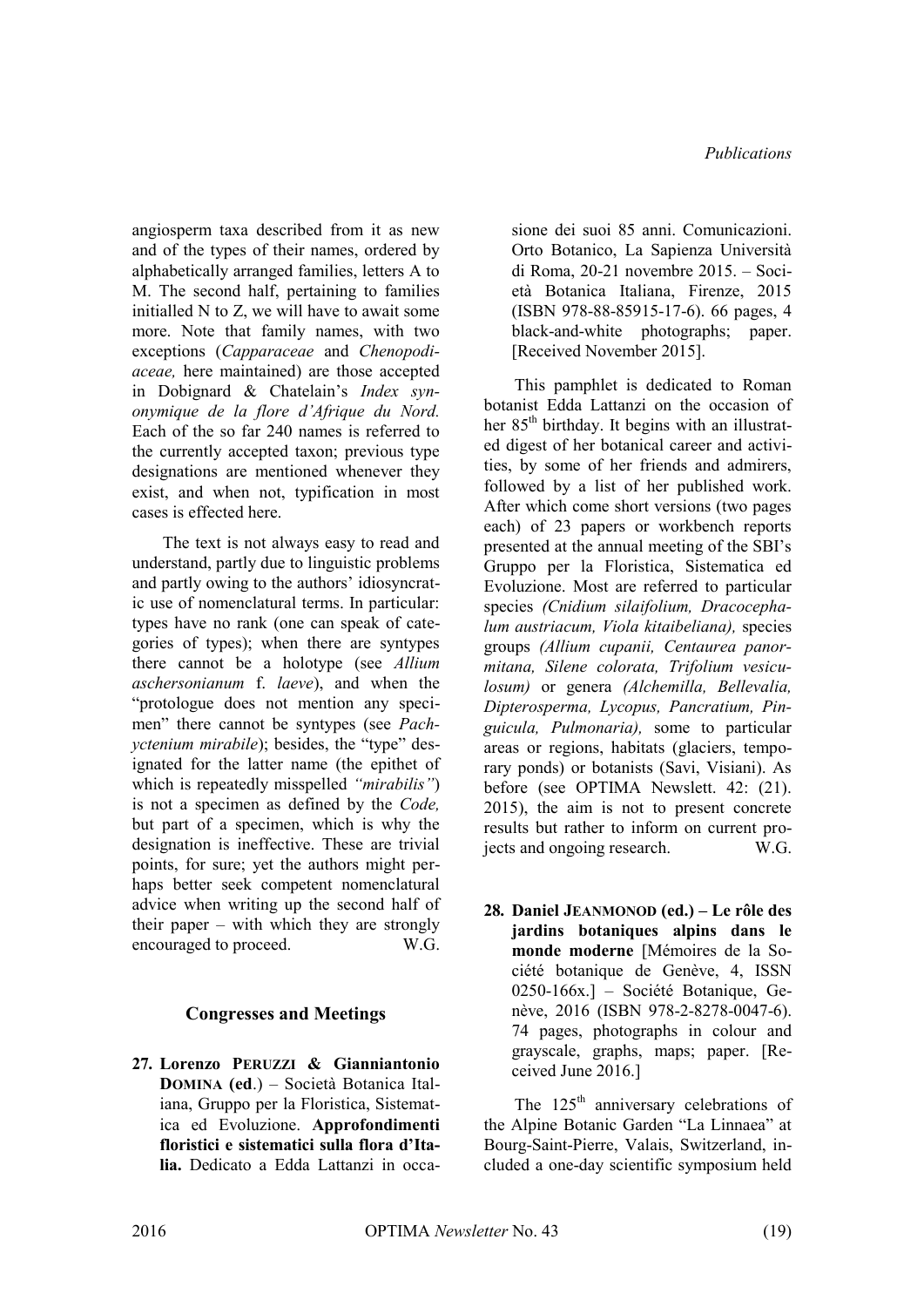on its premises on July 5, 2014. Founded by Geneva horticulturist and botanist Henry Correvon with the prime purpose of raising, studying and crossing high-mountain plants, "La Linnaea" soon became a renowned base for scientific studies; later, under the leadership of Robert Chodat, chairholder of Botany at Geneva University, developed into an internationally active centre for academic training and research. Its plant collections are currently being taken care of by the Conservatoire Botanique, City of Geneva.

This proceedings volume includes 8 of the 9 lectures held during the jubilee symposium, spanning a wide range of subjects related to Alpine botany and the role of Alpine botanic gardens, from their history to their current significance for research, conservation, and education. It is dedicated to the memory of Jaques Naef, long-time president of the academic committee in charge of the Garden. W.G.

## **Festschrift**

**29. Franco PEDROTTI & Gianniantonio DOMINA (ed.) – Festschrift for Francesco Maria RAIMONDO on the occasion of his 70th birthday.** [*Flora mediterranea,* **25** (special issue), ISSN 1120- 4052 (print), 2240-4538 (online).] – Herbarium Mediterraneum Panormitanum, Palermo, [2015-]2016. 315 pages, blackand-white illustrations (photographs, maps), tables; paper. [Received January 2016].

A special volume of a journal founded by himself has been published to commemorate the  $70<sup>th</sup>$  birthday of Francesco Maria Raimondo, OPTIMA President – to mention but one of the prestigious charges he has held along his rich, busy and utterly productive botanical career. It includes 25 papers dedicated to him by his friends and admirers, all but one on topics related to Mediterranean botany. Studies of vegetation and phytogeography are included alongside others on bryophytes and fungi (Italian *Pleurotus*). Vernon Heywood's essay on Mediterranean botanic gardens will come as a special titbit to Franco who has spent years to successfully restore the Palermo Garden to its former splendour and endear it to the city's population.

Most papers, however, deal with the taxonomy of Mediterranean plants. If my count is accurate, 15 species and one subspecies have been first described and named here, three of them dedicated to the birthday boy: *Isatis raimondoi, Centaurea raimondoi*  (which I would place in *Cyanus*), and *Clinopodium raimondoi*. There is also a new Turkish fritillary *(Fritillaria asumaniae)*  and two taxa of *Armeria* from peninsular Italy, for which area Arrigoni has revised the genus. But it is Brullo & al. who take the biscuit in revising the *Allium cupanii* group, which they pulverise into a full dozen of species, ten newly described (which on the basis of their descriptions can all be safely synonymised, four with *A. hirtovaginatum*  and six with *A. cupanii*).

A Palermo publication has by rights to be belated, and this one is no exception. Raimondo himself would probably not have been comfortable had the book been presented to him on a platter along with the birthday cake. Much better after a year and some, as anyway he does not look seventy yet. The artisans, not of the delay (that's the authors' fault) but of having the volume published, Franco Pedrotti and Gianniantonio Domina, deserve our congratulations, which they may accept with justified pride.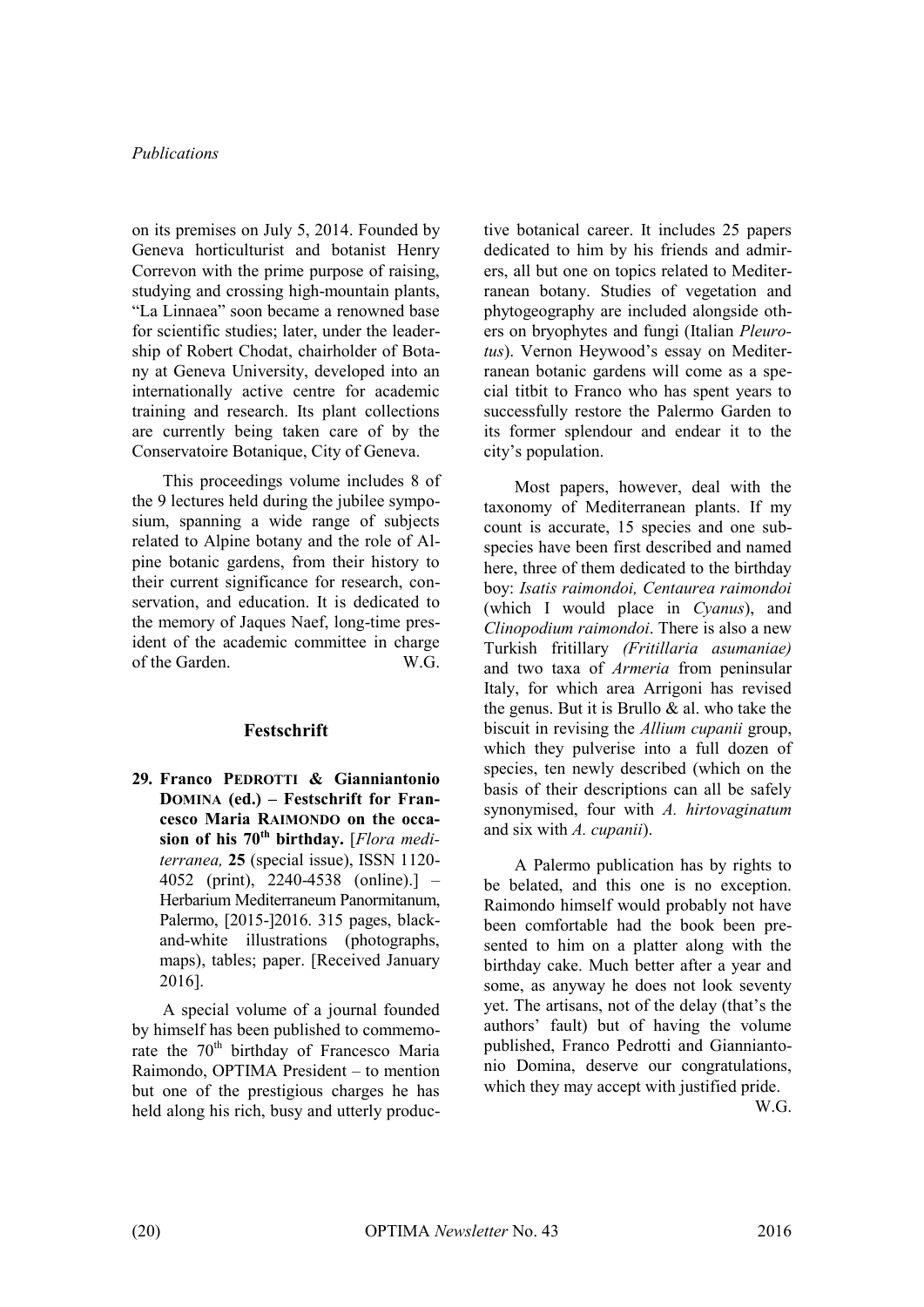## **OPTIMA COMMISSIONS AND COMMITTEES (2013-2019)**

#### **Commission on Bryophytes**

Secretary: R. M. Ros, Murcia E-mail: [rmros@um.es](mailto:rmros@um.es)

## **Commission for Common Names**

Secretary: M. Aghababyan, Erevan E-mail: m\_agababian@hotmail.com

### **Commission for DNA Banking**

Chairs: M. Bou Dagher Kharrat A. Scialabba, Palermo E-mail: magda.boudagher@usj.edu.lb

## **Commission for the conservation of Economically important and Endemic Plants**

Chair: V. H. Haywood, Reading Secretary: J.M. Iriondo E-mail : [jose.iriondo@urjc.es](mailto:jose.iriondo@urjc.es)

## **Commission for the Diffusion on Knowledge on Mediterranean Plants**

Chair: O. Vasić, Beograd Secretary: U. Plittman, Jerusalem E-mail: uzi@vms.huji.ac.il

### **Commission on Fungi**

Chair: G. Venturella, Palermo Secretary: G. I. Zervakis, Athens E-mail: zervakis@aua.gr

### **Itinera Mediterranea Commission**

Chair: B. Valdés, Sevilla Secretary: E. Vitek, Wien E-mail: [ernst.vitek@nhm-wien.ac.at](mailto:ernst.vitek@nhm-wien.ac.at) 

## **Lichen Commission**

Secretary: A. R. Burgaz Moreno, Madrid E-mail: [arburgaz@bio.ucm.es](mailto:arburgaz@bio.ucm.es)

### **Commission on Mediterranean Type Material**

Chair: J. Molina, Montpellier Secretary: G. Domina, Palermo E-mail: [gianniantonio.domina@unipa.it](mailto:gianniantonio.domina@unipa.it)

## **OPTIMA Herbarium and Library Commission**

Chair: W. Greuter, Palermo & Berlin Secretary: F. M. Raimondo, Palermo E-mail : [francesco.raimondo@unipa.it](mailto:francesco.raimondo@unipa.it)

## **Commission for Karyosystematics and Molecular Systematics**

Chair: G. Kamari, Patras Secretary: C. Blanché, Barcelona E-mail : [cesarblanche@ub.edu](mailto:cesarblanche@ub.edu)

## **Commission for Mediterranean Ethnobotany (2016-2019)**

Chair: J. Vallès, Barcelona Secretary: T. Ulian, Kew E-mail : [t.ulian@kew.org](mailto:t.ulian@kew.org)

### **Web Commission (2016-2019)**

Chair: K. Hüsnü Can Baser, Eskişehir Secretary: G. Domina, Palermo E-mail: [gianniantonio.domina@unipa.it](mailto:gianniantonio.domina@unipa.it)

### **Prize Commission**

Secretary: G. Domina, Palermo E-mail: [gianniantonio.domina@unipa.it](mailto:gianniantonio.domina@unipa.it)

**Submission of contributions to OPTIMA Newsletter:** Articles and news related to Mediterranean botany are welcome. Please send all texts as a Microsoft Word file to the pertinent Commission Secretary, or directly to the OPTIMA Secretariat.